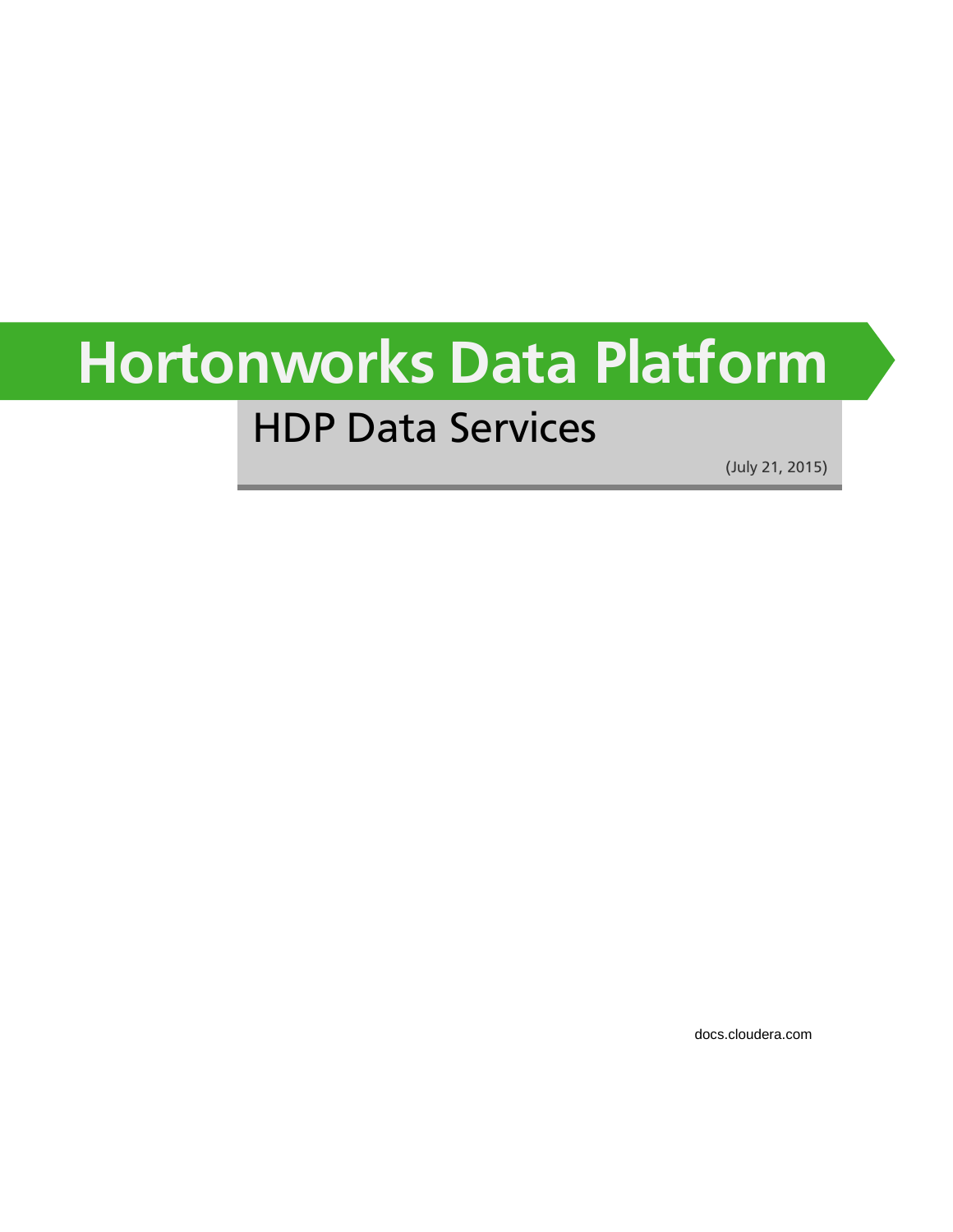### **Hortonworks Data Platform: HDP Data Services**

Copyright © 2012-2015 Hortonworks, Inc. Some rights reserved.

The Hortonworks Data Platform, powered by Apache Hadoop, is a massively scalable and 100% open source platform for storing, processing and analyzing large volumes of data. It is designed to deal with data from many sources and formats in a very quick, easy and cost-effective manner. The Hortonworks Data Platform consists of the essential set of Apache Hadoop projects including YARN, Hadoop Distributed File System (HDFS), HCatalog, Pig, Hive, HBase, ZooKeeper and Ambari. Hortonworks is the major contributor of code and patches to many of these projects. These projects have been integrated and tested as part of the Hortonworks Data Platform release process and installation and configuration tools have also been included.

Unlike other providers of platforms built using Apache Hadoop, Hortonworks contributes 100% of our code back to the Apache Software Foundation. The Hortonworks Data Platform is Apache-licensed and completely open source. We sell only expert technical support, [training](https://hortonworks.com/training/) and partner-enablement services. All of our technology is, and will remain, free and open source.

Please visit the [Hortonworks Data Platform](https://hortonworks.com/products/hdp/) page for more information on Hortonworks technology. For more information on Hortonworks services, please visit either the [Support](https://hortonworks.com/services/) or [Training](https://hortonworks.com/training/) page. Feel free to [Contact Us](https://hortonworks.com/contact-us/) directly to discuss your specific needs.



Except where otherwise noted, this document is licensed under **[Creative Commons Attribution ShareAlike 4.0 License](http://creativecommons.org/licenses/by-sa/4.0/legalcode)**. <http://creativecommons.org/licenses/by-sa/4.0/legalcode>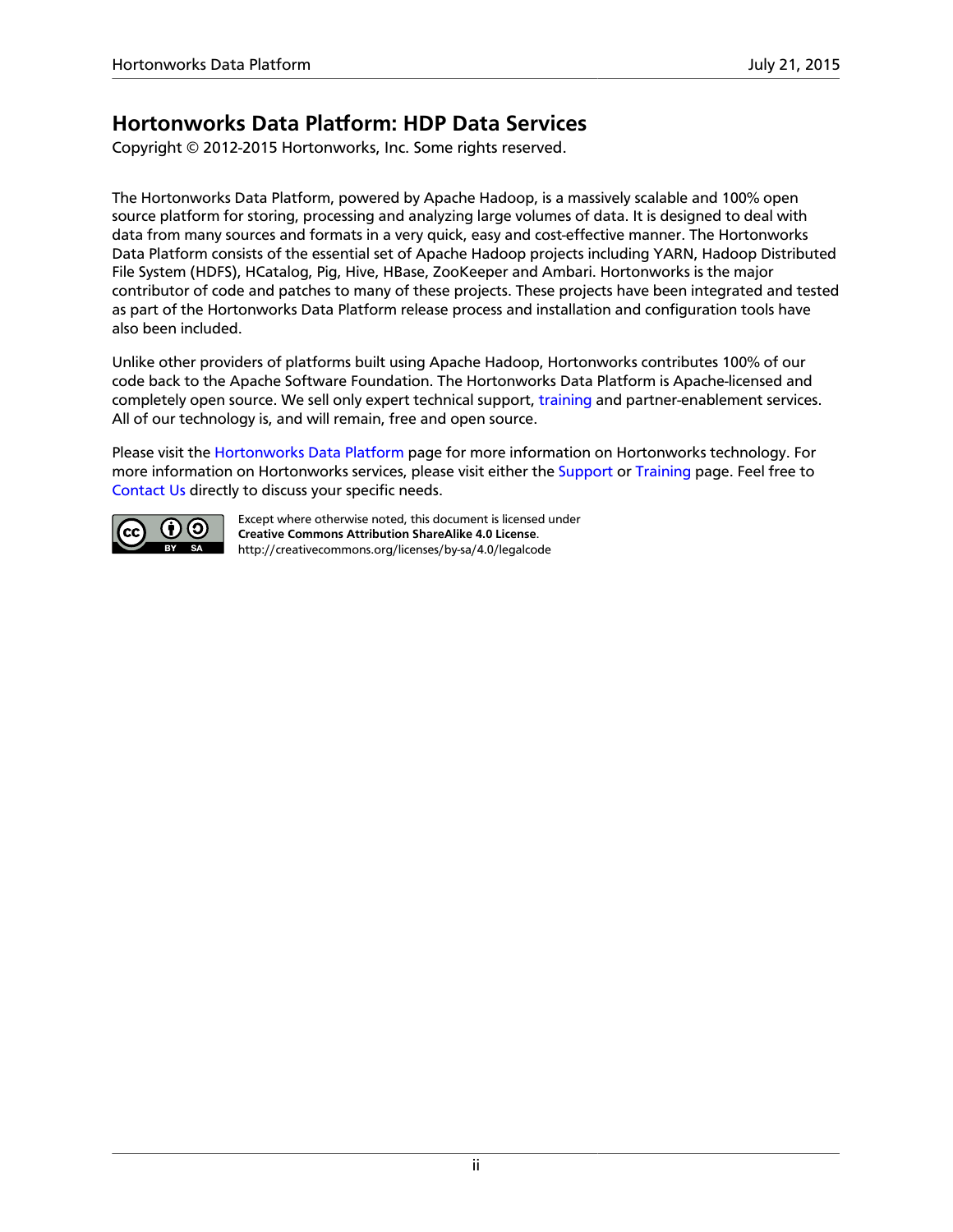## **Table of Contents**

| 1.3.1. Moving Data from HDFS to Hive Using an External Table  11        |  |
|-------------------------------------------------------------------------|--|
|                                                                         |  |
| 1.3.3. Incrementally Updating a Hive Table Using Sqoop and an External  |  |
|                                                                         |  |
|                                                                         |  |
|                                                                         |  |
|                                                                         |  |
|                                                                         |  |
|                                                                         |  |
| 2.1. INSERT  VALUES, UPDATE, and DELETE SQL Statements  29              |  |
| 2.2. SQL Standard-based Authorization with GRANT And REVOKE SQL         |  |
|                                                                         |  |
|                                                                         |  |
|                                                                         |  |
|                                                                         |  |
|                                                                         |  |
|                                                                         |  |
|                                                                         |  |
|                                                                         |  |
|                                                                         |  |
|                                                                         |  |
|                                                                         |  |
|                                                                         |  |
|                                                                         |  |
|                                                                         |  |
|                                                                         |  |
|                                                                         |  |
|                                                                         |  |
|                                                                         |  |
|                                                                         |  |
|                                                                         |  |
|                                                                         |  |
|                                                                         |  |
| 7.7. Delimited Text Formats and Field and Line Delimiter Characters  54 |  |
|                                                                         |  |
|                                                                         |  |
|                                                                         |  |
|                                                                         |  |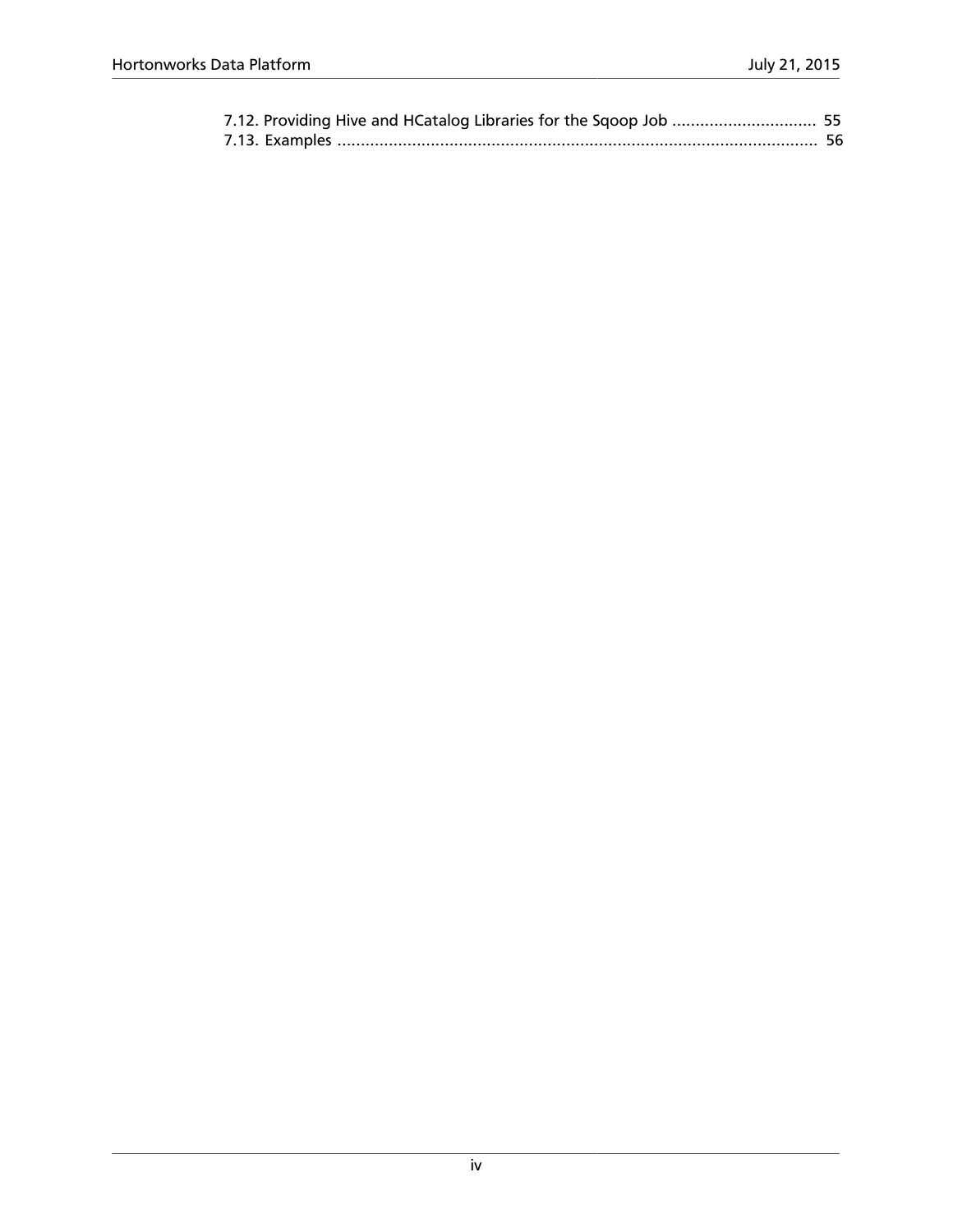## **List of Figures**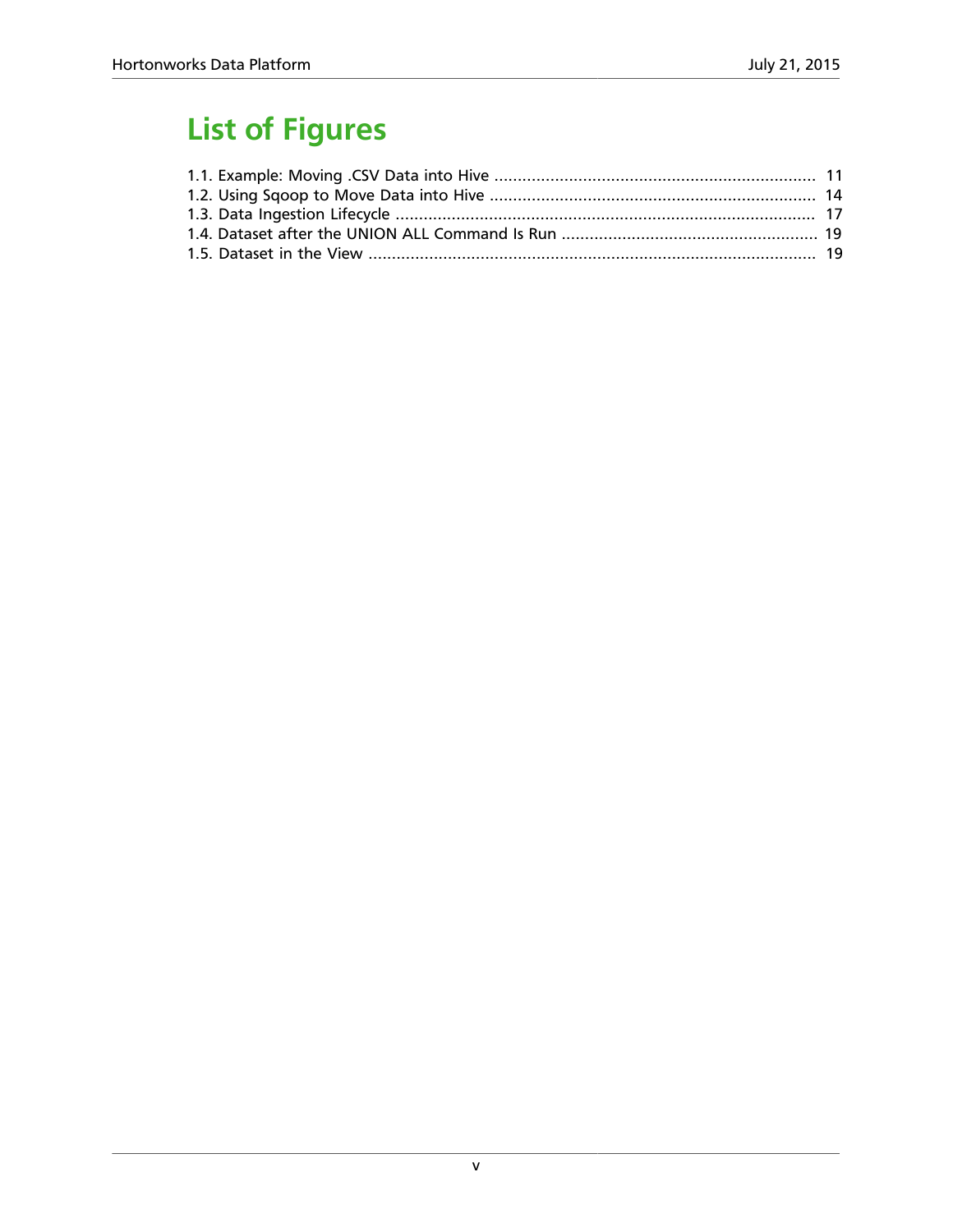## **List of Tables**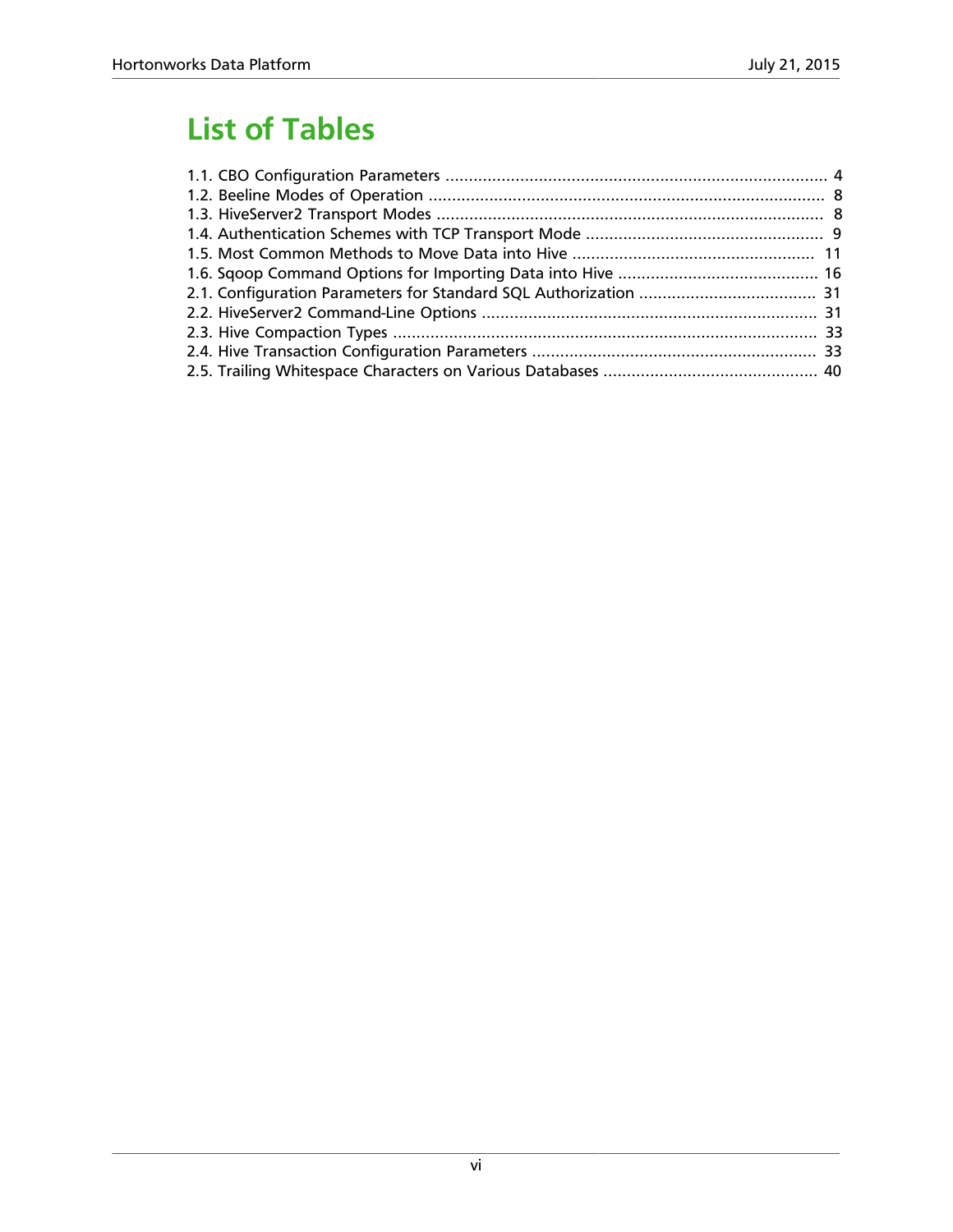## <span id="page-6-0"></span>**1. Using Apache Hive**

Hortonworks Data Platform deploys Apache Hive for your Hadoop cluster.

Hive is a data warehouse infrastructure built on top of Hadoop. It provides tools to enable easy data ETL, a mechanism to put structures on the data, and the capability for querying and analysis of large data sets stored in Hadoop files.

Hive defines a simple SQL query language, called QL, that enables users familiar with SQL to query the data. At the same time, this language also allows programmers who are familiar with the MapReduce framework to be able to plug in their custom mappers and reducers to perform more sophisticated analysis that may not be supported by the built-in capabilities of the language.

In this document:

- [Hive Documentation \[1\]](#page-6-1)
- [Temporary Tables \[3\]](#page-8-0)
- [Cost-Based SQL Optimization \[3\]](#page-8-1)
- [Optimized Row Columnar \(ORC\) Format \[6\]](#page-11-0)
- [Streaming Data Ingestion \[6\]](#page-11-1)
- [Query Vectorization \[6\]](#page-11-2)
- [Comparing Beeline to the Hive CLI \[8\]](#page-13-0)
- [Hive JDBC and ODBC Drivers \[21\]](#page-26-0)
- [Configuring HiveServer2 for LDAP and for LDAP over SSL \[24\]](#page-29-0)
- [Troubleshooting Hive \[27\]](#page-32-0)
- [Hive JIRAs \[28\]](#page-33-0)

## <span id="page-6-1"></span>**1.1. Hive Documentation**

Documentation for Hive can be found in wiki docs and javadocs.

- 1. [Javadocs](http://hive.apache.org/javadocs/r0.13.1/api/) describe the Hive API.
- 2. The [Hive wiki](https://cwiki.apache.org/confluence/display/Hive/Home) is organized in four major sections:
	- a. General Information about Hive
		- [Getting Started](https://cwiki.apache.org/confluence/display/Hive/GettingStarted)
		- [Presentations and Papers about Hive](https://cwiki.apache.org/confluence/display/Hive/Presentations)
		- [Hive Mailing Lists](http://hive.apache.org/mailing_lists.html#Users)
	- b. User Documentation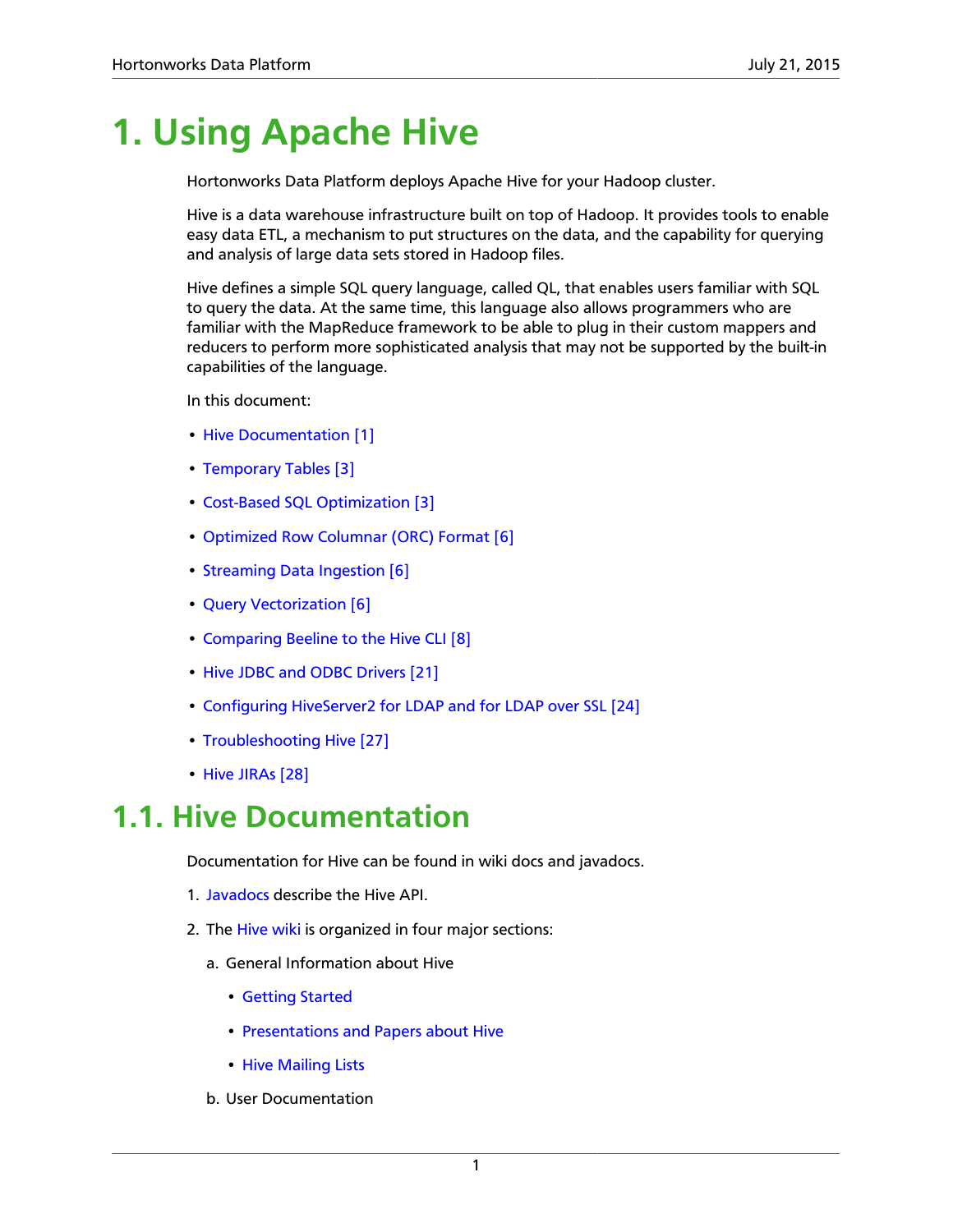- [Hive Tutorial](https://cwiki.apache.org/confluence/display/Hive/Tutorial)
- [SQL Language Manual](https://cwiki.apache.org/confluence/display/Hive/LanguageManual)
- [Hive Operators and Functions](https://cwiki.apache.org/confluence/display/Hive/OperatorsAndFunctions)
- [Hive Client](https://cwiki.apache.org/confluence/display/Hive/HiveClient)
- [Beeline: HiveServer2 Client](https://cwiki.apache.org/confluence/display/Hive/HiveServer2+Clients)
- [Avro SerDe](https://cwiki.apache.org/confluence/display/Hive/AvroSerDe)
- c. Administrator Documentation
	- [Installing Hive](https://cwiki.apache.org/confluence/display/Hive/AdminManual+Installation)
	- [Configuring Hive](https://cwiki.apache.org/confluence/display/Hive/AdminManual+Configuration)
	- [Setting Up the Metastore](https://cwiki.apache.org/confluence/display/Hive/AdminManual+MetastoreAdmin)
	- [Setting Up Hive Web Interface](https://cwiki.apache.org/confluence/display/Hive/HiveWebInterface)
	- [Setting Up Hive Server](https://cwiki.apache.org/confluence/display/Hive/AdminManual+SettingUpHiveServer)
	- [Hive on Amazon Web Services](https://cwiki.apache.org/confluence/display/Hive/HiveAws)
	- [Hive on Amazon Elastic MapReduce](https://cwiki.apache.org/confluence/display/Hive/HiveAmazonElasticMapReduce)
- d. Resources for Contributors
	- [Hive Developer FAQ](https://cwiki.apache.org/confluence/display/Hive/HiveDeveloperFAQ)
	- [How to Contribute](https://cwiki.apache.org/confluence/display/Hive/HowToContribute)
	- [Hive Developer Guide](https://cwiki.apache.org/confluence/display/Hive/DeveloperGuide)
	- [Plug-in Developer Kit](https://cwiki.apache.org/confluence/display/Hive/PluginDeveloperKit)
	- [Unit Test Parallel Execution](https://cwiki.apache.org/confluence/display/Hive/Unit+Test+Parallel+Execution)
	- [Hive Architecture Overview](https://cwiki.apache.org/confluence/display/Hive/Design)
	- [Hive Design Docs](https://cwiki.apache.org/confluence/display/Hive/DesignDocs)
	- [Full-Text Search over All Hive Resources](http://search-hadoop.com/Hive)
	- [Project Bylaws](https://cwiki.apache.org/confluence/display/Hive/Bylaws)

## <span id="page-7-0"></span>**1.2. Features Overview**

The following sections provide brief descriptions of Hive features:

• [Temporary Tables \[3\]](#page-8-0)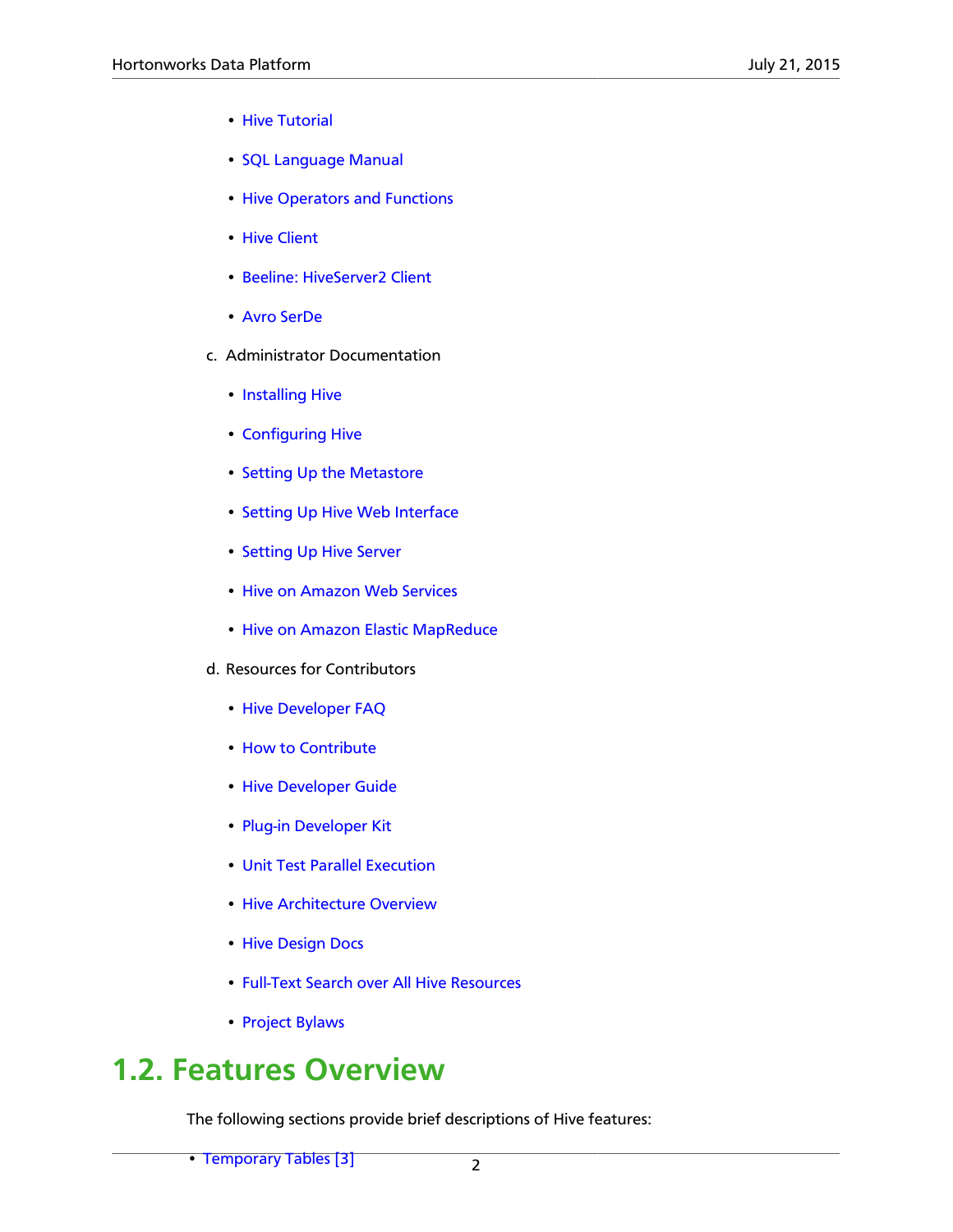- [Cost-Based SQL Optimization \[3\]](#page-8-1)
- [Optimized Row Columnar \(ORC\) Format \[6\]](#page-11-0)
- [Streaming Data Ingestion \[6\]](#page-11-1)
- [Query Vectorization \[6\]](#page-11-2)
- [Comparing Beeline to the Hive CLI \[8\]](#page-13-0)

## <span id="page-8-0"></span>**1.2.1. Temporary Tables**

Temporary tables are supported in Hive 0.14 and later. A temporary table is a convenient way for an application to automatically manage intermediate data generated during a complex query. Rather than manually deleting tables needed only as temporary data in a complex query, Hive automatically deletes all temporary tables at the end of the Hive session in which they are created. The data in these tables is stored in the user's scratch directory rather than in the Hive warehouse directory. The scratch directory effectively acts as the data sandbox for a user, located by default in /tmp/hive-<username>.



## **Tip**

See [Apache AdminManual Configuration](https://cwiki.apache.org/confluence/display/Hive/AdminManual+Configuration) for information on configuring Hive to use a non-default scratch directory.

Hive users create temporary tables using the TEMPORARY keyword:

```
CREATE TEMPORARY TABLE tmp1 (c1 string);
CREATE TEMPORARY TABLE tmp2 AS ...
CREATE TEMPORARY TABLE tmp3 LIKE ...
```
Multiple Hive users can create multiple Hive temporary tables with the same name because each table resides in a separate session.

Temporary tables support most table options, but not all. The following features are not supported:

- Partitioned columns
- Indexes



### **Note**

A temporary table with the same name as a permanent table will cause all references to that table name to resolve to the temporary table. The user cannot access the permanent table during that session without dropping or renaming the temporary table.

## <span id="page-8-1"></span>**1.2.2. Cost-Based SQL Optimization**

Cost-based optimization (CBO) of SQL queries is supported in Hive 0.13.0 and later. CBO uses Hive table, table partition, and column statistics to create efficient query execution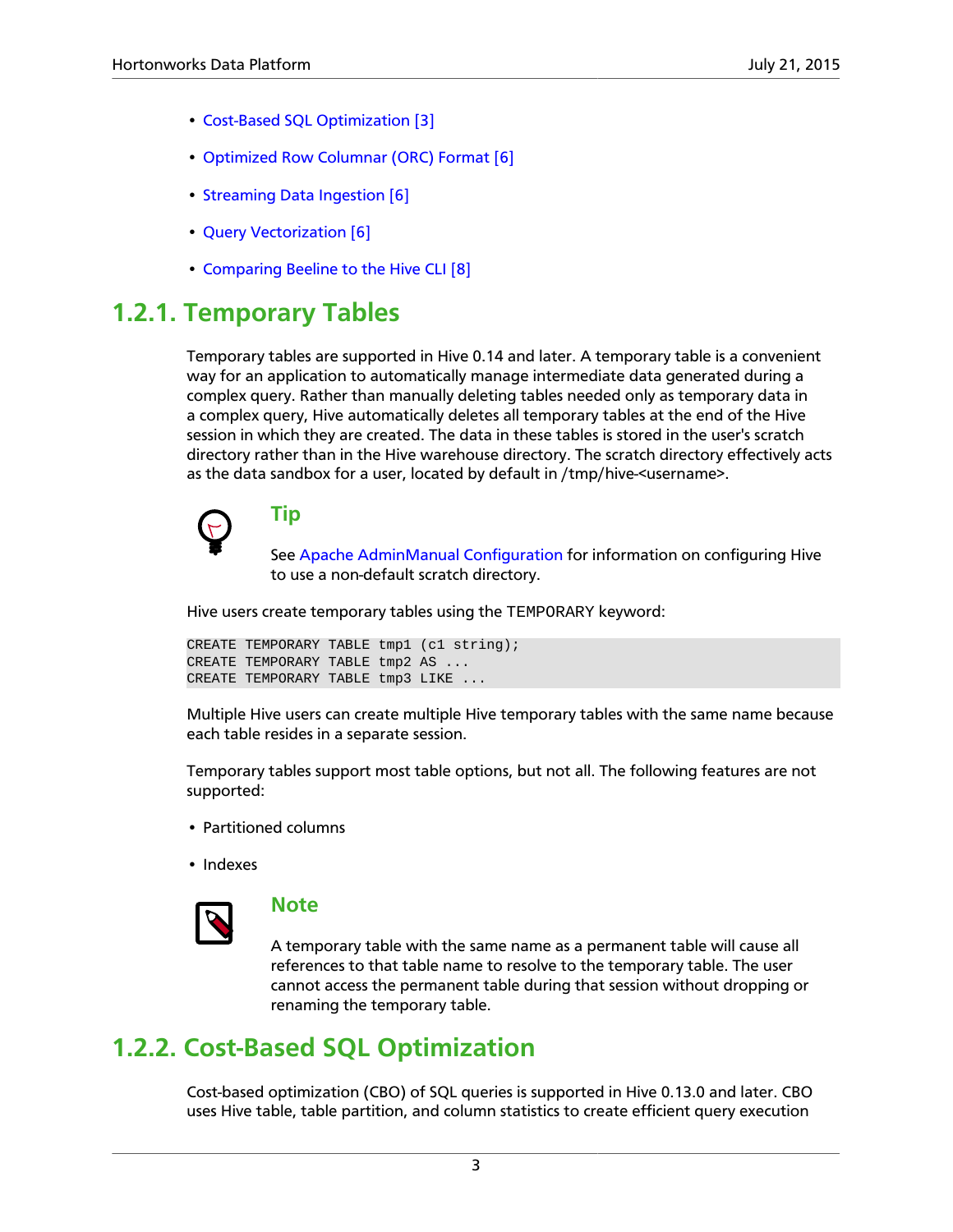plans. Efficient query plans better utilize cluster resources and improve query latency. CBO is most useful for complex queries that contain multiple JOIN statements and for queries on very large tables.



### **Note**

Tables are not required to have partitions to generate CBO statistics. Columnlevel CBO statistics can be generated by both partitioned and unpartitioned tables.

CBO generates the following statistics:

| <b>Statistics Granularity</b> | <b>Description</b>           |
|-------------------------------|------------------------------|
| Table-level                   | - Uncompressed size of table |
|                               | - Number of rows             |
|                               | - Number of files            |
| Column-level                  | - Number of distinct values  |
|                               | - Number of NULL values      |
|                               | - Minimum value              |
|                               | - Maximum value              |

CBO requires column-level statistics to generate the best query execution plans. Later, when viewing these statistics from the command line, you can choose to also include table-level statistics that are generated by the hive.stats.autogather configuration property. However, CBO does not use these table-level statistics to generate query execution plans.



### **Note**

See [Statistics in Hive](https://cwiki.apache.org/confluence/display/Hive/StatsDev) for more information.

#### **Enabling Cost-based SQL Optimization**

Hortonworks recommends that administrators always enable CBO. Set and verify the following configuration parameters in hive-site.xml to enable cost-based optimization of SQL queries:

### <span id="page-9-0"></span>**Table 1.1. CBO Configuration Parameters**

| <b>CBO Configuration Parameter</b> | <b>Description</b>                                                                                                                                                                                                                                                                                                                | <b>Default Value</b> |
|------------------------------------|-----------------------------------------------------------------------------------------------------------------------------------------------------------------------------------------------------------------------------------------------------------------------------------------------------------------------------------|----------------------|
| hive.cbo.enable                    | Enables cost-based query<br>optimization.                                                                                                                                                                                                                                                                                         | False                |
| hive.stats.autogather              | Enables automated gathering<br>of table-level statistics for newly<br>created tables and table partitions,<br>such as tables created with the<br><b>INSERT OVERWRITE statement.</b><br>The parameter does not produce<br>column-level statistics, such as those<br>generated by CBO. If disabled,<br>administrators must manually | True                 |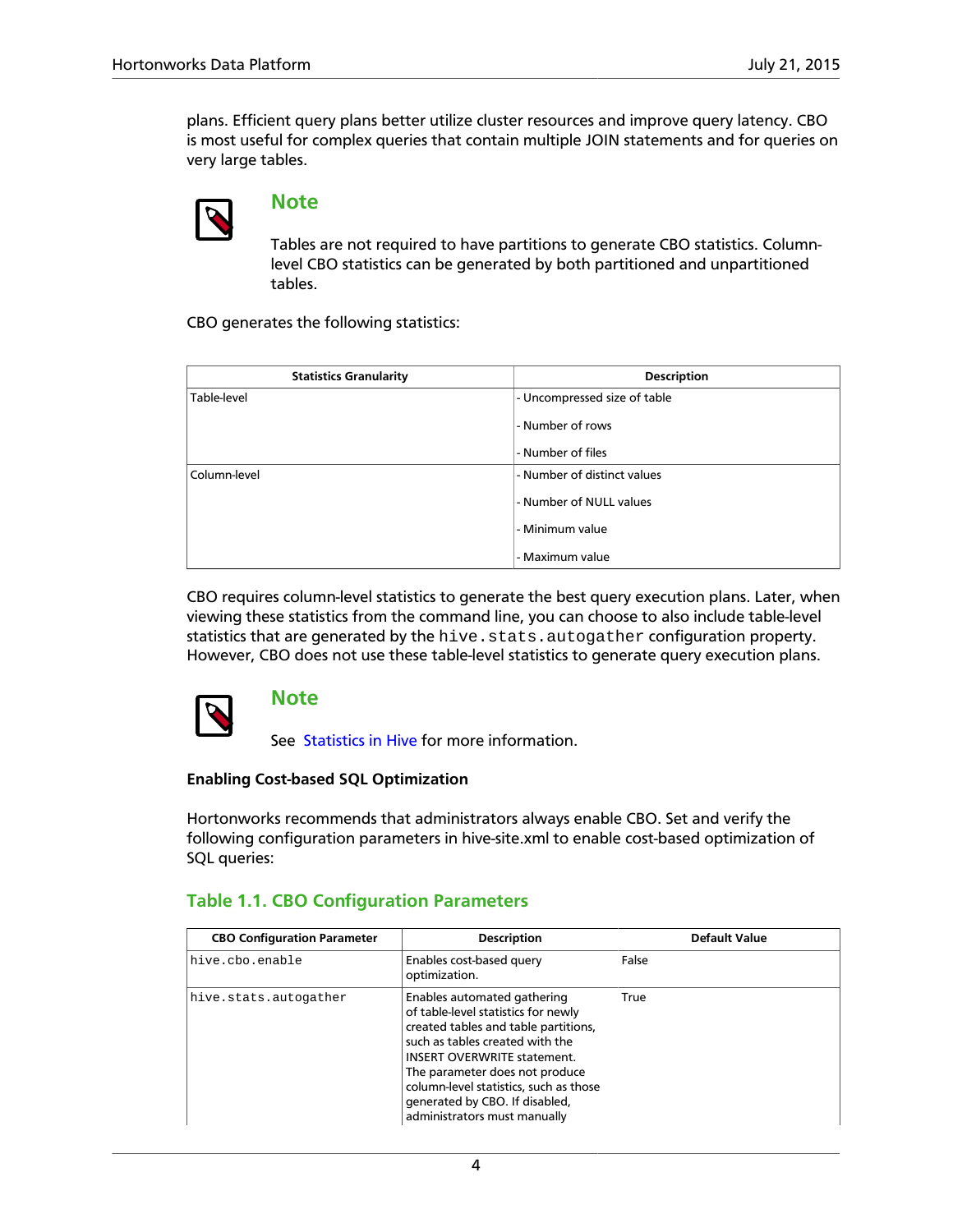| <b>CBO Configuration Parameter</b>                                         | <b>Description</b> | Default Value |
|----------------------------------------------------------------------------|--------------------|---------------|
| generate these table-level statistics<br>with the ANALYZE TABLE statement. |                    |               |

The following configuration properties are not specific to CBO, but setting them to  $true$ will also improve the performance of queries that generate statistics:

| <b>Configuration Parameter</b>     | <b>Description</b>                                               | Default Value |
|------------------------------------|------------------------------------------------------------------|---------------|
| hive.stats.fetch.<br>column.stats  | Instructs Hive to collect column-level<br>statistics.            | False         |
| hive.compute.query.<br>using.stats | Instructs Hive to use statistics when<br>generating query plans. | False         |

#### **Generating Statistics**

Use the ANALYZE TABLE command to generate statistics for tables and columns. Use the optional NoScan clause to improve query performance by preventing a scan of files on HDFS. This option gathers only the following statistics:

- Number of files
- Size of files in bytes

ANALYZE TABLE tablename [PARTITION(partcol1[=val1], partcol2[=val2], ...)] COMPUTE STATISTICS [NoScan];

The following example views statistics for all partitions in the employees table. The query also uses the NoScan clause to improve performance:

ANALYZE TABLE employees PARTITION (dt) COMPUTE STATISTICS [NoScan];

Generating Column-level Statistics:

Use the following syntax to generate statistics for columns in the employee table:

ANALYZE TABLE tablename [PARTITION(partcol1[1=val1], partcol2[=val2], ...)] COMPUTE STATISTICS FOR COLUMNS [NoScan];

The following example generates statistics for all columns in the employees table:

ANALYZE TABLE employees PARTITION (dt) COMPUTE STATISTICS FOR COLUMNS;

#### **Viewing Statistics**

Use the DESCRIBE statement to view statistics generated by CBO. Include the EXTENDED keyword if you want to include statistics gathered when the hive.stats.fetch.column.stats and hive.compute.query.using.stats properties are enabled.

- Viewing Generated Table Statistics
	- Use the following syntax to generate table statistics:

```
DESCRIBE [EXTENDED] tablename;
```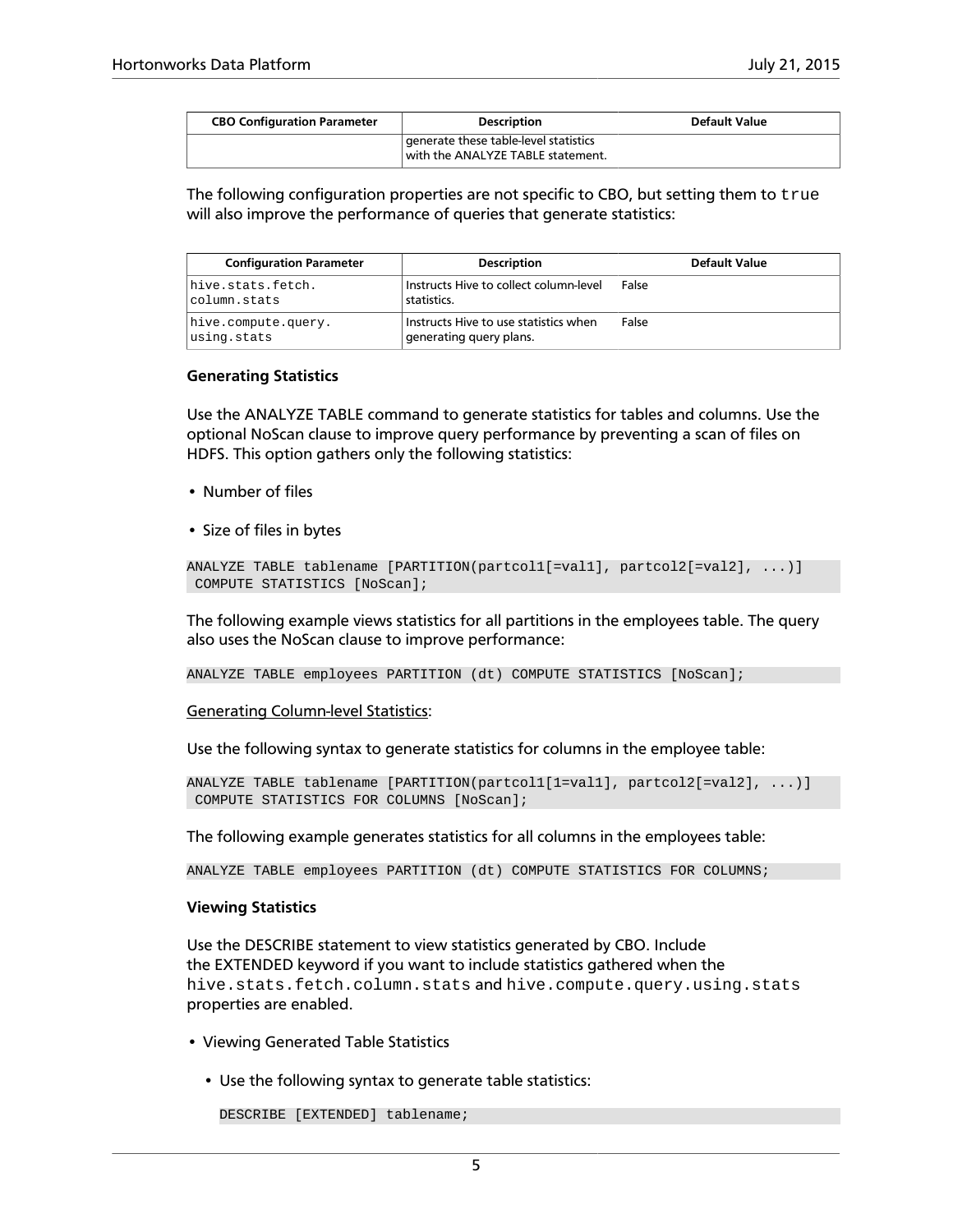

### **Note**

The EXTENDED keyword can be used only if the hive.stats.autogather property is enabled in the hive-site.xml configuration file.

• The following example displays all statistics for the employees table:

```
DESCRIBE EXTENDED employees;
```
- Viewing Generated Column Statistics
	- Use the following syntax to generate column statistics:

DESCRIBE FORMATTED [dbname.]tablename.columnname;

• The following example displays statistics for the region column in the employees table:

DESCRIBE FORMATTED employees.region;

## <span id="page-11-0"></span>**1.2.3. Optimized Row Columnar (ORC) Format**

ORC-based tables are supported in Hive 0.14.0 and later. These tables can contain more than 1,000 columns. For more information about how the ORC file format enhances Hive performance, see [LanguageManual ORC](https://cwiki.apache.org/confluence/display/Hive/LanguageManual+ORC) on the Apache site.

## <span id="page-11-1"></span>**1.2.4. Streaming Data Ingestion**



### **Note**

If you have questions regarding this feature, contact Support by logging a case on our Hortonworks Support Portal at [http://support.hortonworks.com.](https://support.hortonworks.com)

#### **Limitations**

Hive 0.13 and 0.14 have the following limitations to ingesting streaming data:

- Only ORC files are supported
- Destination tables must be bucketed
- Apache Flume or Apache Storm may be used as the streaming source

## <span id="page-11-2"></span>**1.2.5. Query Vectorization**

Vectorization allows Hive to process a batch of rows together instead of processing one row at a time. Each batch is usually an array of primitive types. Operations are performed on the entire column vector, which improves the instruction pipelines and cache usage. [HIVE-4160](https://issues.apache.org/jira/browse/HIVE-4160) has the design document for vectorization and tracks the implementation of many subtasks.

### **Enable Vectorization in Hive**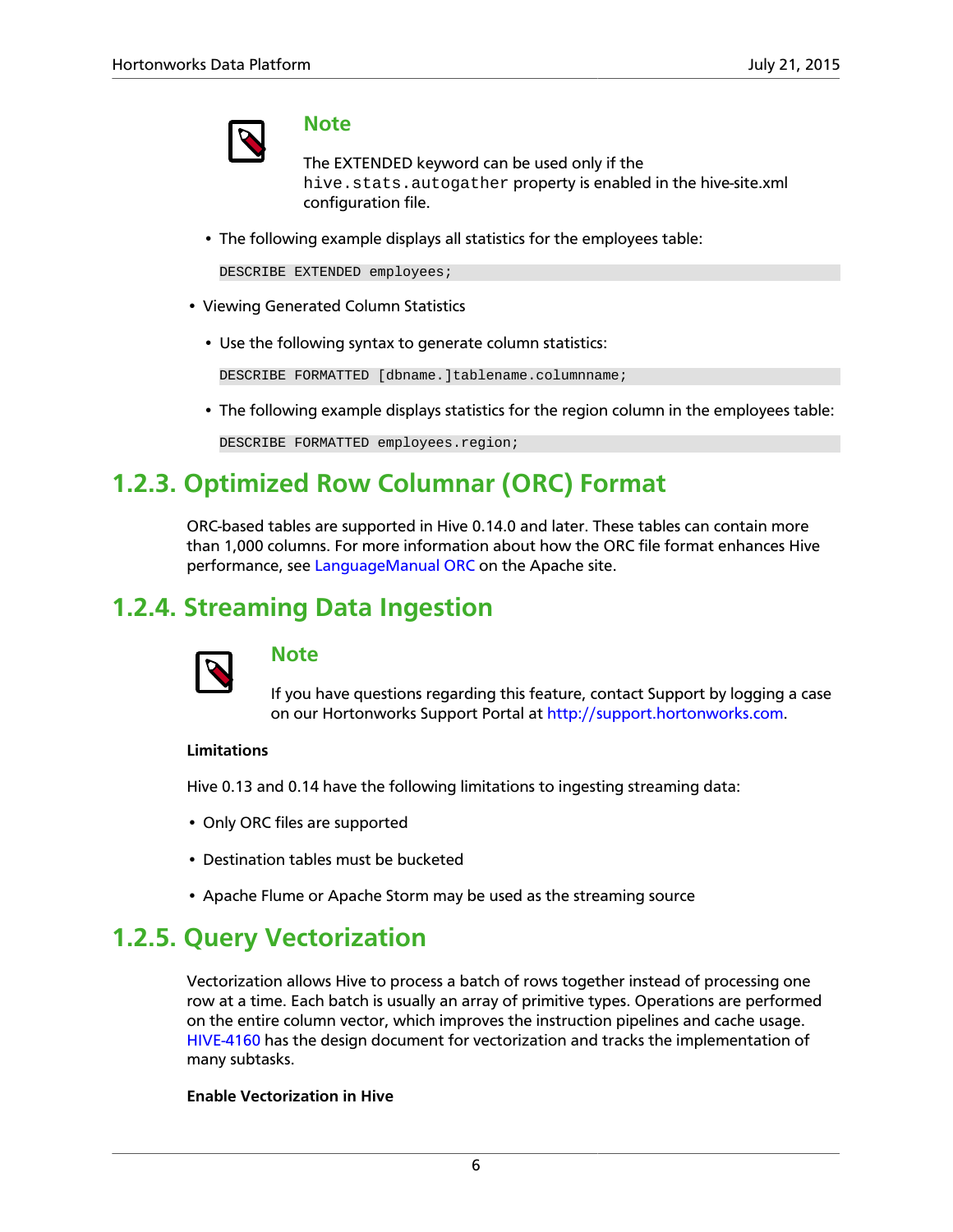To enable vectorization, set this configuration parameter:

hive.vectorized.execution.enabled=true

When vectorization is enabled, Hive examines the query and the data to determine whether vectorization can be supported. If it cannot be supported, Hive will execute the query with vectorization turned off.

#### **Log Information about Vectorized Execution of Queries**

The Hive client will log, at the info level, whether a query's execution is being vectorized. More detailed logs are printed at the debug level.

The client logs can also be configured to show up on the console.

#### **Supported Functionality**

The current implementation supports only single table read-only queries. DDL queries or DML queries are not supported.

The supported operators are **selection**, **filter** and **group by**.

Partitioned tables are supported.

These data types are supported:

- tinyint
- smallint
- int
- bigint
- boolean
- float
- double
- timestamp
- string
- char
- varchar
- binary

These expressions are supported:

- Comparison:  $>$ ,  $>$ =,  $<$ ,  $<$ =, =, !=
- Arithmetic: plus, minus, multiply, divide, modulo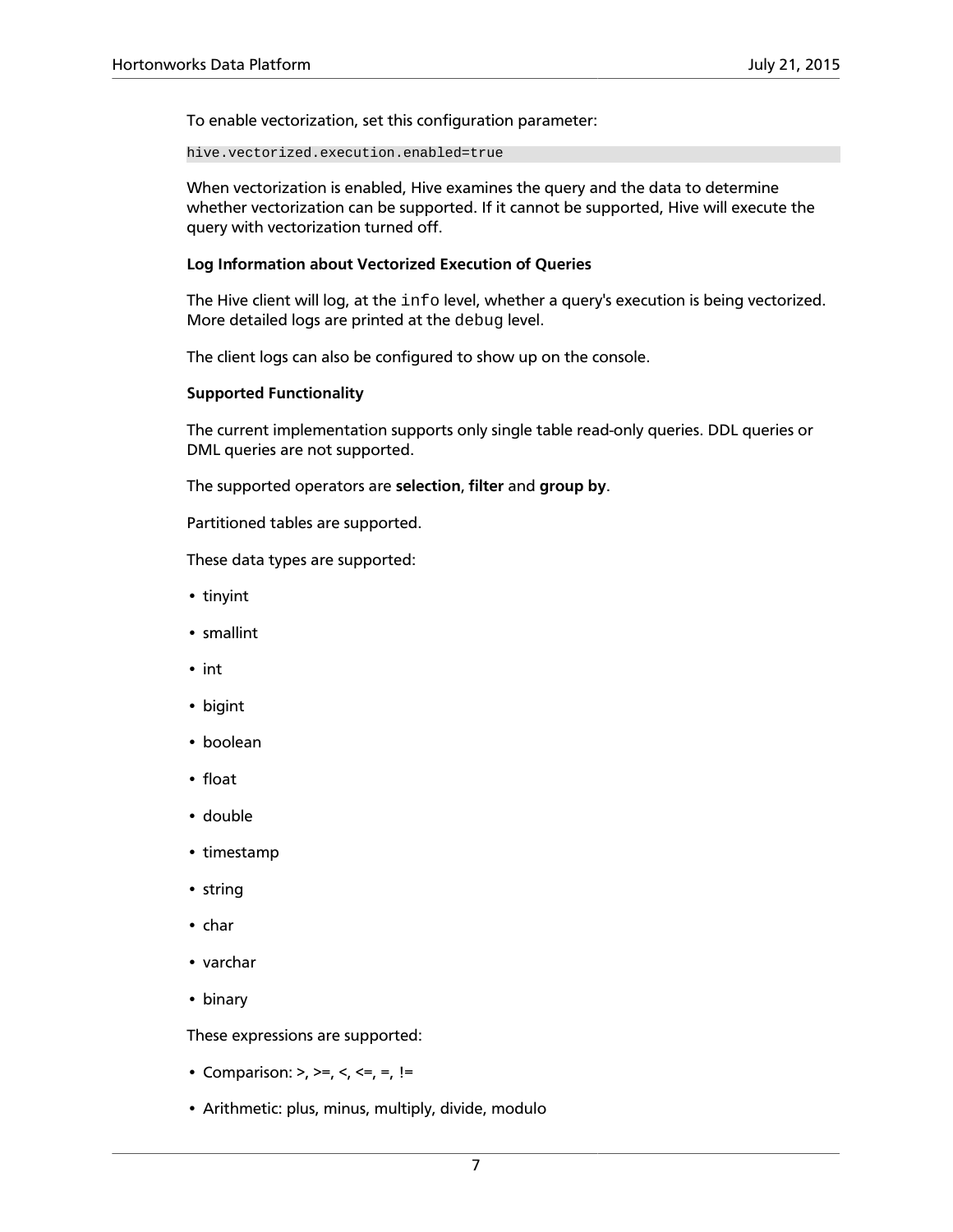- Logical: AND, OR
- Aggregates: sum, avg, count, min, max

Only the ORC file format is supported in the current implementation.

### **Unsupported Functionality**

All datatypes, file formats, and functionality are currently unsupported.

Two unsupported features of particular interest are the logical expression NOT, and the cast operator. For example, a query such as select  $x, y$  from T where  $a = b$ will not vectorize if a is integer and b is double. Although both int and double are supported, casting of one to another is not supported.

## <span id="page-13-0"></span>**1.2.6. Comparing Beeline to the Hive CLI**

HDP supports two Hive clients: the Hive CLI and Beeline. The primary difference between the two involves how the clients connect to Hive.

- The Hive CLI, which connects directly to HDFS and the Hive Metastore, and can be used only on a host with access to those services.
- Beeline, which connects to HiveServer2 and requires access to only one .jar file: hivejdbc-<version>-standalone.jar.

Hortonworks recommends using HiveServer2 and a JDBC client (such as Beeline) as the primary way to access Hive. This approach uses SQL standard-based authorization or Ranger-based authorization. However, some users may wish to access Hive data from other applications, such as Pig. For these use cases, use the Hive CLI and storage-based authorization.

#### **Beeline Operating Modes and HiveServer2 Transport Modes**

Beeline supports the following modes of operation:

### <span id="page-13-1"></span>**Table 1.2. Beeline Modes of Operation**

| <b>Operating Mode</b> | <b>Description</b>                                                                                                                                                                                                                                                         |
|-----------------------|----------------------------------------------------------------------------------------------------------------------------------------------------------------------------------------------------------------------------------------------------------------------------|
| Embedded              | The Beeline client and the Hive installation both reside on<br>the same host machine. No TCP connectivity is required.                                                                                                                                                     |
| Remote                | Use remote mode to support multiple, concurrent<br>clients executing queries against the same remote<br>Hive installation. Remote transport mode supports<br>authentication with LDAP and Kerberos. It also supports<br>encryption with SSL. TCP connectivity is required. |

<span id="page-13-2"></span>Administrators may start HiveServer2 in one of the following transport modes:

### **Table 1.3. HiveServer2 Transport Modes**

| <b>Transport Mode</b> | <b>Description</b>                                                               |
|-----------------------|----------------------------------------------------------------------------------|
| $\mathsf{TCP}$        | HiveServer2 uses TCP transport for sending and receiving<br>Thrift RPC messages. |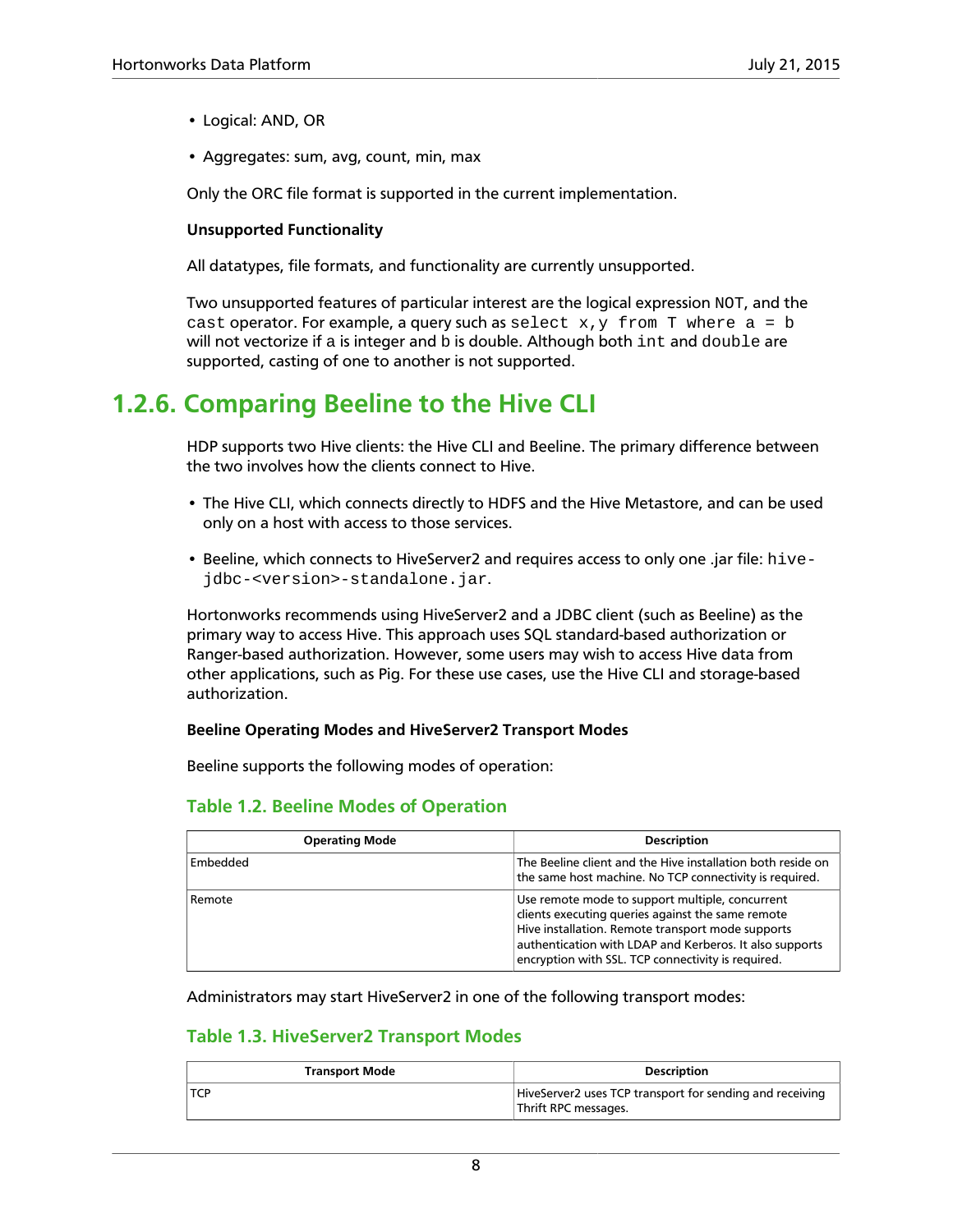| <b>Transport Mode</b> | <b>Description</b>                                                                |
|-----------------------|-----------------------------------------------------------------------------------|
| <b>HTTP</b>           | HiveServer2 uses HTTP transport for sending and receiving<br>Thrift RPC messages. |

While running in TCP transport mode, HiveServer2 supports the following authentication schemes:

### <span id="page-14-0"></span>**Table 1.4. Authentication Schemes with TCP Transport Mode**

| <b>Authentication Scheme</b> | <b>Description</b>                                                                                                                                                                                                                                                                                                                                                                                                                                        |
|------------------------------|-----------------------------------------------------------------------------------------------------------------------------------------------------------------------------------------------------------------------------------------------------------------------------------------------------------------------------------------------------------------------------------------------------------------------------------------------------------|
| Kerberos                     | A network authentication protocol which operates that<br>uses the concept of 'tickets' to allow nodes in a network to<br>securely identify themselves. Administrators must specify<br>hive.server2.authentication=kerberos in the hive-site.xml<br>configuration file to use this authentication scheme.                                                                                                                                                  |
| LDAP                         | The Lightweight Directory Access Protocol, an application-<br>layer protocol that uses the concept of 'directory services'<br>to share information across a network. Administrators<br>must specify hive.server2.authentication=Idap in the<br>hive-site.xml configuration file to use this type of<br>authentication.                                                                                                                                    |
| PAM                          | Pluggable Authentication Modules, or PAM, allow<br>administrators to integrate multiple authentication<br>schemes into a single API. Administrators must specify<br>hive.server2.authentication=pam in the hive-site.xml<br>configuration file to use this authentication scheme.                                                                                                                                                                         |
| Custom                       | Authentication provided by a<br>custom implementation of the<br>org.apache.hive.service.auth.PasswdAuthenticationProvider<br>interface. The implementing class must be available in<br>the classpath for HiveServer2 and its name provided as<br>the value of the hive.server2.custom.authentication.class<br>property in the hive-site.xml configuration property file.                                                                                  |
| None                         | The Beeline client performs no authentication<br>with HiveServer2. Administrators must specify<br>hive server2 authentication=none in the hive-site xml<br>configuration file to use this authentication scheme.                                                                                                                                                                                                                                          |
| <b>NoSASL</b>                | While running in TCP transport mode, HiveServer2<br>uses the Java Simple Authentication and Security Layer<br>(SASL) protocol to establish a security layer between<br>the client and server. However, HiveServer2 also<br>supports connections in TCP transfer mode that do<br>not use the SASL protocol Administrators must specify<br>hive server2 authentication=nosasl in the hive-site xml<br>configuration file to use this authentication scheme. |

The next section describes the connection strings used to connect to HiveServer2 for all possible combinations of these modes, as well as the connection string required to connect to HiveServer2 in a secure cluster.

### **Connecting to Hive with Beeline**

The following examples demonstrate how to use Beeline to connect to Hive for all possible variations of these modes.

### **Embedded Client**

Use the following syntax to connect to Hive from Beeline in embedded mode: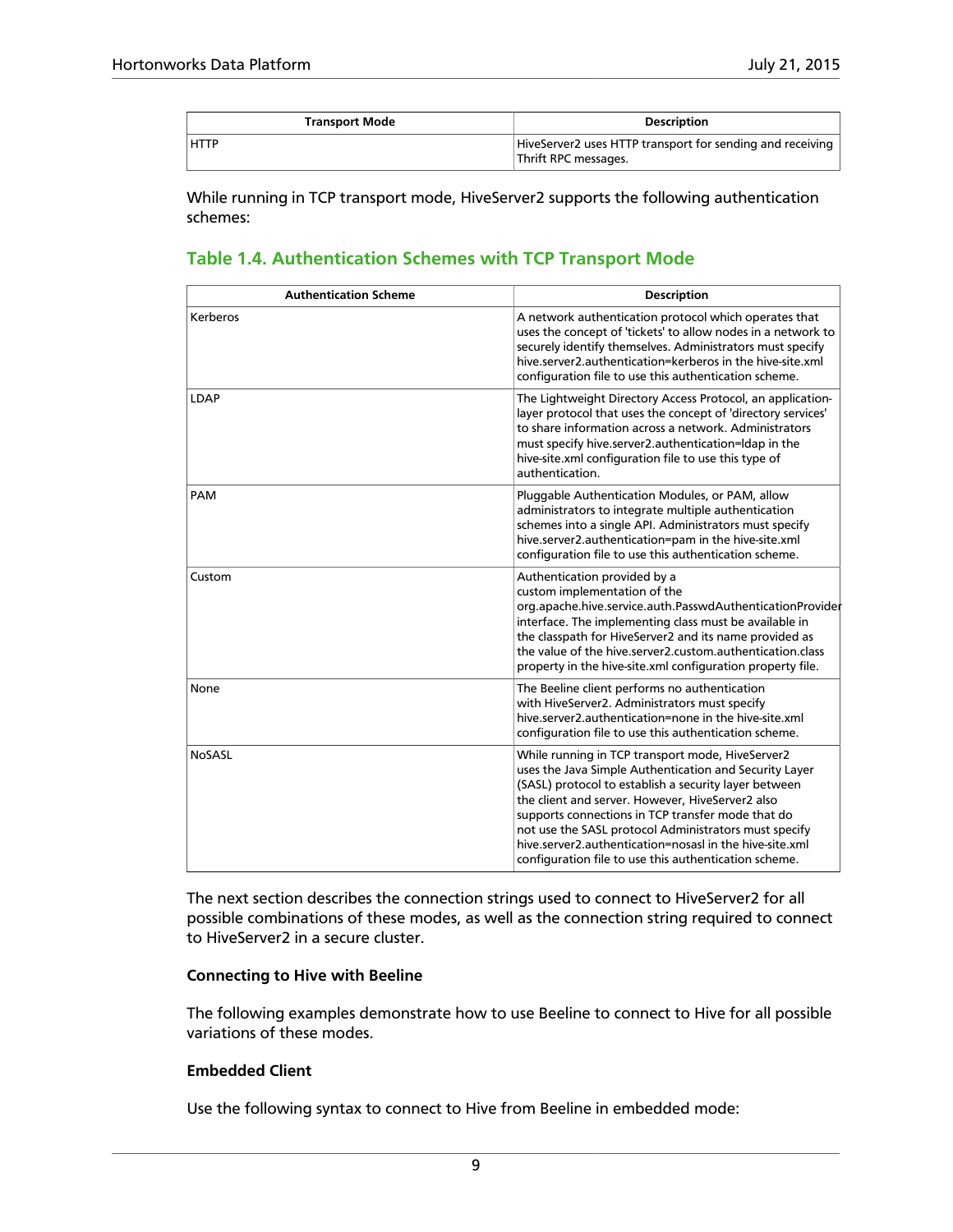!connect jdbc:hive2://

#### **Remote Client with HiveServer2 TCP Transport Mode and SASL Authentication**

Use the following syntax to connect to HiveServer2 in TCP mode from a remote Beeline client:

!connect jdbc:hive2://<host>:<port>/<db>

The default port for HiveServer2 in TCP mode is 10000, and db is the name of the database to which you want to connect.

#### **Remote Client with HiveServer2 TCP Transport Mode and NoSASL Authentication**

Clients must explicitly specify the authentication mode in their connection string when HiveServer2 runs in NoSASL mode:

```
!connect jdbc:hive2://<host>:<port>/<db>;auth=noSasl hiveuser pass org.apache.
hive.jdbc.HiveDriver
```
If users forget to include auth=noSasl in the JDBC connection string, the JDBC client API attempts to make an SASL connection to HiveServer2. This causes an open connection that eventually results in the client crashing with an Out Of Memory error.

#### **Remote Client with HiveServer2 HTTP Transport Mode**

Use the following syntax to connect to HiveServer2 in HTTP mode from a remote Beeline client:

```
!connect jdbc:hive2://<host>:<port>/<db>;hive.server2.transport.mode=
http;hive.server2.thrift.http.path=<http_endpoint>
```


### **Note**

The value for  $\text{thtp\_endpoint}$  can be found in the hive.server2.thrift.http.path property in the hive-site.xml file. If it is not listed there, use the default value cliservice.

In an environment that is secured by Kerberos, use the following syntax to connect to HiveServer2 in HTTP mode from a remote Beeline client:

```
!connect jdbc:hive2://<host>:<port>/<db>;hive.server2.transport.mode=
http;hive.server2.thrift.http.path=<http_endpoint>;principal=hive/HOST@REALM
```
#### **Remote Client with HiveServer2 in Secure Cluster**

Use the following syntax to connect to HiveServer2 in a secure cluster from a remote Beeline client:

```
!connect jdbc:hive2://<host>:<port>/<db>;principal=
<Server_Principal_of_HiveServer2>
```


### **Note**

The Beeline client must have a valid Kerberos ticket in the ticket cache before attempting to connect.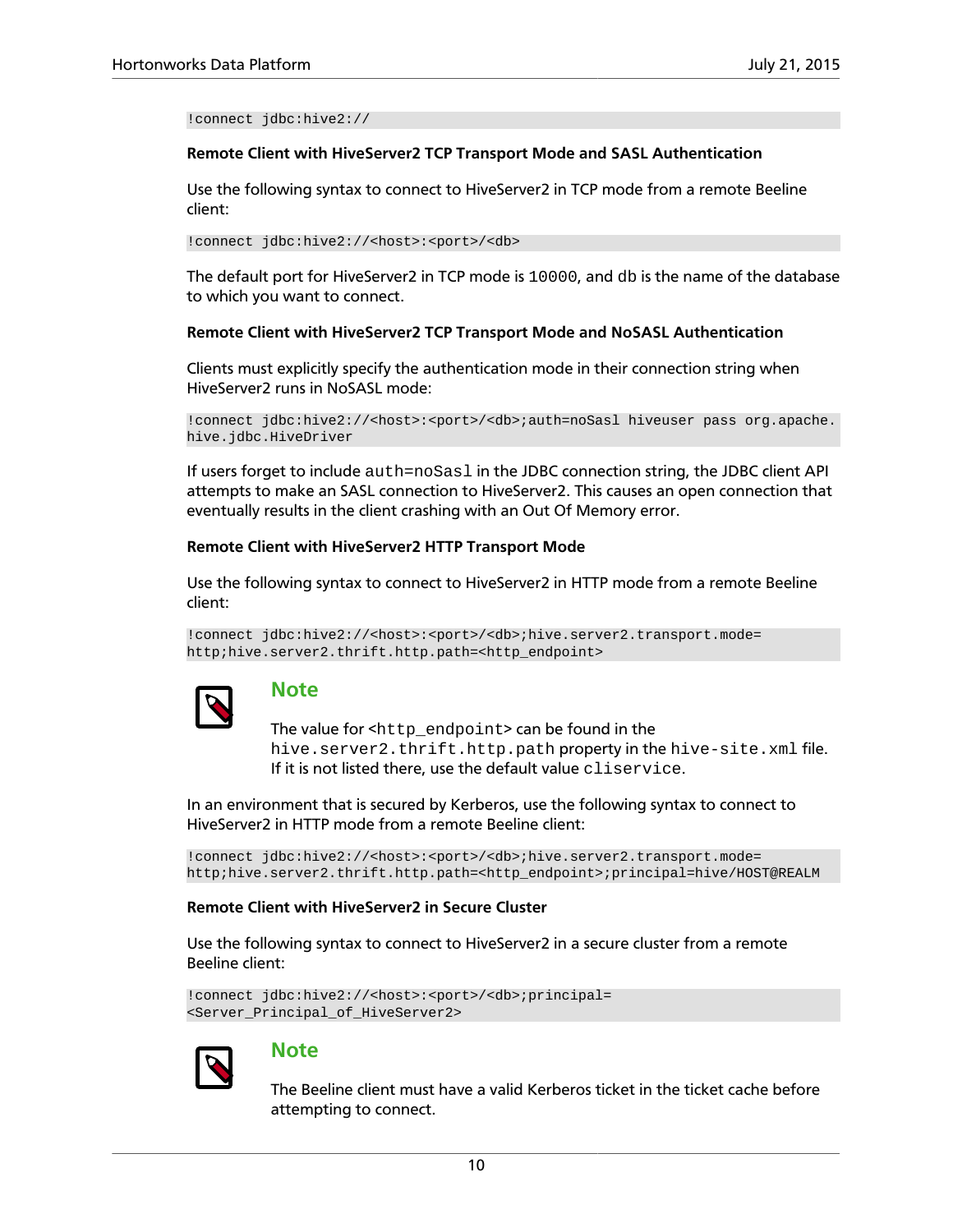## <span id="page-16-0"></span>**1.3. Moving Data into Hive**

There are multiple methods of moving data into Hive. How you move the data into Hive depends on the source format of the data and the target data format that is required. Generally, [ORC](#page-11-0) is the preferred target data format because of the performance enhancements that it provides.

<span id="page-16-3"></span>The following methods are most commonly used:

### **Table 1.5. Most Common Methods to Move Data into Hive**

| <b>Source of Data</b>                      | <b>Target Data Format in Hive</b> | <b>Method Description</b>                                                     |
|--------------------------------------------|-----------------------------------|-------------------------------------------------------------------------------|
| ETL for legacy systems                     | ORC file format                   | 1. Move data into HDFS.                                                       |
|                                            |                                   | 2. Use an external table to move data<br>from HDFS to Hive.                   |
|                                            |                                   | 3. Then use Hive to convert the data to<br>the ORC file format.               |
| Operational SQL database                   | ORC file format                   | 1. Use Sqoop to import the data from<br>the SQL database into Hive.           |
|                                            |                                   | 2. Then use Hive to convert the data to<br>the ORC file format.               |
| Streaming source that is "append"<br>only" | ORC file format                   | 1. Write directly to the ORC file format<br>using the Hive Streaming feature. |

## <span id="page-16-1"></span>**1.3.1. Moving Data from HDFS to Hive Using an External Table**

This is the most common way to move data into Hive when the ORC file format is required as the target data format. Then Hive can be used to perform a fast parallel and distributed conversion of your data into ORC. The process is shown in the following diagram:

### <span id="page-16-2"></span>**Figure 1.1. Example: Moving .CSV Data into Hive**

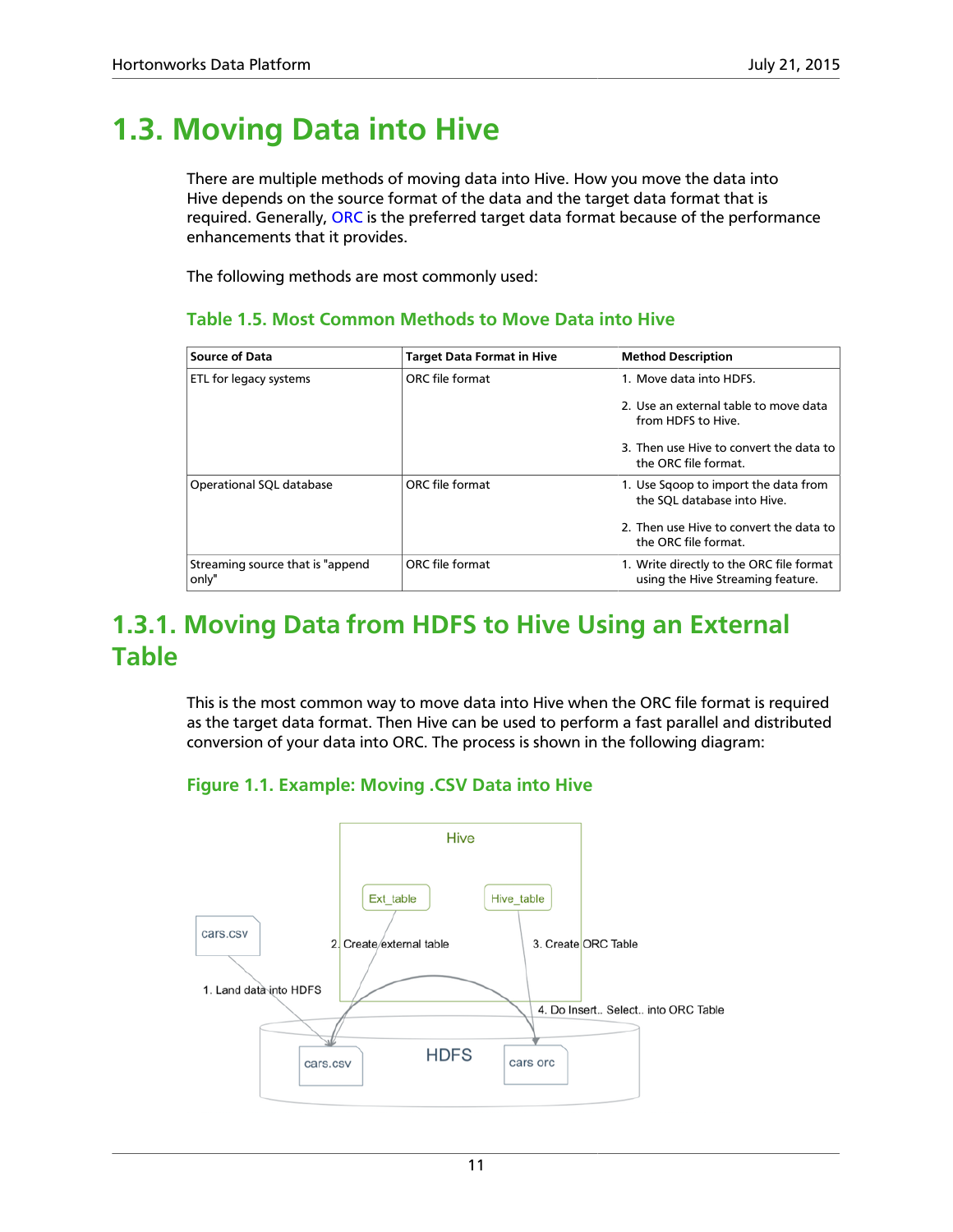### **Moving .CSV Data into Hive**

The following steps describe moving .CSV data into Hive using the method illustrated in the above diagram with command-line operations.

- 1. **Move .CSV data into HDFS**:
	- a. The following is a .CSV file which contains a header line that describes the fields and subsequent lines that contain the data:

```
[<username>@cn105-10 ~]$ head cars.csv
Name,Miles_per_Gallon,Cylinders,Displacement,Horsepower,Weight_in_lbs,
Acceleration,Year,Origin
"chevrolet chevelle malibu",18,8,307,130,3504,12,1970-01-01,A
"buick skylark 320",15,8,350,165,3693,11.5,1970-01-01,A
"plymouth satellite",18,8,318,150,3436,11,1970-01-01,A
"amc rebel sst",16,8,304,150,3433,12,1970-01-01,A
"ford torino",17,8,302,140,3449,10.5,1970-01-01,A
...
[ <username>@cn105-10 ~]$
```
<username> is the user who is performing the operation. To test this example, run with a user from your environment.

b. First, use the following command to remove the header line from the file because it is not part of the data for the table:

[<username>@cn105-10 ~]\$ sed -i 1d cars.csv

c. Move the data to HDFS:

```
[<username>@cn105-10 ~]$ hdfs dfs -copyFromLocal cars.csv /user/
<username>/visdata
[<username>@cn105-10 ~]$ hdfs dfs -ls /user/<username>/visdata
Found 1 items
-rwxrwxrwx 3 <username> hdfs 22100 2015-08-12 16:16 /user/
<username>/visdata/cars.csv
```
2. **Create an external table**.

An *external table* is a table for which Hive does not manage storage. If you delete an external table, only the definition in Hive is deleted. The data remains. An *internal table* is a table that Hive manages. If you delete an internal table, both the definition in Hive *and* the data are deleted.

The following command creates an external table:

```
CREATE EXTERNAL TABLE IF NOT EXISTS Cars(
         Name STRING, 
         Miles_per_Gallon INT,
         Cylinders INT,
         Displacement INT,
         Horsepower INT, 
         Weight_in_lbs INT,
         Acceleration DECIMAL,
        Year DATE,
         Origin CHAR(1))
     COMMENT 'Data about cars from a public database'
```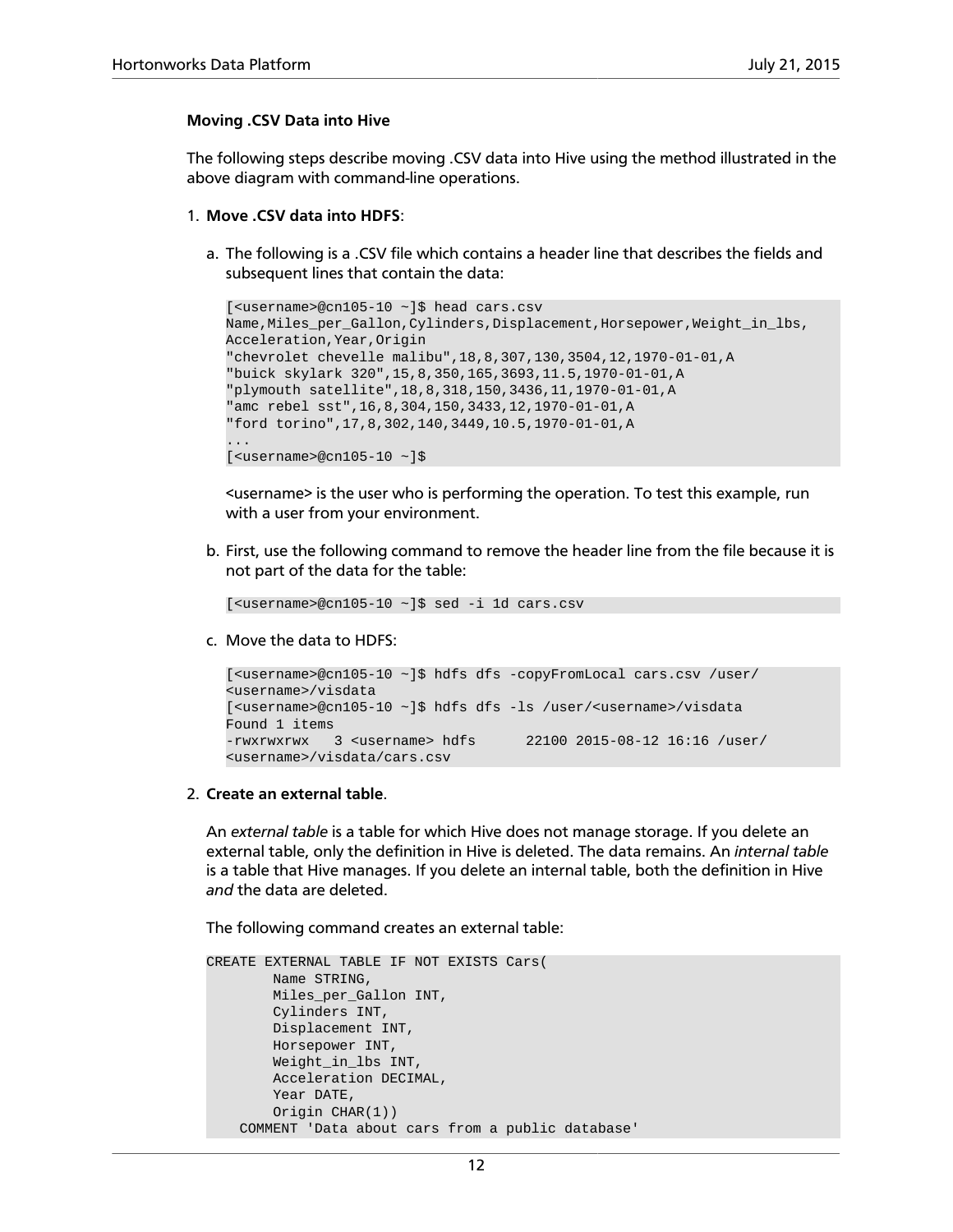```
 ROW FORMAT DELIMITED
 FIELDS TERMINATED BY ','
 STORED AS TEXTFILE
 location '/user/<username>/visdata';
```
### 3. **Create the ORC table**.

Now, create a table that is managed by Hive with the following command:

```
CREATE TABLE IF NOT EXISTS mycars(
        Name STRING, 
        Miles_per_Gallon INT,
        Cylinders INT,
        Displacement INT,
        Horsepower INT, 
        Weight_in_lbs INT,
        Acceleration DECIMAL,
        Year DATE,
        Origin CHAR(1))
    COMMENT 'Data about cars from a public database'
     ROW FORMAT DELIMITED
     FIELDS TERMINATED BY ','
    STORED AS ORC;
```
4. **Insert the data from the external table to the Hive ORC table**.

Now, use an SQL statement to move the data from the external table that you created in Step 2 to the Hive-managed ORC table that you created in Step 3:

INSERT OVERWRITE TABLE mycars SELECT \* FROM cars;



### **Note**

Using Hive to convert an external table into an ORC file format is very efficient because the conversion is a parallel and distributed action, and no standalone ORC conversion tool is necessary.

5. **Verify that you imported the data into the ORC-formatted table correctly**:

```
hive> select * from mycars limit 3;
OK
"chevrolet chevelle malibu" 18 8 307 130 3504 12 1970-01-01 A
"buick skylark 320" 15 8 350 165 3693 12 1970-01-01 A
"plymouth satellite" 18 8 318 150 3436 11 1970-01-01 A
Time taken: 0.144 seconds, Fetched: 3 row(s)
```
## <span id="page-18-0"></span>**1.3.2. Using Sqoop to Move Data into Hive**

Sqoop is a tool that enables you to bulk import and export data from a database. You can use Sqoop to import data into HDFS or directly into Hive. However, Sqoop can only import data into Hive as a text file or as a SequenceFile. To use the ORC file format, you must use a two-phase approach: first use Sqoop to move the data into HDFS, and then use Hive to convert the data into the ORC file format as described in the above Steps 3 and 4 of ["Moving Data from HDFS to Hive Using an External Table.](#page-16-1)"

A detailed Sqoop user quide is available on the Apache web site [here](https://sqoop.apache.org/docs/1.4.6/SqoopUserGuide.html).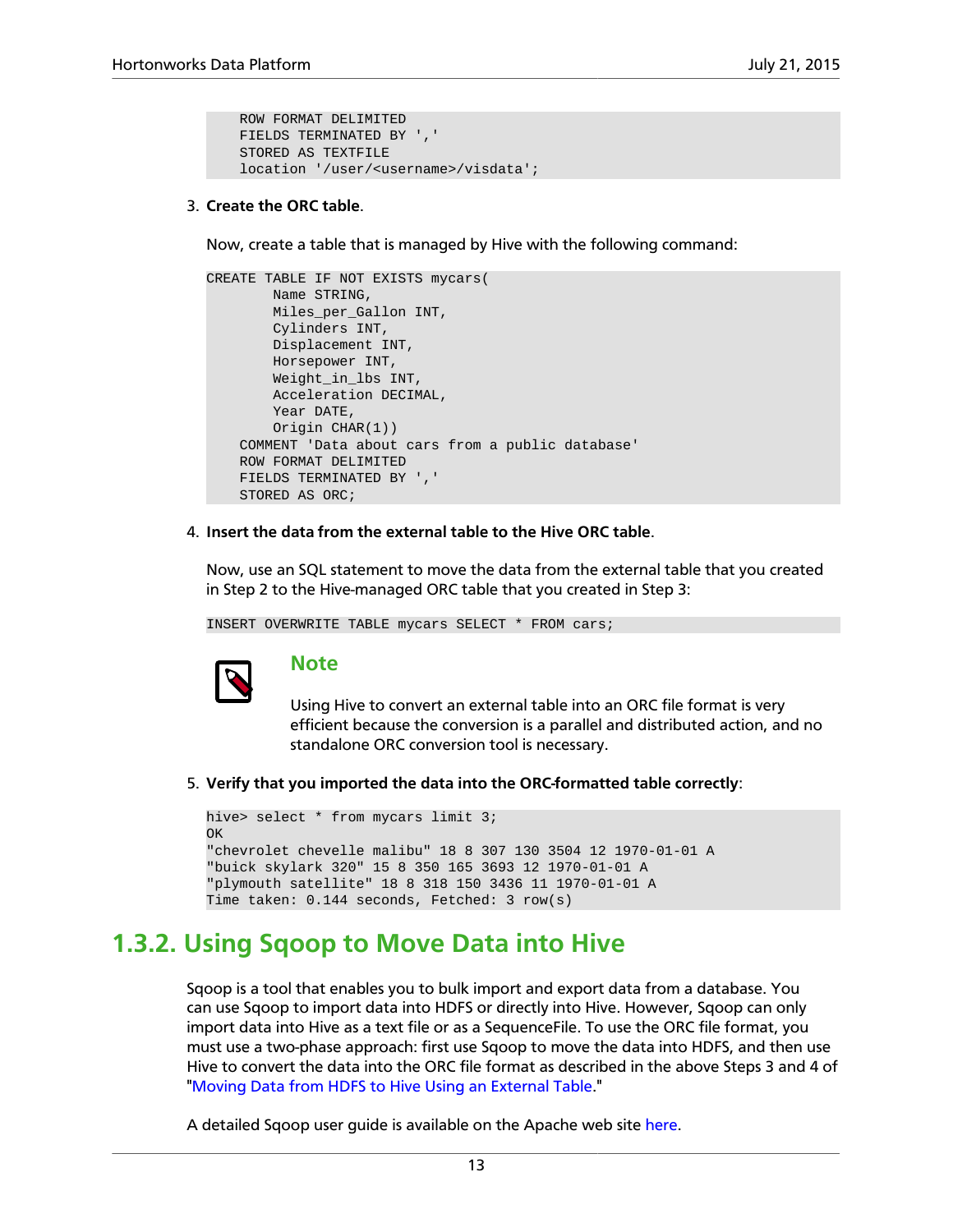<span id="page-19-0"></span>The process for using Sqoop to move data into Hive is shown in the following diagram:

### **Figure 1.2. Using Sqoop to Move Data into Hive**



#### **Moving Data into Hive Using Sqoop**

1. **Specify the source connection information**.

First, you must specify the:

- database URI (db.foo.com in the following example)
- database name (bar)
- connection protocol (jdbc: mysql:)

For this example, use the following command:

```
sqoop import --connect jdbc:mysql://db.foo.com/bar --table EMPLOYEES
```
If the source database requires credentials, such as a username and password, you can enter the password on the command line or specify a file where the password is stored.

For example:

• Enter the password on the command line:

```
sqoop import --connect jdbc:mysql://db.foo.com/bar --table EMPLOYEES --
username <username> -P
Enter password: (hidden)
```
• Specify a file where the password is stored:

```
sqoop import --connect jdbc:mysql://db.foo.com/bar --table EMPLOYEES --
username <username> --password-file ${user.home}/.password
```
More connection options are described in the [Sqoop User Guide](https://sqoop.apache.org/docs/1.4.6/SqoopUserGuide.html#_connecting_to_a_database_server) on the Apache web site.

#### 2. **Specify the data and the parallelism for import**:

a. Specify the data simply.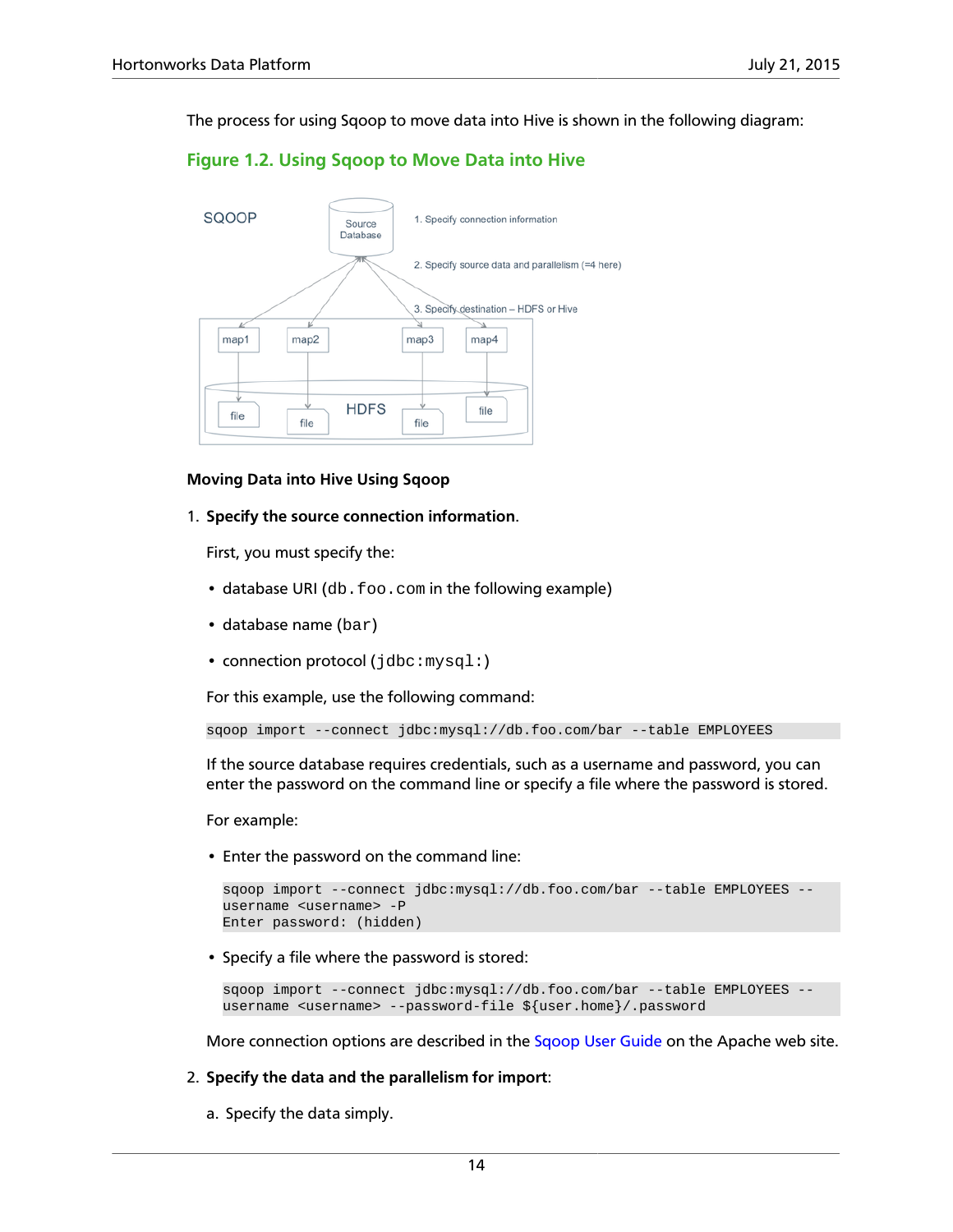Sqoop provides flexibility to specify exactly the data you want to import from the source system:

• Import an **entire table**:

```
sqoop import --connect jdbc:mysql://db.foo.com/bar --table EMPLOYEES
```
• Import a **subset of the columns** from a table:

```
sqoop import --connect jdbc:mysql://db.foo.com/bar --table EMPLOYEES --
columns "employee_id,first_name,last_name,job_title"
```
• Import only the **latest records** by specifying them with a WHERE clause and then that they be appended to an existing table:

```
sqoop import --connect jdbc:mysql://db.foo.com/bar --table EMPLOYEES 
 --where "start_date > '2010-01-01'"
sqoop import --connect jdbc:mysql://db.foo.com/bar --table EMPLOYEES -
where "id > 100000" --target-dir /incremental_dataset --append
```
You can also use a free-form SQL statement.

b. Specify parallelism.

There are three options for specifying *write parallelism* (number of map tasks):

• Explicitly set the number of mappers using --num-mappers. Sqoop evenly splits the primary key range of the source table:

```
sqoop import --connect jdbc:mysql://db.foo.com/bar --table EMPLOYEES --
num-mappers 8
```
In this scenario, the source table must have a primary key.

• Provide an alternate split key using  $\texttt{-split}$  -by. This evenly splits the data using the alternate split key instead of a primary key:

```
sqoop import --connect jdbc:mysql://db.foo.com/bar --table EMPLOYEES --
split-by dept_id
```
This method is useful if primary keys are not evenly distributed.

- When there is not split key or primary key, the data import must be sequential. Specify a single mapper by using --num-mappers 1 or --autoreset-to-onemapper.
- c. Specify the data using a query.

Instead of specifying a particular table or columns, you can specify the date with a query. You can use one of the following options:

• Explicitly specify a *split-by column* using  $--split-by$  and put  $$$  CONDITIONS that Sqoop replaces with range conditions based on the split-by key. This method requires a target directory: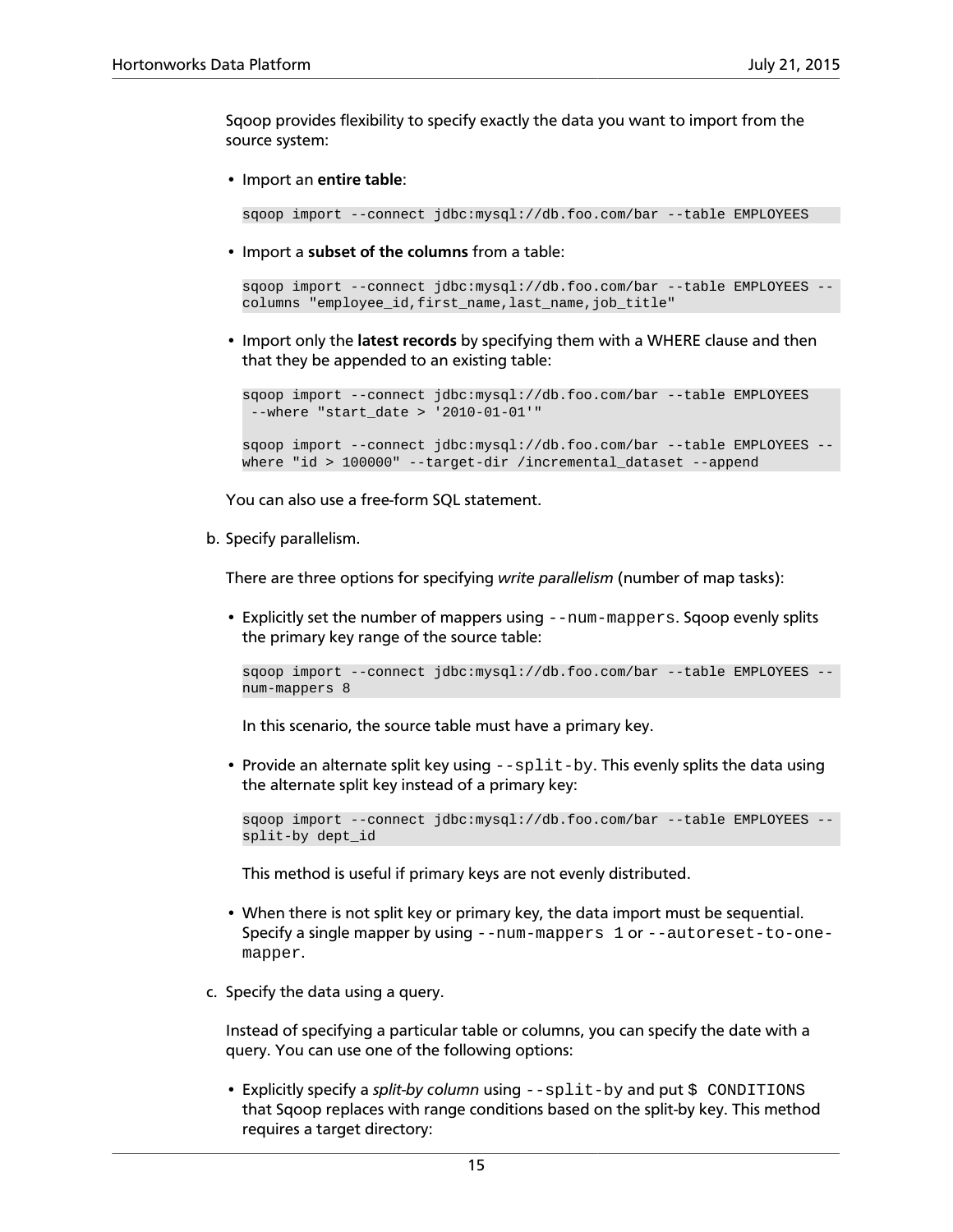```
sqoop import --query 'SELECT a.*, b.* FROM a JOIN b on (a.id == b.id)WHERE $CONDITIONS' --split-by a.id --target-dir /user/foo/joinresults
```
• Use sequential import if you cannot specify a split-by column:

```
sqoop import --query 'SELECT a.*, b.* FROM a JOIN b on (a.id == b.id)WHERE $CONDITIONS' -m 1 --target-dir /user/foo/joinresults
```
To try a sample query without importing data, use the eval option to print the results to the command prompt:

```
sqoop eval --connect jdbc:mysql://db.foo.com/bar --query "SELECT * FROM
 employees LIMIT 10"
```
#### 3. **Specify the destination for the data: HDFS or Hive**.

Here is an example of specifying the HDFS target directory:

```
sqoop import --query 'SELECT a.*, b.* FROM a JOIN b on (a.id == b.id) 
WHERE $CONDITIONS' --split-by a.id --target-dir /user/foo/joinresults
```
If you can add text data into your Hive table, you can specify that the data be directly added to Hive. Using --hive-import is the primary method to add text data directly to Hive:

```
sqoop import --connect jdbc:mysql://db.foo.com/corp --table EMPLOYEES --
hive-import
```
This method creates a metastore schema after storing the text data in HDFS.

If you have already moved data into HDFS and want to add a schema, use the createhive-table Sqoop command:

sqoop create-hive-table (generic-args) (create-hive-table-args)

Additional options for importing data into Hive with Sqoop:

### <span id="page-21-0"></span>**Table 1.6. Sqoop Command Options for Importing Data into Hive**

| <b>Sgoop Command Option</b>          | <b>Description</b>                                                                                                                                    |
|--------------------------------------|-------------------------------------------------------------------------------------------------------------------------------------------------------|
| --hive-home <directory></directory>  | Overrides SHIVE HOME.                                                                                                                                 |
| --hive-import                        | Imports tables into Hive using Hive's default delimiters if<br>none are explicitly set.                                                               |
| --hive-overwrite                     | Overwrites existing data in the Hive table.                                                                                                           |
| --create-hive-table                  | Creates a hive table during the operation. If this option<br>is set and the Hive table already exists, the job will fail.<br>Set to false by default. |
| --hive-table <table name=""></table> | Specifies the table name to use when importing data<br>into Hive.                                                                                     |
| --hive-drop-import-delims            | Drops the delimiters $\n\cdot r$ , and $\01$ from string fields<br>when importing data into Hive.                                                     |
| --hive-delims-replacement            | Replaces the delimiters $\n\cdot x$ , and $\cdot 01$ from strings<br>fields with a user-defined string when importing data<br>into Hive.              |
| --hive-partition-key                 | Specifies the name of the Hive field on which a sharded<br>database is partitioned.                                                                   |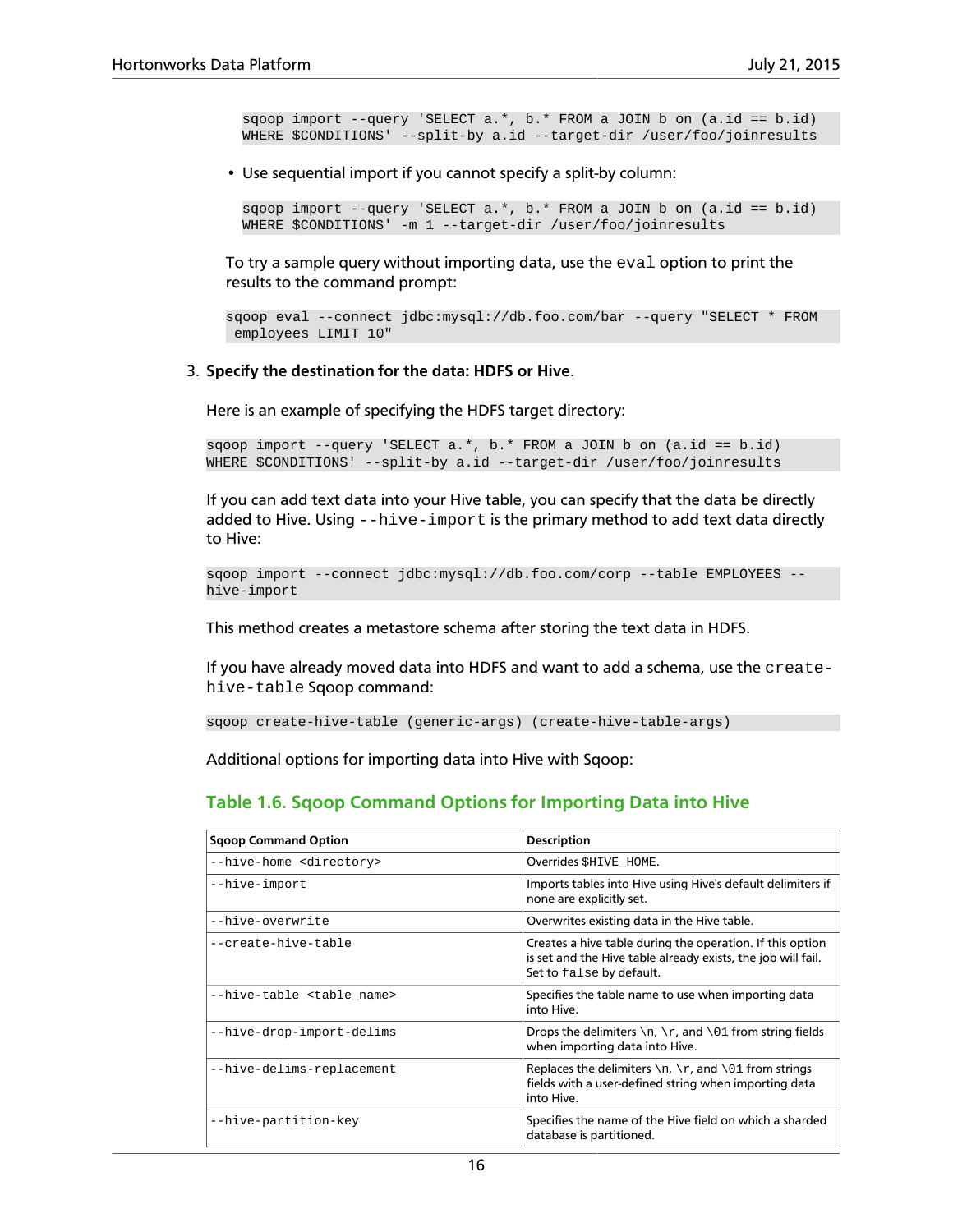| <b>Sgoop Command Option</b>            | <b>Description</b>                                                                  |
|----------------------------------------|-------------------------------------------------------------------------------------|
| --hive-partition-value <value></value> | A string value that specifies the partition key for data<br>imported into Hive.     |
| --map-column-hive <map></map>          | Overrides the default mapping from SQL type to Hive<br>type for configured columns. |

## <span id="page-22-0"></span>**1.3.3. Incrementally Updating a Hive Table Using Sqoop and an External Table**

It is common to perform a one-time ingestion of data from an operational database to Hive and then require incremental updates periodically. Currently, Hive does not support SQL Merge for bulk merges from operational systems. Instead, you must perform periodic updates as described in this section.



### **Note**

This procedure requires change data capture from the operational database that has a primary key and modified date field where you pulled the records from since the last update.

### **Overview**

This procedure combines the techniques that are described in the sections ["Moving Data](#page-16-1) [from HDFS to Hive Using an External Table"](#page-16-1) and "[Using Sqoop to Move Data into Hive.](#page-18-0)"

Use the following steps to incrementally update Hive tables from operational database systems:

- 1. **Ingest:** Complete data movement from the operational database (base\_table) followed by change or update of changed records only (incremental\_table).
- 2. **Reconcile:** Create a single view of the base table and change records (reconcile\_view) to reflect the latest record set.
- 3. **Compact:** Create a reporting table (reporting\_table) from the reconciled view.
- 4. **Purge:** Replace the base table with the reporting table contents and delete any previously processed change records before the next data ingestion cycle, which is shown in the following diagram.

### <span id="page-22-1"></span>**Figure 1.3. Data Ingestion Lifecycle**

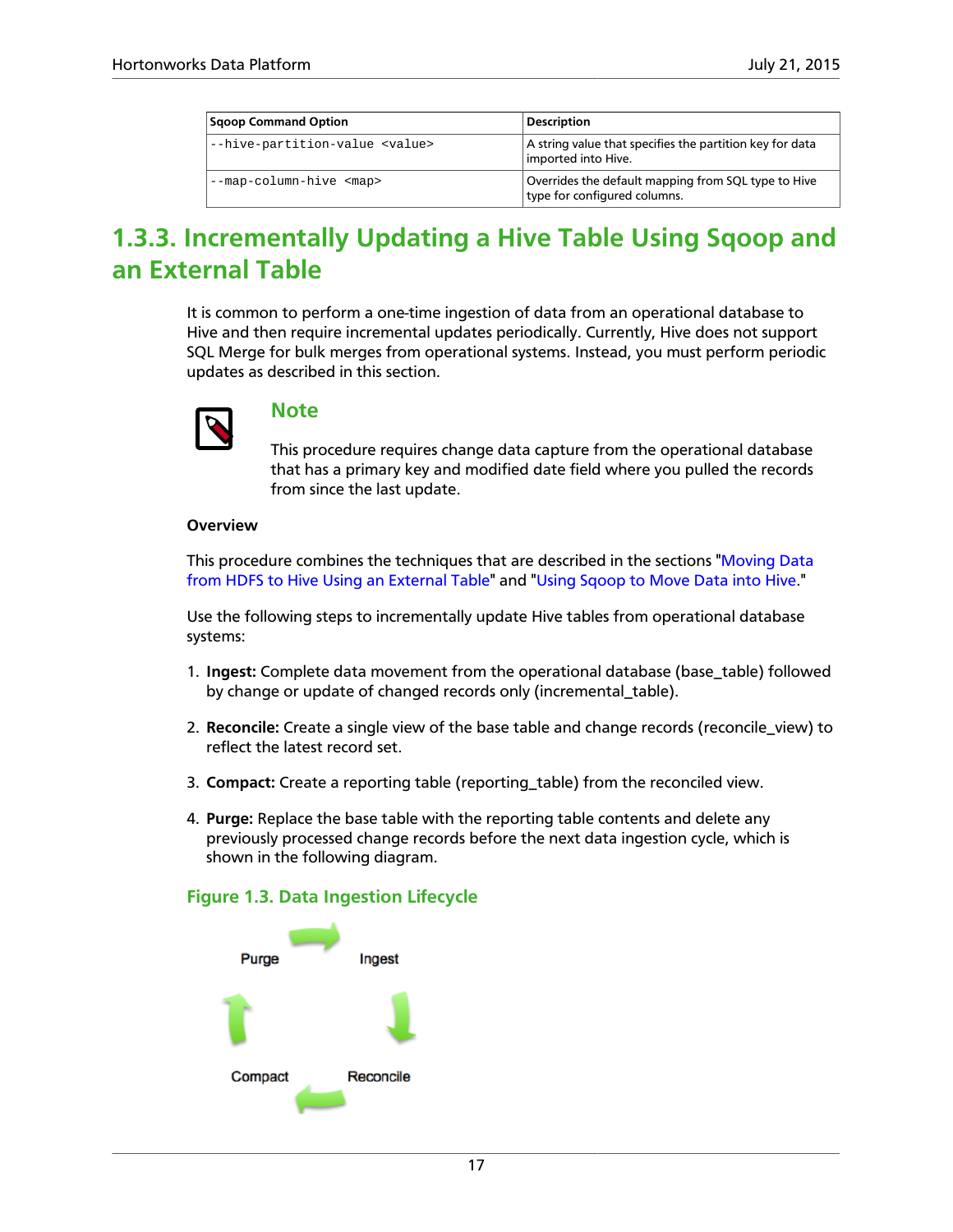The base table is a Hive internal table, which was created during the first data ingestion. The incremental table is a Hive external table, which likely is created from .CSV data in HDFS. This external table contains the changes (INSERTs and UPDATEs) from the operational database since the last data ingestion.



### **Note**

Generally, the table is partitioned and only the latest partition is updated, making this process more efficient.

#### **Incrementally Updating Data in Hive**

#### 1. **Ingest the data.**

a. Store the base table in the ORC format in Hive.

The first time that data is ingested, you must import the entire table from the source database. You can use Sqoop. The following example shows importing data from Teradata:

```
sqoop import --connect jdbc:teradata://{host name}/Database=retail
--connection-manager org.apache.sqoop.teradata.TeradataConnManager --
username dbc 
--password dbc --table SOURCE_TBL --target-dir /user/hive/base_table -m 1
```
b. Store this data into an ORC-formatted table using the Steps 2 - 5 shown in ["Moving](#page-16-1) [Data from HDFS to Hive Using an External Table.](#page-16-1)"

The base table definition after moving it from the external table to a Hive-managed table looks like the below example:

```
CREATE TABLE base_table (
         id STRING,
        field1 STRING,
        modified_date DATE)
     ROW FORMAT DELIMITED
     FIELDS TERMINATED BY ','
     STORED AS ORC;
```
c. Store the incremental table as an external table in Hive.

It is more common to be importing incremental changes since the last time data was updated and then merging it. See the section "[Using Sqoop to Move Data into Hive"](#page-18-0) for examples of importing data with Sqoop.

In the following example, --check-column is used to fetch records newer than last\_import\_date, which is the date of the last incremental data update:

```
sqoop import --connect jdbc:teradata://{host name}/Database=retail 
--connection-manager org.apache.sqoop.teradata.TeradataConnManager 
--username dbc --password dbc --table SOURCE_TBL --target-dir /user/hive/
incremental_table -m 1 
 --check-column modified_date --incremental lastmodified --last-value
 {last_import_date}
```
You can also use --query to perform the same operation: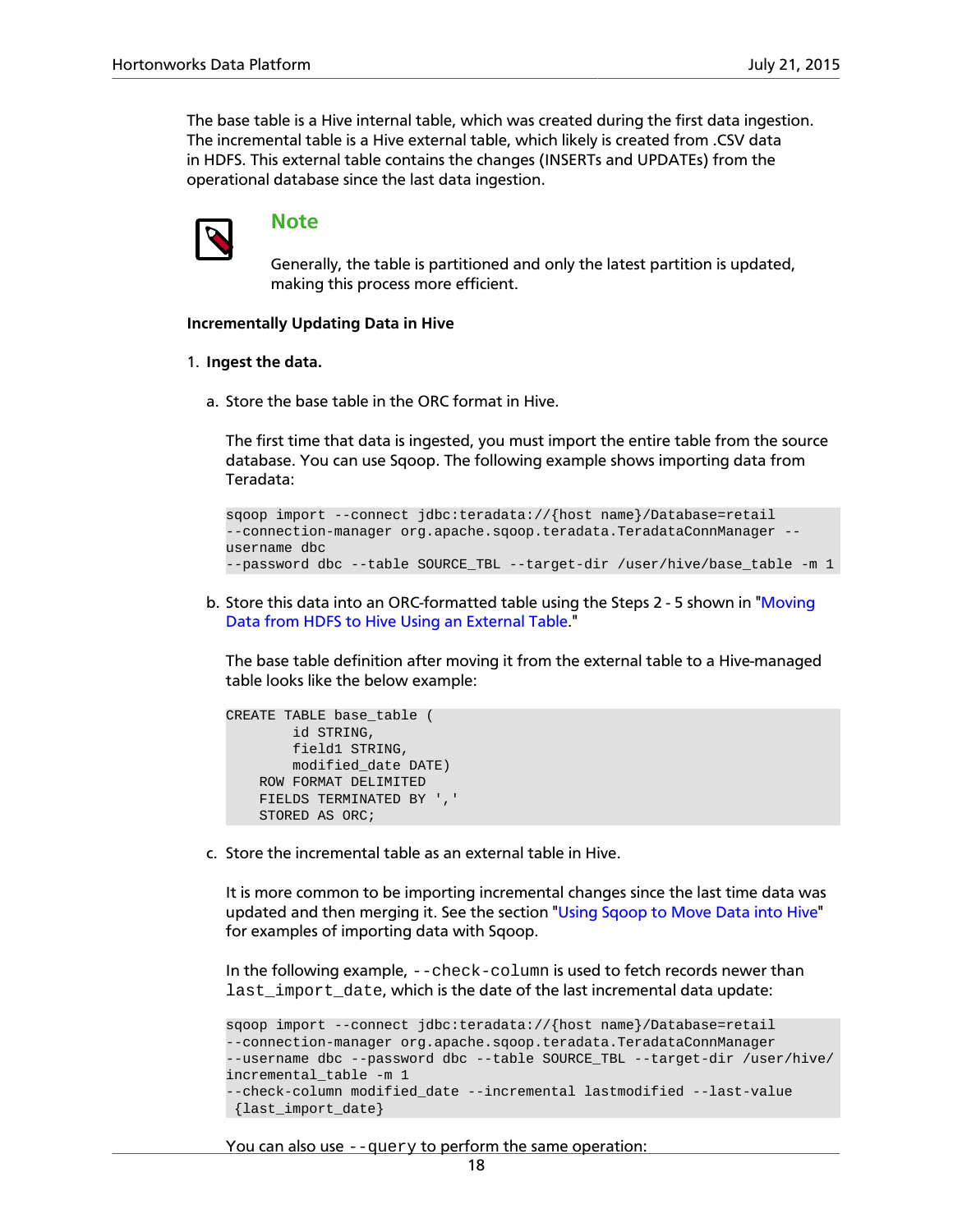```
sqoop import --connect jdbc:teradata://{host name}/Database=retail 
--connection-manager org.apache.sqoop.teradata.TeradataConnManager --
username dbc 
--password dbc --target-dir /user/hive/incremental_table -m 1 
--query 'select * from SOURCE_TBL where modified_date >
 {last_import_date} AND $CONDITIONS'
```
d. After the incremental table data is moved into HDFS using Sqoop, you can define an external Hive table over it with the following command:

```
CREATE EXTERNAL TABLE incremental_table (
         id STRING,
         field1 STRING,
         modified_date DATE)
     ROW FORMAT DELIMITED
     FIELDS TERMINATED BY ','
     STORED AS TEXTFILE
     location '/user/hive/incremental_table';
```
2. **Reconcile or merge the data.**

Create a view that uses UNION ALL to merge the data and reconcile the base table records with the new records:

```
CREATE VIEW reconcile_view AS
SELECT t1.* FROM
   (SELECT * FROM base table
     UNION ALL
     SELECT * from incremental_table) t1
JOIN
     (SELECT id, max(modified_date) max_modified FROM
         (SELECT * FROM base_table
         UNION ALL
         SELECT * from incremental_table)
     GROUP BY id) t2
ON t1.id = t2.id AND t1.modified_date = t2.max_modified;
```
#### EXAMPLES:

#### <span id="page-24-0"></span>• **Figure 1.4. Dataset after the UNION ALL Command Is Run**

UNION: (SELECT \* FROM base\_table UNION SELECT \* from incremental\_table)

| id, | field1.       | field2. | field3, | field4, | field5, | modified date       |                   |
|-----|---------------|---------|---------|---------|---------|---------------------|-------------------|
| 1,  | abcd,         | efgh,   | 4.      |         | 10.2,   | 2014-02-01 09:22:52 |                   |
| 2,  | abcde.        | efgh.   |         |         | 10.2.   | 2014-02-01 09:22:52 | base table        |
| 3,  | abcde, efgh,  |         | 6,      |         | 10.2.   | 2014-02-01 09:22:52 |                   |
| 1,  | abcdef, efgh, |         |         |         | 10.2,   | 2014-03-01 09:22:52 |                   |
| 2,  | abc.          | efgh,   | 8,      |         | 10.2,   | 2014-03-01 09:22:52 | incremental table |

### <span id="page-24-1"></span>• **Figure 1.5. Dataset in the View**

VIEW: reconcile\_view

| id. |               |       |    |    | field1, field2, field3, field4, field5, | modified date       |
|-----|---------------|-------|----|----|-----------------------------------------|---------------------|
| 1.  | abcdef, efgh, |       |    | 7. | 10.2.                                   | 2014-03-01 09:22:52 |
| 2,  | abc,          | efgh, | 8. | 7. | 10.2.                                   | 2014-03-01 09:22:52 |
| 3,  | abcde, efgh,  |       | 6. |    | 10.2,                                   | 2014-02-01 09:22:52 |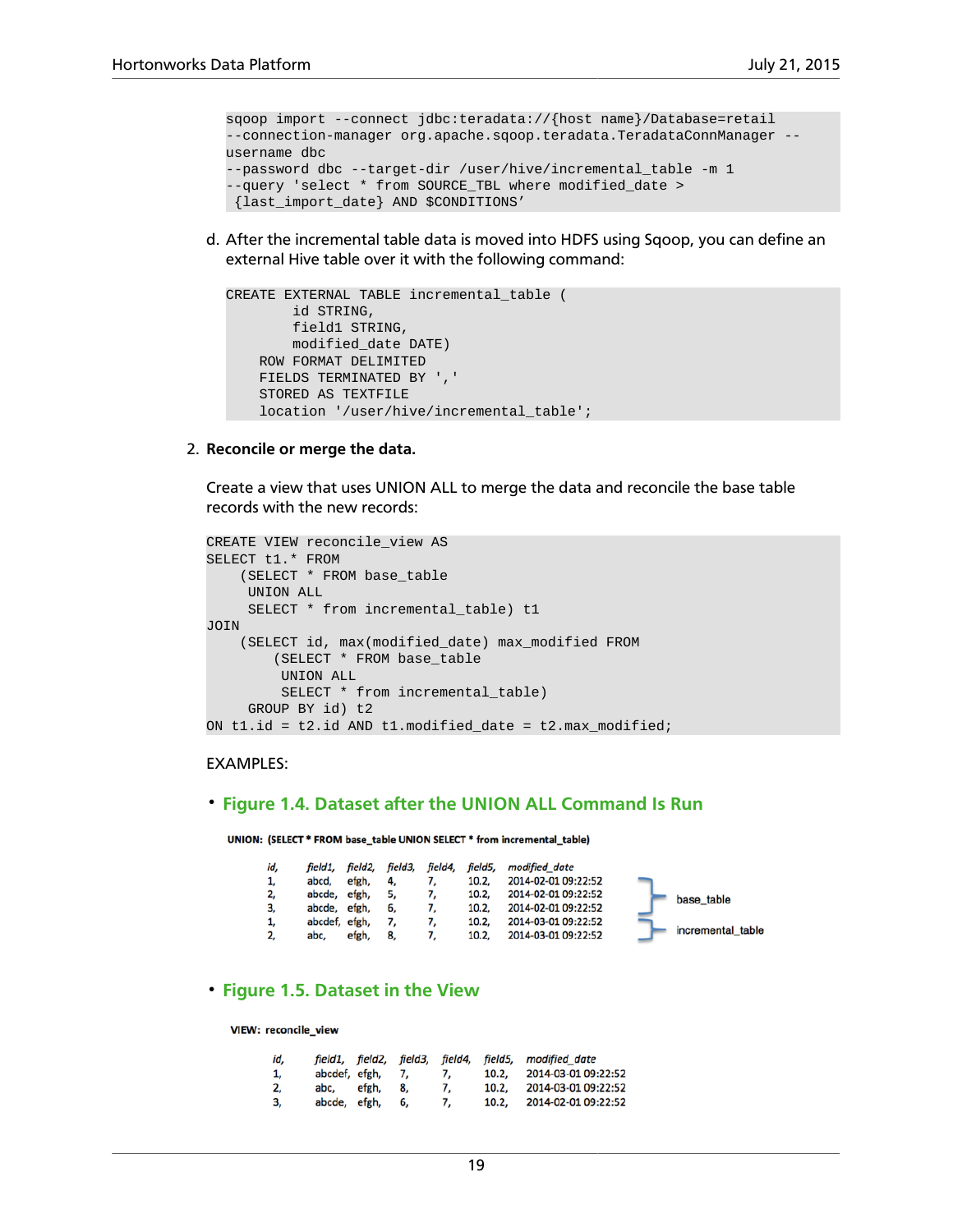

### **Note**

In the reconcile\_view only one record exists per primary key, which is shown in the id column. The values displayed in the id column correspond to the latest modification date that is displayed in the modified\_date column.

### 3. **Compact the data.**

The view changes as soon as new data is introduced into the incremental table in HDFS (/user/hive/incremental\_table, so create and store a copy of the view as a snapshot in time:

```
DROP TABLE reporting_table;
CREATE TABLE reporting_table AS
SELECT * FROM reconcile_view;
```
### 4. **Purge data.**

a. After you have created a reporting table, clean up the incremental updates to ensure that the same data is not read twice:

```
hadoop fs –rm –r /user/hive/incremental_table/*
```
b. Move the data into the ORC format as the base table. Frequently, this involves a partition rather than the entire table:

```
DROP TABLE base_table;
CREATE TABLE base_table (
        id STRING,
        field1 STRING,
        modified_date DATE)
    ROW FORMAT DELIMITED
    FIELDS TERMINATED BY ','
    STORED AS ORC;
INSERT OVERWRITE TABLE base_table SELECT * FROM reporting_table;
```
### **Handling Deletes**

Deletes can be handled by adding a DELETE\_DATE field in the tables:

```
CREATE VIEW reconcile_view AS
    SELECT t1.* FROM
         (SELECT * FROM base_table
         UNION
         SELECT * FROM incremental_table) t1
      JOIN
          (SELECT id, max(modified_date) max_modified FROM
              (SELECT * FROM base_table
               UNION
               SELECT * FROM incremental_table) 
      GROUP BY id) t2
   ON t1.id = t2.id AND t1.modified_date = t2.max_modified
   AND t1.delete_date IS NULL;
```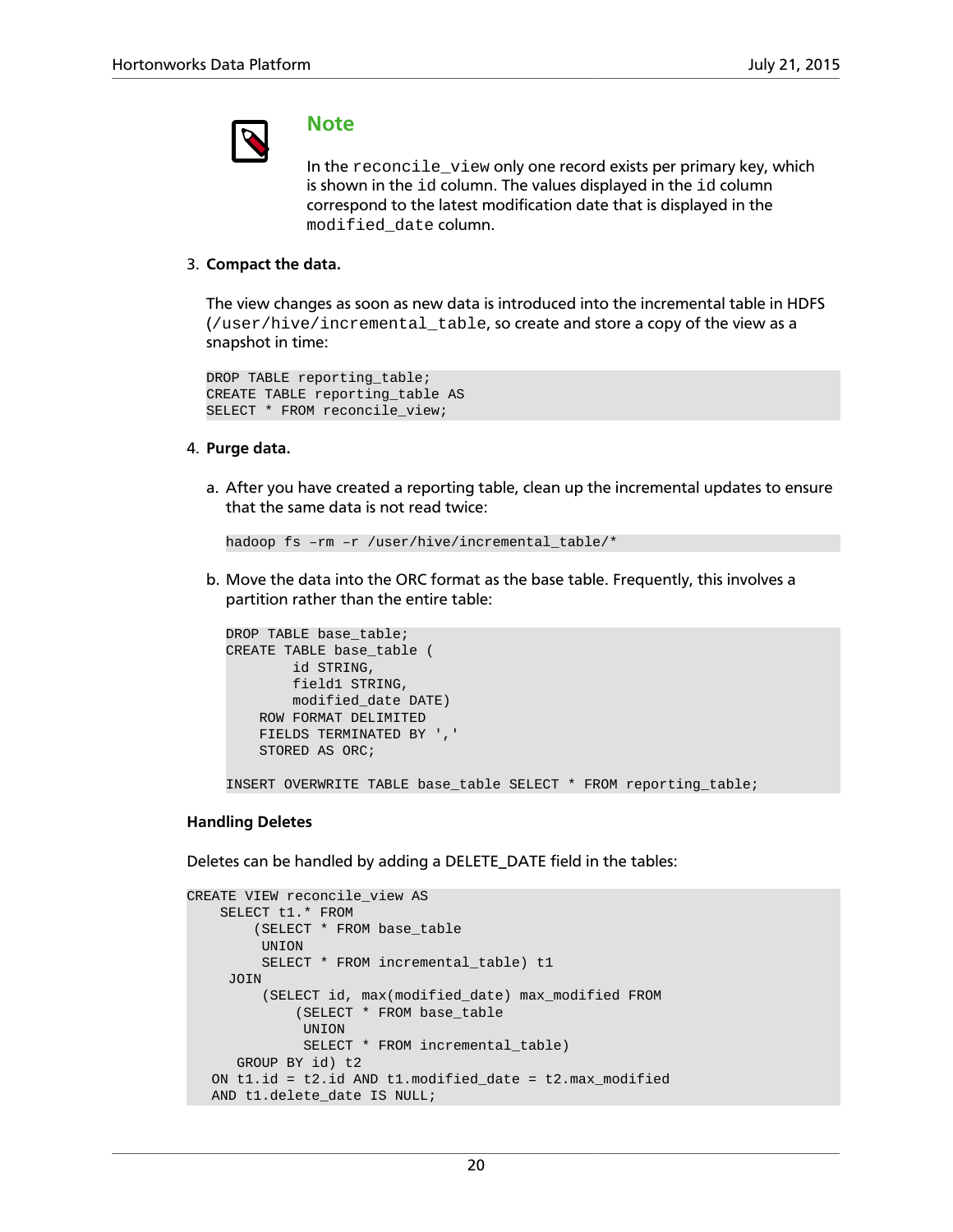

**Tip**

You can automate the steps to incrementally update data in Hive by using Oozie. See ["Using HDP for Workflow and Scheduling \(Oozie\)](#page-51-0)."

## <span id="page-26-0"></span>**1.4. Hive JDBC and ODBC Drivers**

Hortonworks provides Hive JDBC and ODBC drivers that let you connect to popular Business Intelligence (BI) tools to query, analyze and visualize data stored within the Hortonworks Data Platform.

Hive ODBC drivers for Linux and Mac operating systems are installed when you install Hive. For information about using the Hive ODBC drivers, see the [Hortonworks Addons page.](https://hortonworks.com/hdp/addons/)

Current Hive JDBC client jars can be found on one of the edge nodes in your cluster at / usr/hdp/current/hive-client/lib/hive-jdbc.jar after you have installed HDP, or you can download them from [Hive JDBC driver archive/](http://repo.hortonworks.com/content/repositories/releases/org/apache/hive/hive-jdbc/).

#### JDBC URLs have the following format:

jdbc:hive2://<host>:<port>/<dbName>;<sessionConfs>?<hiveConfs>#<hiveVars>

| <b>JDBC Parameter</b> | <b>Description</b>                                                                                                                                                                                                          |
|-----------------------|-----------------------------------------------------------------------------------------------------------------------------------------------------------------------------------------------------------------------------|
| host                  | The cluster node hosting HiveServer2.                                                                                                                                                                                       |
| port                  | The port number to which HiveServer2 listens.                                                                                                                                                                               |
| dbName                | The name of the Hive database to run the query against.                                                                                                                                                                     |
| sessionConfs          | Optional configuration parameters for the<br>JDBC/ODBC driver in the following format:<br><key1>=<value1>;<key2>=<key2>;</key2></key2></value1></key1>                                                                      |
| hiveConfs             | Optional configuration parameters for<br>Hive on the server in the following format:<br><key1>=<value1>;<key2>=<key2>; <br/>The configurations last for the duration of the user<br/>session.</key2></key2></value1></key1> |
| hiveVars              | Optional configuration parameters for<br>Hive variables in the following format:<br><key1>=<value1>;<key2>=<key2>; <br/>The configurations last for the duration of the user<br/>session.</key2></key2></value1></key1>     |

The specific JDBC connection URL for a HiveServer2 client depends on several factors:

- How is HiveServer2 deployed on the cluster?
- What type of transport does HiveServer2 use?
- Does HiveServer2 use transport-layer security?
- Is HiveServer2 configured to authenticate users?

The rest of this section describes how to use session configuration variables to format the JDBC connection URLs for all these scenarios.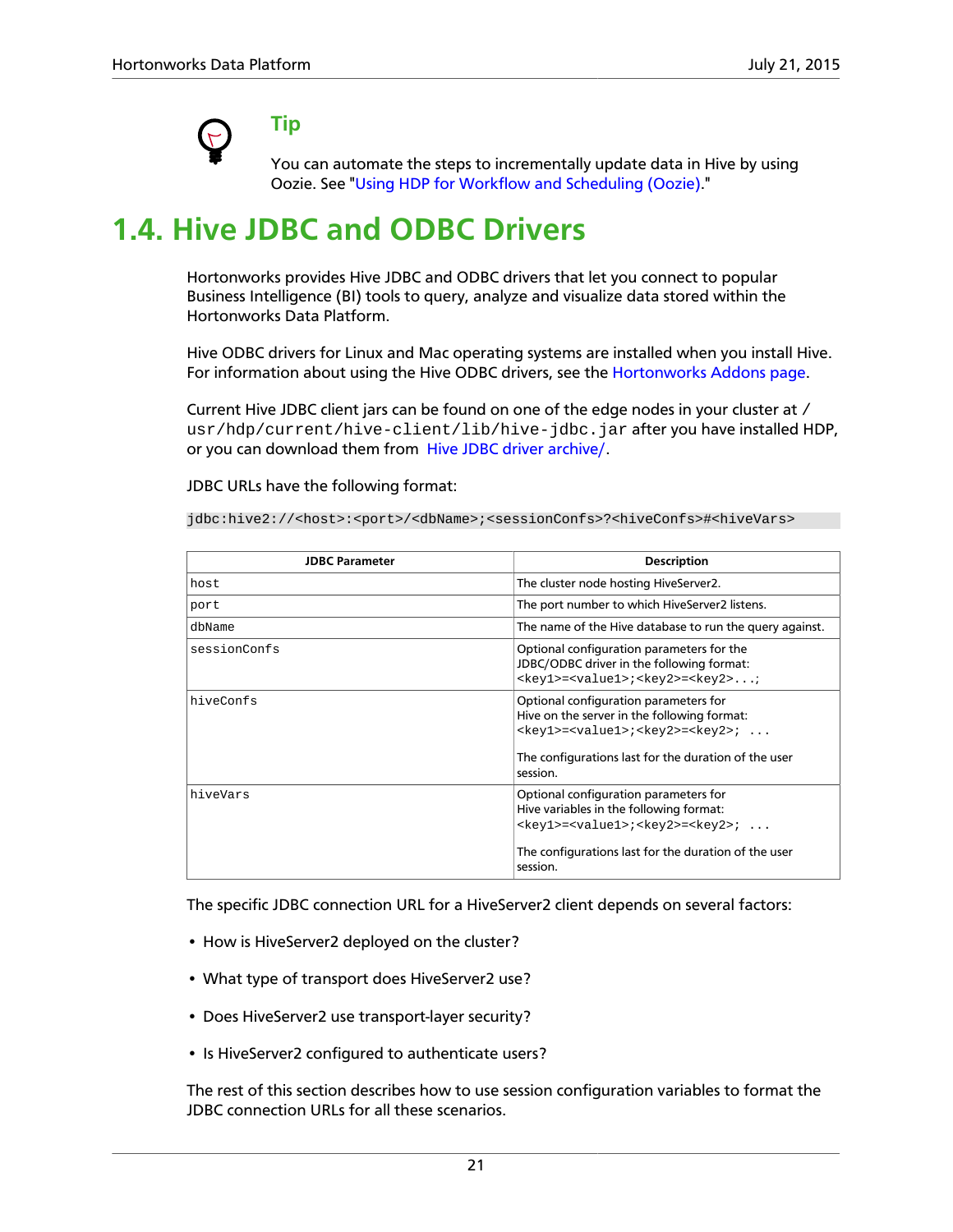

### **Note**

Some HiveServer2 clients may need to run on a host outside of the Hadoop cluster. These clients require access to the following .jar files to successfully use the Hive JDBC driver in both HTTP and HTTPS modes: hive-jdbc- <version>-standalone.jar, hadoop-common.jar, and hadoopauth.jar.

### **Embedded and Remote Modes**

In embedded mode, HiveServer2 runs within the Hive client rather than in a separate process. No host or port number is necessary for the JDBC connection. In remote mode, HiveServer2 runs as a separate daemon on a specified host and port, and the JDBC client and HiveServer2 interact using remote procedure calls with the Thrift protocol.

### Embedded Mode

jdbc:hive2://

#### Remote Mode

jdbc:hive2://<host>:<port>/<dbName>;<sessionConfs>?<hiveConfs>#<hiveVars>



### **Note**

The rest of the example JDBC connection URLs in this topic are valid only for HiveServer2 configured in remote mode.

### **TCP and HTTP Transport**

The JDBC client and HiveServer2 can use either HTTP or TCP-based transport to exchange RPC messages. Specify the transport used by HiveServer2 with the transportMode and httpPath session configuration variables. The default transport is TCP.

| transportMode Variable Value | <b>Description</b>                           |
|------------------------------|----------------------------------------------|
| http                         | Connect to HiveServer2 using HTTP transport. |
| binary                       | Connect to HiveServer2 using TCP transport.  |

### HTTP Transport

jdbc:hive2://<host>:<port>/<dbName>;transportMode=http;httpPath= <http\_endpoint>;<otherSessionConfs>?<hiveConfs>#<hiveVars>



### **Note**

The JDBC driver assumes a value of cliservice if the httpPath configuration variable is not specified.

#### TCP Transport

```
jdbc:hive2://<host>:<port>/<dbName>;<otherSessionConfs>?
<hiveConfs>#<hiveVars>
```
Because the default transport is TCP, there is no need to specify transportMode=binary if TCP transport is desired.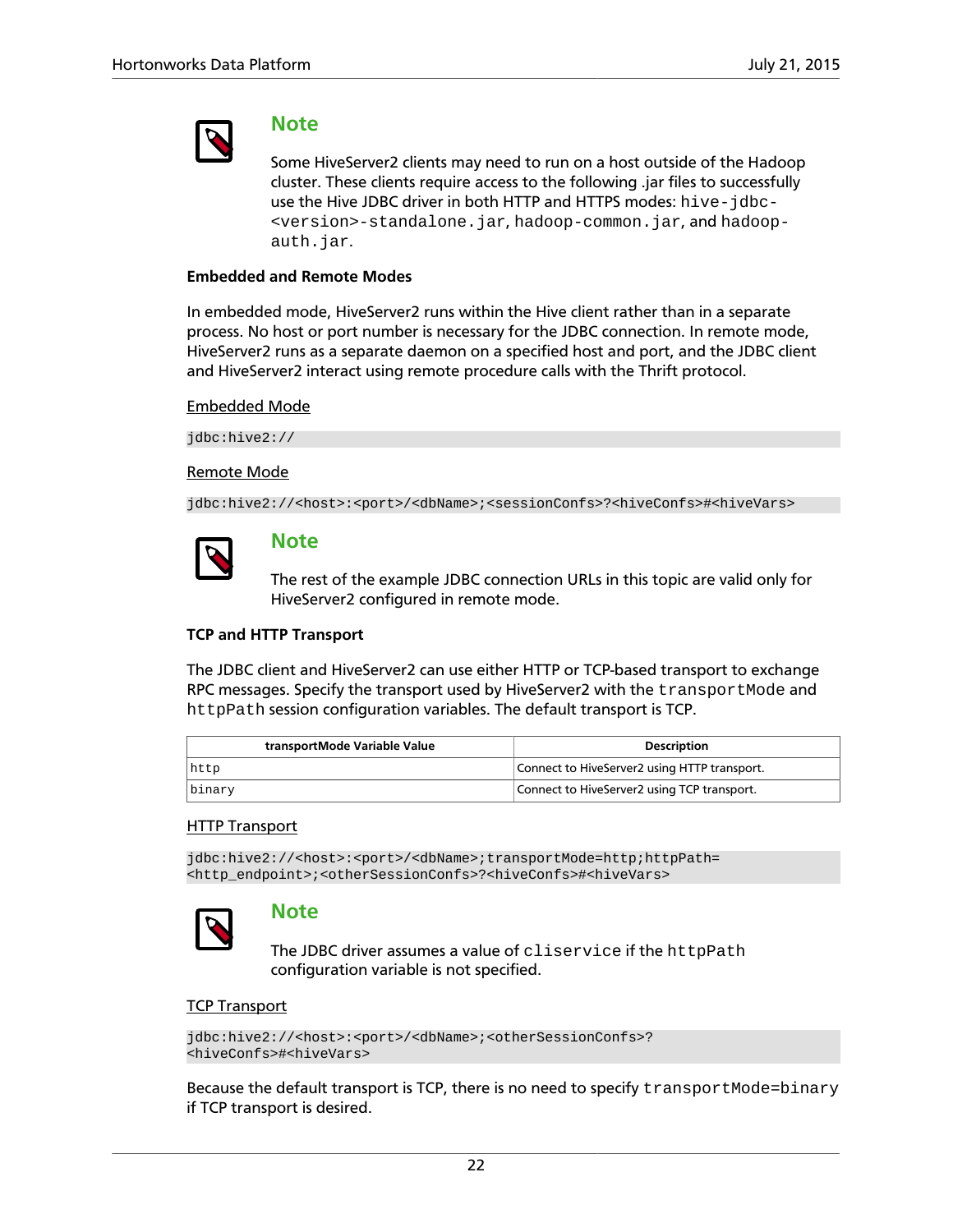### **User Authentication**

HiveServer2 supports Kerberos, LDAP, Pluggable Authentication Modules (PAM), and custom plugins for authenticating the JDBC user connecting to HiveServer2. The format of the JDBC connection URL for authentication with Kerberos differs from the format for other authentication models.

| <b>User Authentication Variable</b> | <b>Description</b>                                                                                                                                                                                 |
|-------------------------------------|----------------------------------------------------------------------------------------------------------------------------------------------------------------------------------------------------|
| principal                           | A string that uniquely identifies a Kerberos user.                                                                                                                                                 |
| saslOop                             | Quality of protection for the SASL framework. The level of<br>quality is negotiated between the client and server during<br>authentication. Used by Kerberos authentication with TCP<br>transport. |
| user                                | Username for non-Kerberos authentication model.                                                                                                                                                    |
| password                            | Password for non-Kerberos authentication model.                                                                                                                                                    |

#### Kerberos Authentication

```
jdbc:hive2://<host>:<port>/<dbName>;principal=
<HiveServer2_kerberos_principal>;<otherSessionConfs>?<hiveConfs>#<hiveVars>
```
#### Kerberos Authentication with Sasl QOP

```
jdbc:hive2://<host>:<port>/<dbName>;principal=
<HiveServer2_kerberos_principal>;saslQop=<qop_value>;<otherSessionConfs>?
<hiveConfs>#<hiveVars>
```
#### Non-Kerberos Authentication

```
jdbc:hive2://<host>:<port>/<dbName>;user=<username>;password=
<password>;<otherSessionConfs>?<hiveConfs>#<hiveVars>
```
#### **Transport Layer Security**

HiveServer2 supports SSL and Sasl QOP for transport-layer security. The format of the JDBC connection URL for SSL differs from the format used by Sasl QOP.

| <b>SSL Variable</b> | <b>Description</b>                  |
|---------------------|-------------------------------------|
| ssl                 | Specifies whether to use SSL        |
| sslTrustStore       | The path to the SSL TrustStore.     |
| trustStorePassword  | The password to the SSL TrustStore. |

jdbc:hive2://<host>:<port>/<dbName>;ssl=true;sslTrustStore= <ssl\_truststore\_path>;trustStorePassword= <truststore\_password>;<otherSessionConfs>?<hiveConfs>#<hiveVars>

#### When using TCP for transport and Kerberos for security, HiveServer2 uses Sasl QOP for encryption rather than SSL.

| Sasl QOP Variable | <b>Description</b>                                                                                                                                                        |
|-------------------|---------------------------------------------------------------------------------------------------------------------------------------------------------------------------|
| principal         | A string that uniquely identifies a Kerberos user.                                                                                                                        |
| saslOop           | The level of protection desired. For authentication,<br>$ $ checksum, and encryption, specify $\alpha$ uth-conf. The other $ $<br>valid values do not provide encryption. |

jdbc:hive2://<host>:<port>/<dbName>;principal= <HiveServer2\_kerberos\_principal>;saslQop=auth-conf;<otherSessionConfs>? <hiveConfs>#<hiveVars>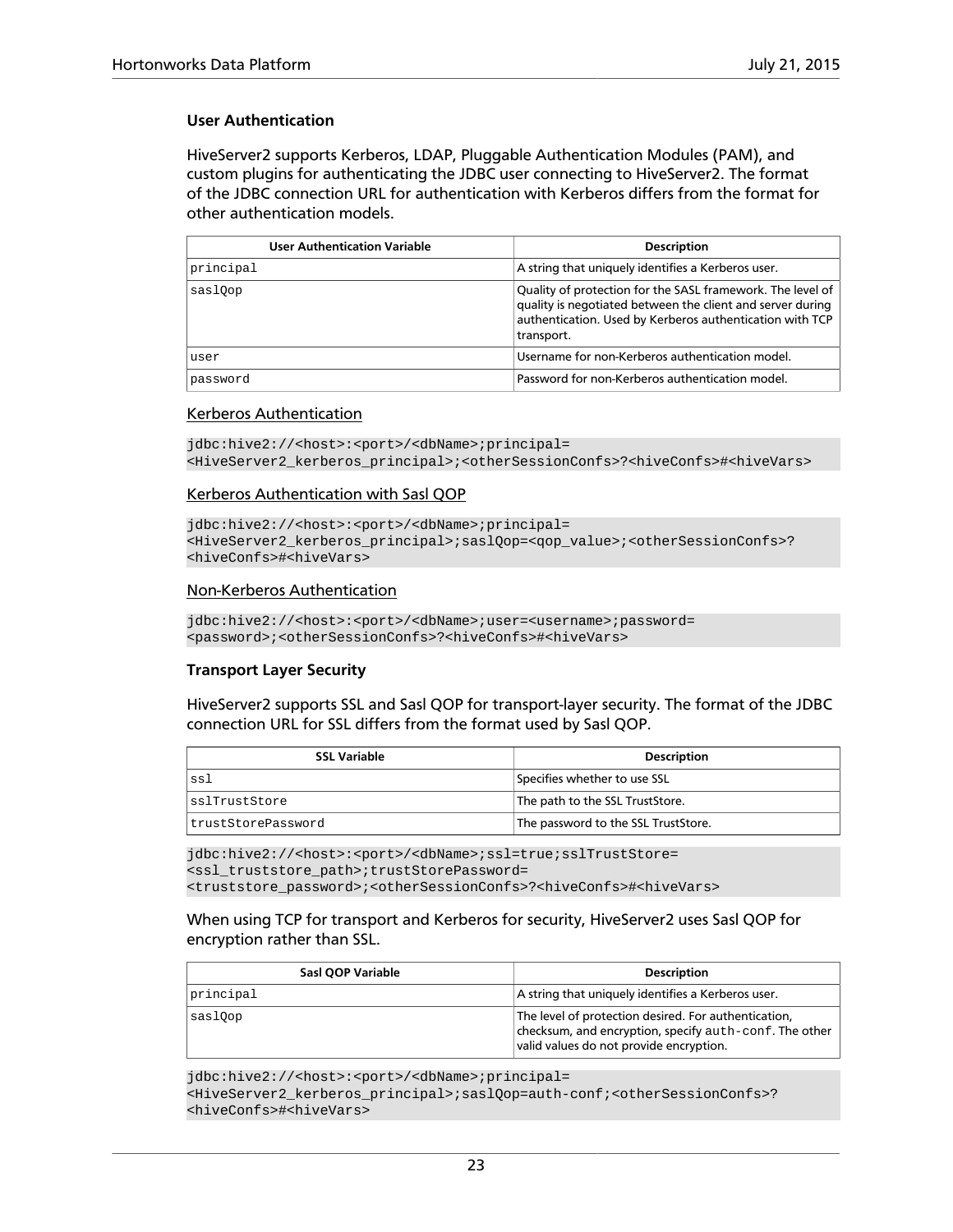## <span id="page-29-0"></span>**1.5. Configuring HiveServer2 for LDAP and for LDAP over SSL**

HiveServer2 supports authentication with LDAP and LDAP over SSL (LDAPS):

- [???TITLE??? \[24\]](#page-29-1)
- [???TITLE??? \[25\]](#page-30-0)

#### <span id="page-29-1"></span>**To configure HiveServer2 to use LDAP:**

1. Add the following properties to the hive-site.xml file to set the server authentication mode to LDAP:

```
<property>
      <name>hive.server2.authentication</name>
      <value>LDAP</value>
</property>
<property>
      <name>hive.server2.authentication.ldap.url</name>
      <value>LDAP_URL</value>
</property>
```
Where LDAP\_URL is the access URL for your LDAP server. For example,  $1$ dap:// ldap\_host\_name@xyz.com:389.

- 2. Depending on whether or not you use Microsoft Active Directory as your directory service, add the following additional properties to the  $\text{hive-site}$ .  $\text{xml}$  file:
	- **Other LDAP service types including OpenLDAP**:

```
<property>
      <name>hive.server2.authentication.ldap.baseDN</name>
      <value>LDAP_BaseDN</value>
</property>
```
Where LDAP\_BaseDN is the base LDAP distinguished name for your LDAP server. For example, ou=dev, dc=xyz, dc=com.

• **Active Directory** (AD):

```
<property>
      <name>hive.server2.authentication.ldap.Domain</name>
     <value>AD_Domain</value>
</property>
```
Where AD\_Domain is the domain name of the AD server. For example, corp.domain.com.

3. Test the LDAP authentication. For example, if you are using the Beeline client, type the following commands at the Beeline prompt:

```
beeline>!connect
jdbc:hive2://node1:<port>/default:user=<LDAP_USERID>;password=
<LDAP_PASSWORD>
```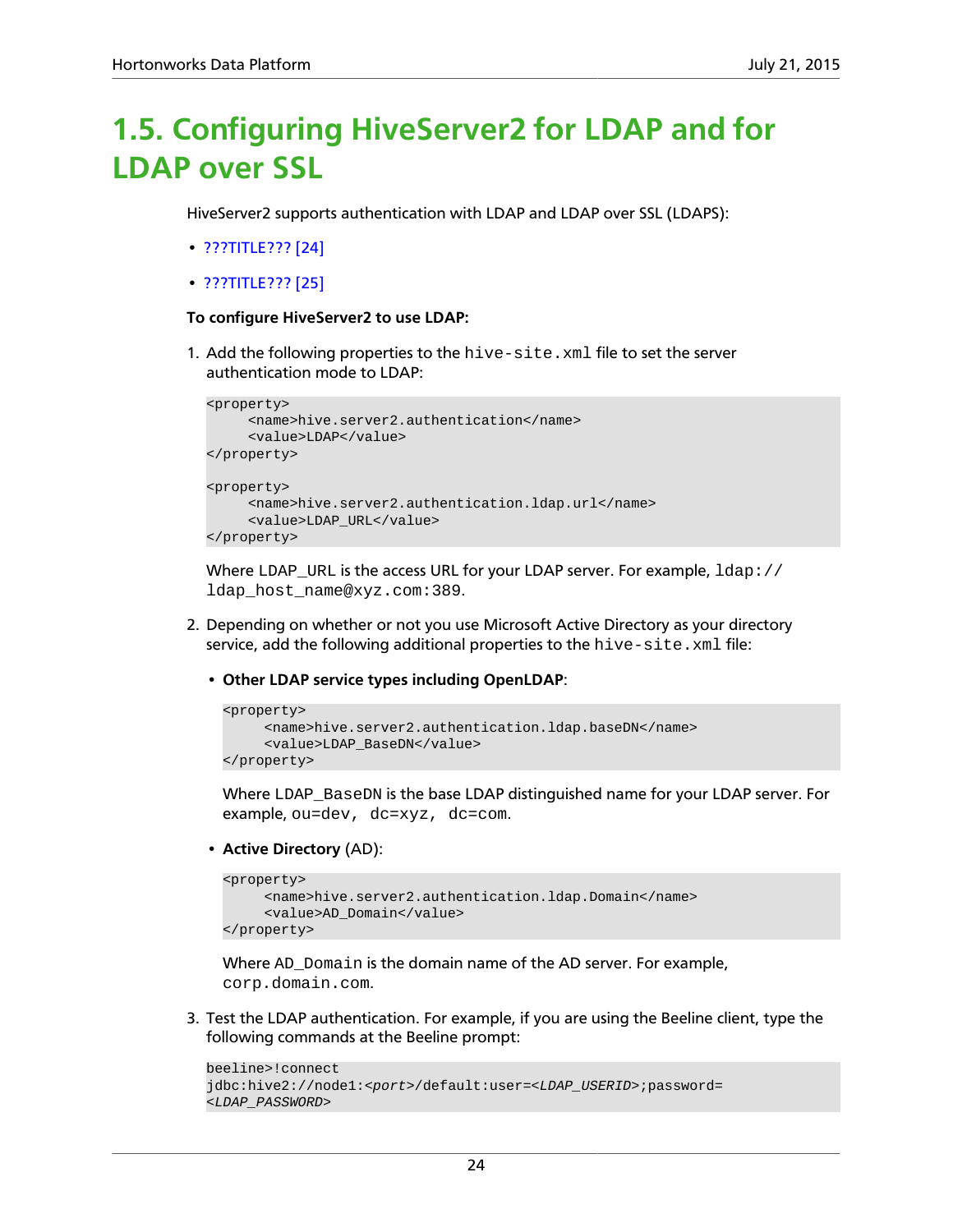The Beeline client prompts for the user ID and password again. Enter those values to run the command.

### <span id="page-30-0"></span>**To configure HiveServer2 to use LDAP over SSL (LDAPS):**

To enable Hive and the Beeline client to use LDAPS, perform the following actions.



### **Note**

Two types of certificates can be used for LDAP over SSL with HiveServer2:

- *CA Certificates*, which are digital certificates that are signed by a Certificate Authority (CA).
- Self-signed certificates.
- 1. Configure your server for LDAP as described in Steps 1 and 2 in the previous section, "[To](#page-29-1) [configure HiveServer2 to use LDAP \[24\].](#page-29-1)"
- 2. Depending on which type of certificate you are using, perform one of the following actions:

### • **CA certificate**:

If you are using a certificate that is signed by a CA, the certificate is already included in the default Java trustStore located at  $\frac{1}{2}$  JAVA\_HOME  $\frac{1}{2}$  jre/lib/security/ cacerts on all of your nodes. If the CA certificate is not present, you must import the certificate to your Java cacert trustStore using the following command:

```
keytool -import -trustcacerts -alias <MyHiveLdaps> 
-storepass <password> -noprompt -file <myCert>.pem -keystore ${JAVA_HOME}/
jre/lib/security/cacerts
```
If you want to import the CA certificate into another trustStore location, replace  $\frac{1}{2}$ [JAVA\_HOME}/jre/lib/security/cacerts with the cacert location that you want to use.

#### • **Self-signed certificate**:

If you are using a self-signed digital certificate, you must import it into your Java cacert trustStore. For example, if you want to import the certificate to a Java cacert location of /etc/pki/java/cacerts, use the following command to import your self-signed certificate:

```
keytool -import -trustcacerts -alias <MyHiveLdaps> 
-storepass <password> -noprompt -file <myCert>.pem -keystore /etc/pki/
java/cacerts
```
3. If your trustStore is not \${JAVA\_HOME}/jre/lib/security/cacerts, you must set the HADOOP\_OPTS environment variable to point to your CA certificate so that the certificate loads when the HDP platform loads.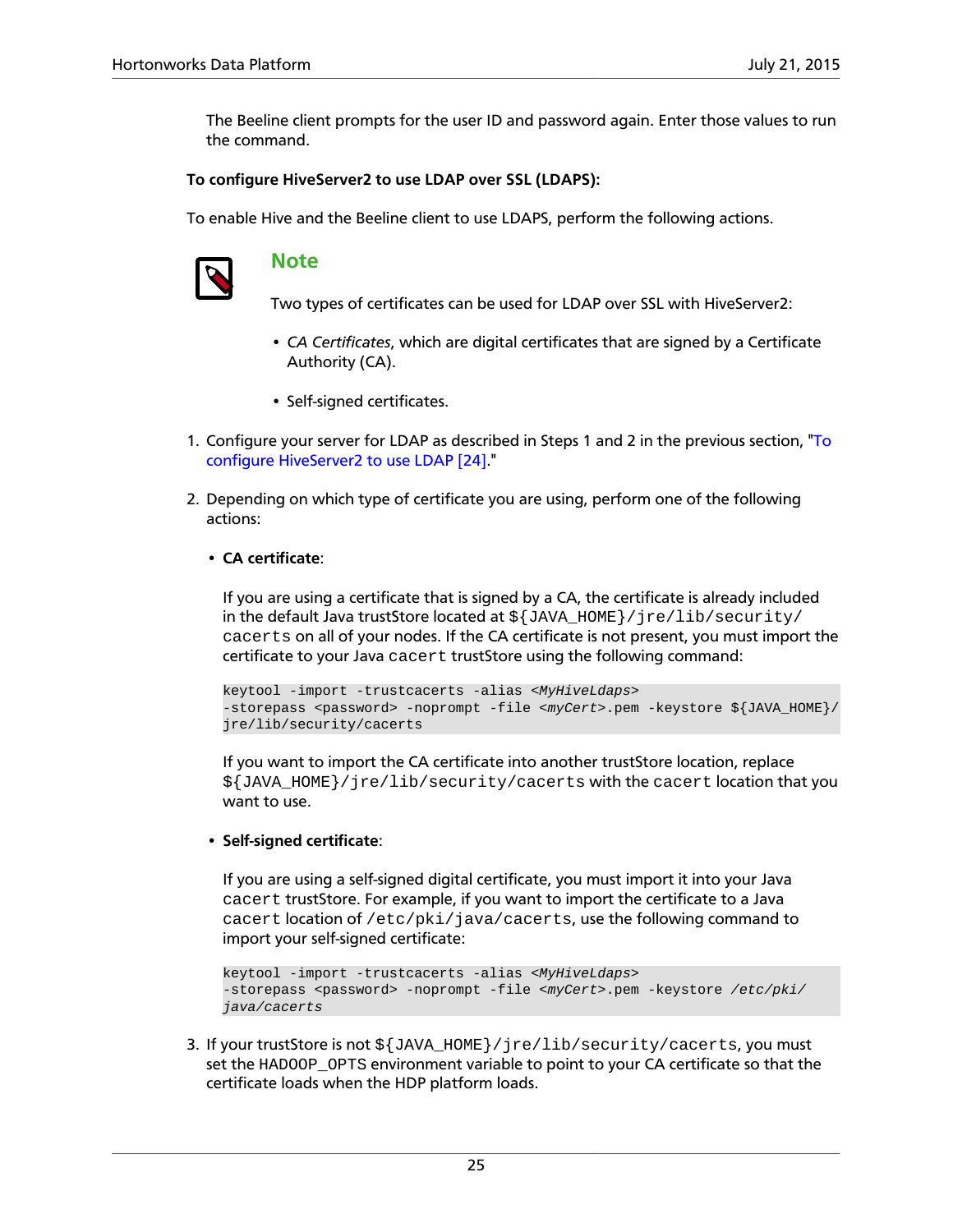

### **Note**

There is no need to modify the hadoop-env template if you use the default Java trustStore of  $\S$ {JAVA\_HOME}/jre/lib/security/cacerts.

To set this in Ambari:

- a. In the list of services on the left, click **HDFS**.
- b. Select the **Configs** tab.
- c. On the Configs tab page, select the **Advanced** tab.
- d. Scroll down, and expand the **Advanced hadoop-env** section.
- e. Add the following configuration information to the **hadoop-env template** text box:

```
export HADOOP_OPTS="-Djava_net_preferIPv4Stack=true
=Djavax.net.ssl.trustStore=/etc/pki/java/cacerts 
-Djavax.net.ssl.trustStorePassword=changeit ${HADOOP_OPTS}"
```
- f. Click **Save**.
- 4. Restart the HDFS and Hive services.

To restart these services in Ambari:

- a. Click the service name on the left margin of the page.
- b. On the service page, click **Service Actions**.
- c. Choose **Restart All**.

For more information about restarting components in Ambari, see ["Managing Services](https://docs.hortonworks.com/HDPDocuments/Ambari-2.1.2.1/bk_Ambari_Users_Guide/content/ch_managing_services.html)" in the *Ambari User's Guide*.

5. Test the LDAPS authentication. For example, if you are using the Beeline client, type the following commands at the Beeline prompt:

beeline>!connect jdbc:hive2://node1:10000/default

The Beeline client prompts for the user ID and password again. Enter those values to run the command.



### **Note**

- Components such as Apache Knox and Apache Ranger do not use the hadoop-env.sh.template. The configuration files for these components must be set for LDAPS and manually restarted.
- Ambari Hive View does not work with LDAP or LDAPS.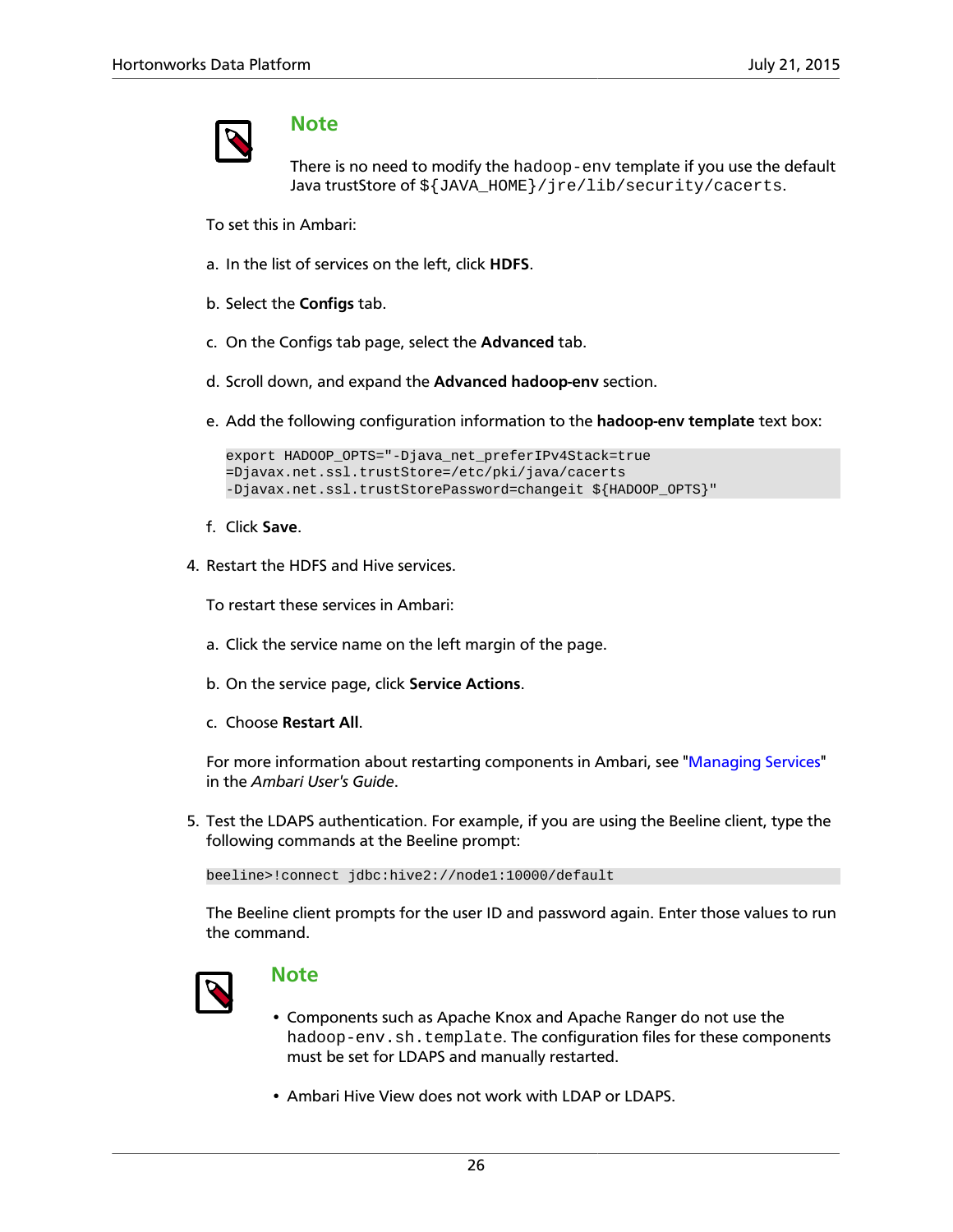## <span id="page-32-0"></span>**1.6. Troubleshooting Hive**

• **Error Related to Character Set Used for MySQL: "Specified key was too long; max key length is 767 bytes"**

MySQL is the default database used by the Hive metastore. Depending on several factors, such as the version and configuration of MySQL, Hive developers may encounter an error message similar to the following:

An exception was thrown while adding/validating classes) : Specified key was too long; max key length is 767 bytes

Administrators can resolve this issue by altering the Hive metastore database to use the Latin1 character set, as shown in the following example:

mysql> ALTER DATABASE <metastore\_database\_name> character set latin1;

• **Limitations When Using the timestamp.formats SerDe Parameter**

The timestamp.formats SerDe parameter, introduced in HDP 2.3, produces the following behaviors:

• Displays only 3 decimal digits when it returns values, but it accepts more decimal digits.

For example, if you run the following commands:

```
drop table if exists src_hbase_ts;
create table src_hbase_ts( rowkey string, ts1 string, ts2 string, ts3
  string, ts4 string ) 
STORED BY 'org.apache.hadoop.hive. hbase. HBaseStorageHandler' WITH
  SERDEPROPERTIES 
('hbase.columns.mapping' = 'm:ts1,m:ts2,m:ts3,m:ts4') TBLPROPERTIES
  ('hbase.table.name' = 'hbase_ts');
insert into src_hbase_ts values ('1','2011-01-01T01:01: 01.111111111',
  '2011-01-01T01:01: 01.123456111', 
'2011-01-01T01:01: 01.111111111', '2011-01-01T01:01: 01.134567890');
drop table if exists hbase_ts_1;
create external table hbase_ts_1( rowkey string, ts1 timestamp, ts2
 timestamp, ts3 timestamp, ts4 timestamp ) 
STORED BY 'org.apache.hadoop.hive. hbase. HBaseStorageHandler' WITH
 SERDEPROPERTIES 
( 'hbase.columns.mapping' = 'm:ts1,m:ts2,m:ts3,m:ts4', 'timestamp.formats'
 = "yyyy-MM-dd'T'HH:mm:ss.SSSSSSSSS") 
TBLPROPERTIES ('hbase.table.name' = 'hbase_ts');
select * from hbase_ts_1;
```
The timestamp.formats parameter displays:

```
1 2011-01-01 01:01:01.111 2011-01-01 01:01:01.123 2011-01-01 01:01:01.111
 2011-01-01 01:01:01.134
```
When the expected output is: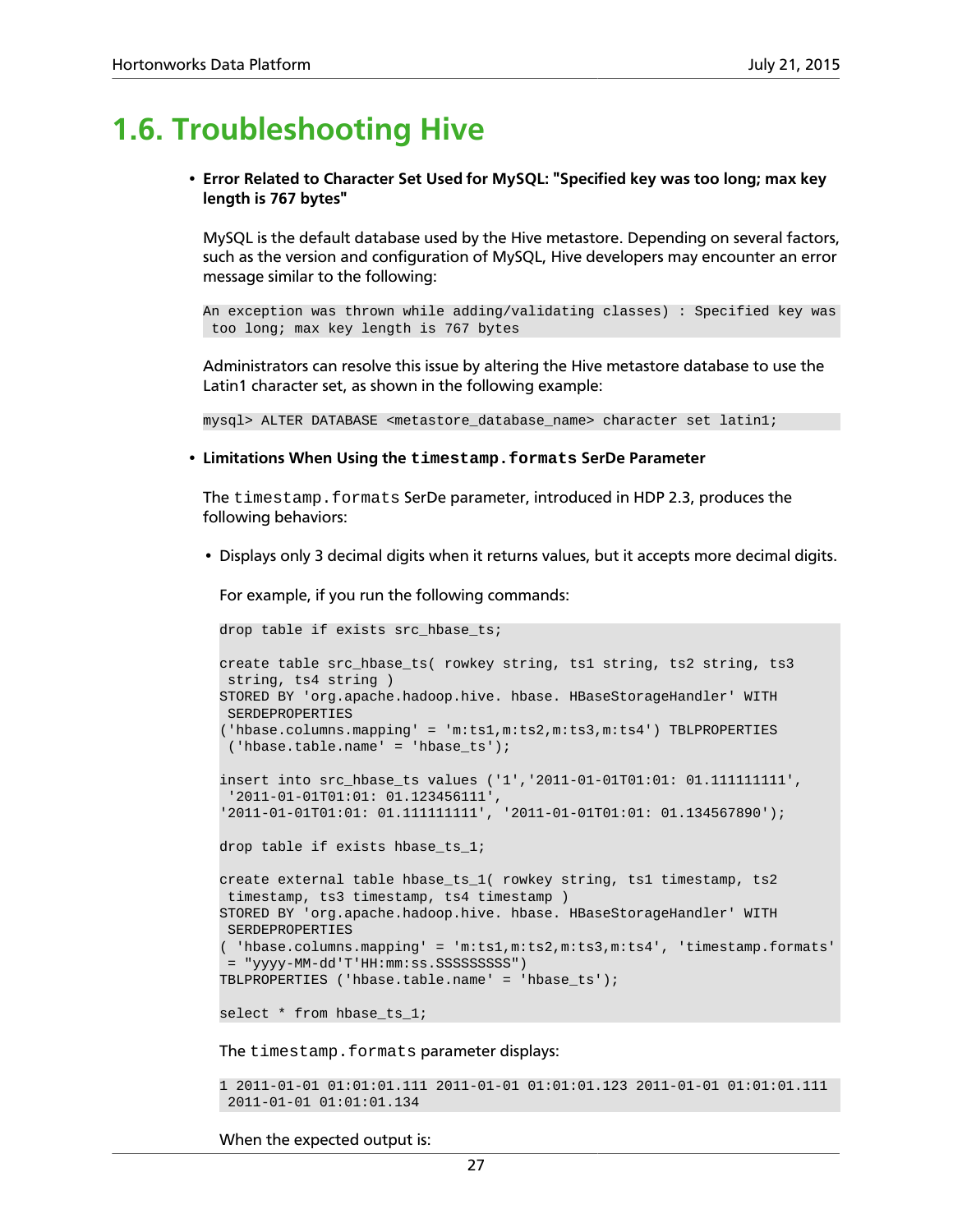```
1 2011-01-01 01:01:01.111111111 2011-01-01 01:01:01.123456111 2011-01-01
 01:01:01.111111111 2011-0
```
• The yyyy-MM-dd'T'HH:mm:ss.SSSSSSSSSS format accepts any timestamp data up to .SSSSSSSSS decimal digits (9 places to the left of the decimal) instead of only reading data with .SSSSSSSSS decimal digits (9 places to the left of the decimal).

For example, if you run the following commands:

```
drop table if exists src_hbase_ts; create table src_hbase_ts( rowkey
  string, ts1 string, ts2 string, ts3 string, ts4 string ) 
STORED BY 'org.apache.hadoop. hive. hbase.HBaseStorageHandler' WITH
  SERDEPROPERTIES 
('hbase.columns.mapping' = 'm:ts1,m:ts2,m:ts3,m:ts4') TBLPROPERTIES
  ('hbase.table.name' = 'hbase_ts');
insert into src_hbase_ts values ('1','2011-01-01T01:01: 01.111111111',
  '2011-01-01T01:01: 01.111', 
'2011-01-01T01:01: 01.11', '2011-01-01T01:01:01.1');
drop table if exists hbase_ts_1;
create external table hbase_ts_1( rowkey string, ts1 timestamp, ts2
 timestamp, ts3 timestamp, ts4 timestamp ) 
STORED BY 'org.apache.hadoop. hive. hbase.HBaseStorageHandler' WITH
 SERDEPROPERTIES 
 ( 'hbase.columns.mapping' = 'm:ts1,m:ts2,m:ts3,m:ts4', 'timestamp.formats'
 = "yyyy-MM-dd'T'HH:mm:ss.SSSSSSSSS") 
TBLPROPERTIES ('hbase.table.name' = 'hbase_ts');
```

```
select * from hbase_ts_1;
```
#### The actual output is:

```
1 2011-01-01 01:01:01.111 2011-01-01 01:01:01.111 2011-01-01 01:01:01.11
 2011-01-01 01:01:01.1
```
#### When the expected output is:

```
1 2011-01-01 01:01:01.111 NULL NULL NULL
```
## <span id="page-33-0"></span>**1.7. Hive JIRAs**

Issue tracking for Hive bugs and improvements can be found on the [Apache Hive site.](https://issues.apache.org/jira/browse/HIVE)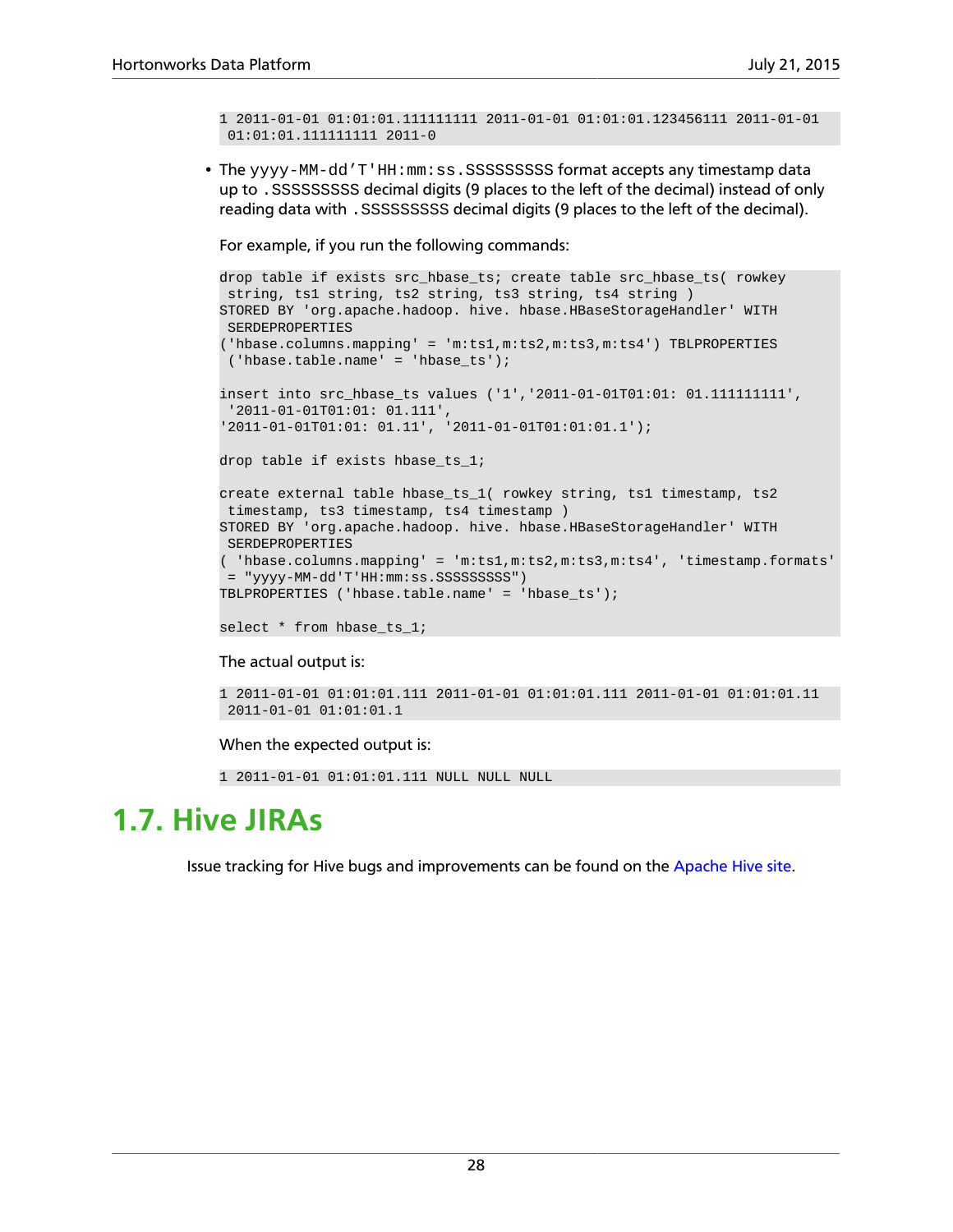## <span id="page-34-0"></span>**2. SQL Compliance**

This section discusses the ongoing implementation of standard SQL syntax in Hive. Although SQL in Hive does not yet entirely support the SQL-2011 standard, versions 0.13 and 0.14 provide significant improvements to the parity between SQL as used in Hive and SQL as used in traditional relational databases.

- [INSERT ... VALUES, UPDATE, and DELETE SQL Statements \[29\]](#page-34-1)
- [SQL Standard-based Authorization with](#page-36-0) GRANT And REVOKE SQL Statements [\[31\]](#page-36-0)
- [Transactions \[32\]](#page-37-0)
- [Subqueries \[36\]](#page-41-0)
- [Common Table Expressions \[38\]](#page-43-0)
- [Quoted Identifiers in Column Names \[39\]](#page-44-0)
- [CHAR Data Type Support \[40\]](#page-45-0)

## <span id="page-34-1"></span>**2.1. INSERT ... VALUES, UPDATE, and DELETE SQL Statements**

INSERT ... VALUES, UPDATE, and DELETE SQL statements are supported in Apache Hive 0.14 and later. The INSERT ... VALUES statement enable users to write data to Apache Hive from values provided in SQL statements. The UPDATE and DELETE statements enable users to modify and delete values already written to Hive. All three statements support autocommit, which means that each statement is a separate transaction that is automatically committed after the SQL statement is executed.

The INSERT ... VALUES, UPDATE, and DELETE statements require the following property values in the hive-site.xml configuration file:

| <b>Configuration Property</b>    | <b>Required Value</b> |
|----------------------------------|-----------------------|
| hive.enforce.bucketing           | true                  |
| hive.exec.dynamic.partition.mode | Inonstrict            |



### **Note**

Administrators must use a transaction manager that supports ACID and the ORC file format to use transactions. See [Hive Transactions](#page-37-0) for information about configuring other properties related to use ACID-based transactions.

### **INSERT ... VALUES Statement**

The INSERT ... VALUES statement is revised to support adding multiple values into table columns directly from SQL statements. A valid INSERT ... VALUES statement must provide values for each column in the table. However, users may assign null values to columns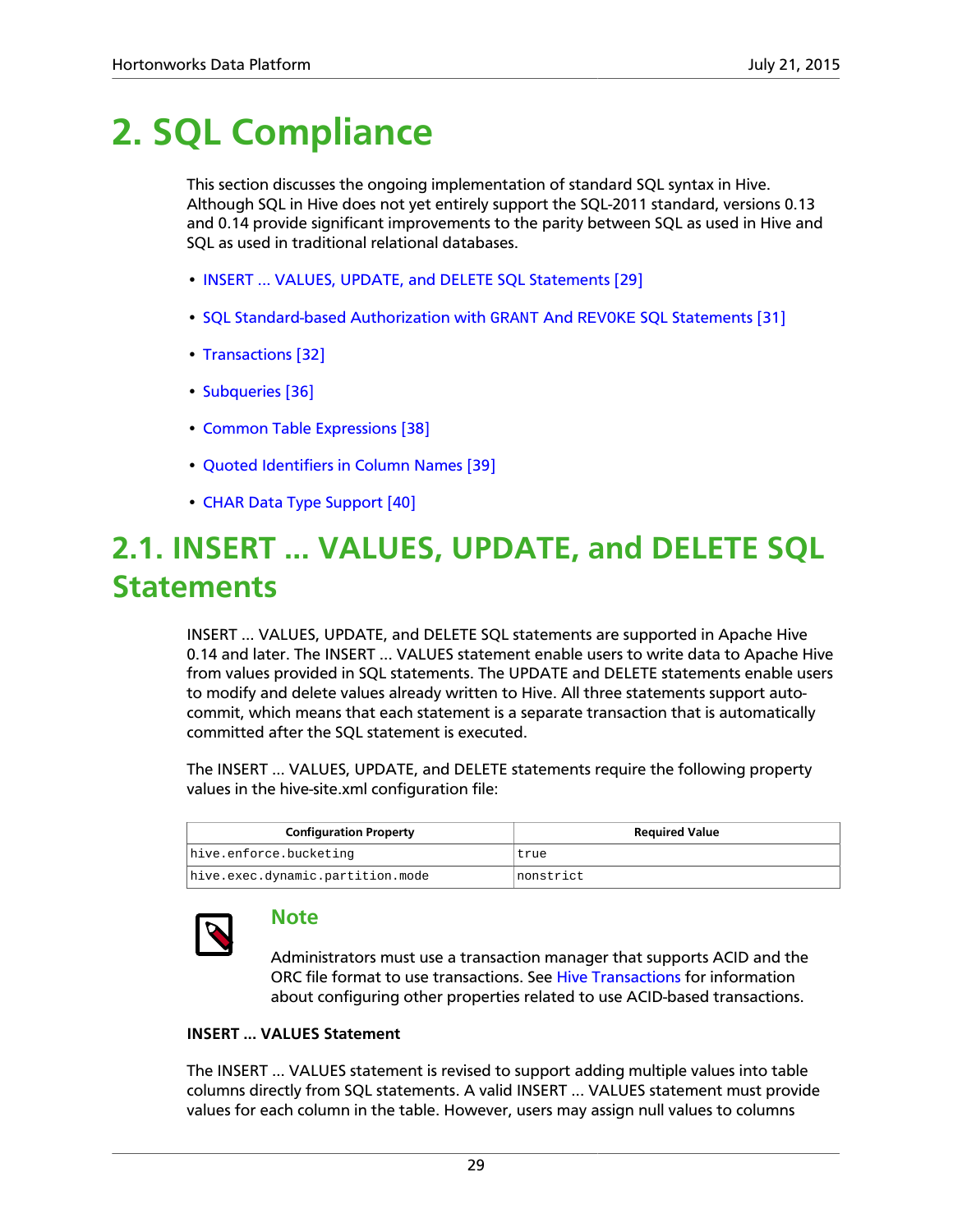for which they do not want to assign a value. In addition, the PARTITION clause must be included in the DML.

```
INSERT INTO TABLE tablename [PARTITION (partcol1=val1, partcol2=val2 ...)]
 VALUES values_row [, values_row...]
```
In this syntax, values\_row is (value [, value]) and where value is either NULL or any SQL literal.

The following example SQL statements demonstrate several usage variations of this statement:

CREATE TABLE students (name VARCHAR(64), age INT, gpa DECIMAL(3,2)) CLUSTERED BY (age) INTO 2 BUCKETS STORED AS ORC;

INSERT INTO TABLE students VALUES ('fred flintstone', 35, 1.28), ('barney rubble', 32, 2.32);

CREATE TABLE pageviews (userid VARCHAR(64), link STRING, from STRING) PARTITIONED BY (datestamp STRING) CLUSTERED BY (userid) INTO 256 BUCKETS STORED AS ORC;

INSERT INTO TABLE pageviews PARTITION (datestamp = '2014-09-23') VALUES ('jsmith', 'mail.com', 'sports.com'), ('jdoe', 'mail.com', null);

```
INSERT INTO TABLE pageviews PARTITION (datestamp) VALUES ('tjohnson',
  'sports.com', 'finance.com', '2014-09-23'), ('tlee', 'finance.com', null,
 '2014-09-21');
```
#### **UPDATE Statement**

Use the UPDATE statement to modify data already written to Apache Hive. Depending on the condition specified in the optional WHERE clause, an UPDATE statement may affect every row in a table. You must have both the SELECT and UPDATE privileges to use this statement.

```
UPDATE tablename SET column = value [, column = value ...] [WHERE
 expression];
```
The UPDATE statement has the following limitations:

- The expression in the WHERE clause must be an expression supported by a Hive SELECT clause.
- Partition and bucket columns cannot be updated.
- Query vectorization is automatically disabled for UPDATE statements. However, updated tables can still be queried using vectorization.
- Subqueries are not allowed on the right side of the SET statement.

The following example demonstrates the correct usage of this statement:

UPDATE students SET name =  $null$  WHERE gpa <=  $1.0$ ;

#### **DELETE Statement**

Use the DELETE statement to delete data already written to Apache Hive.

DELETE FROM tablename [WHERE expression];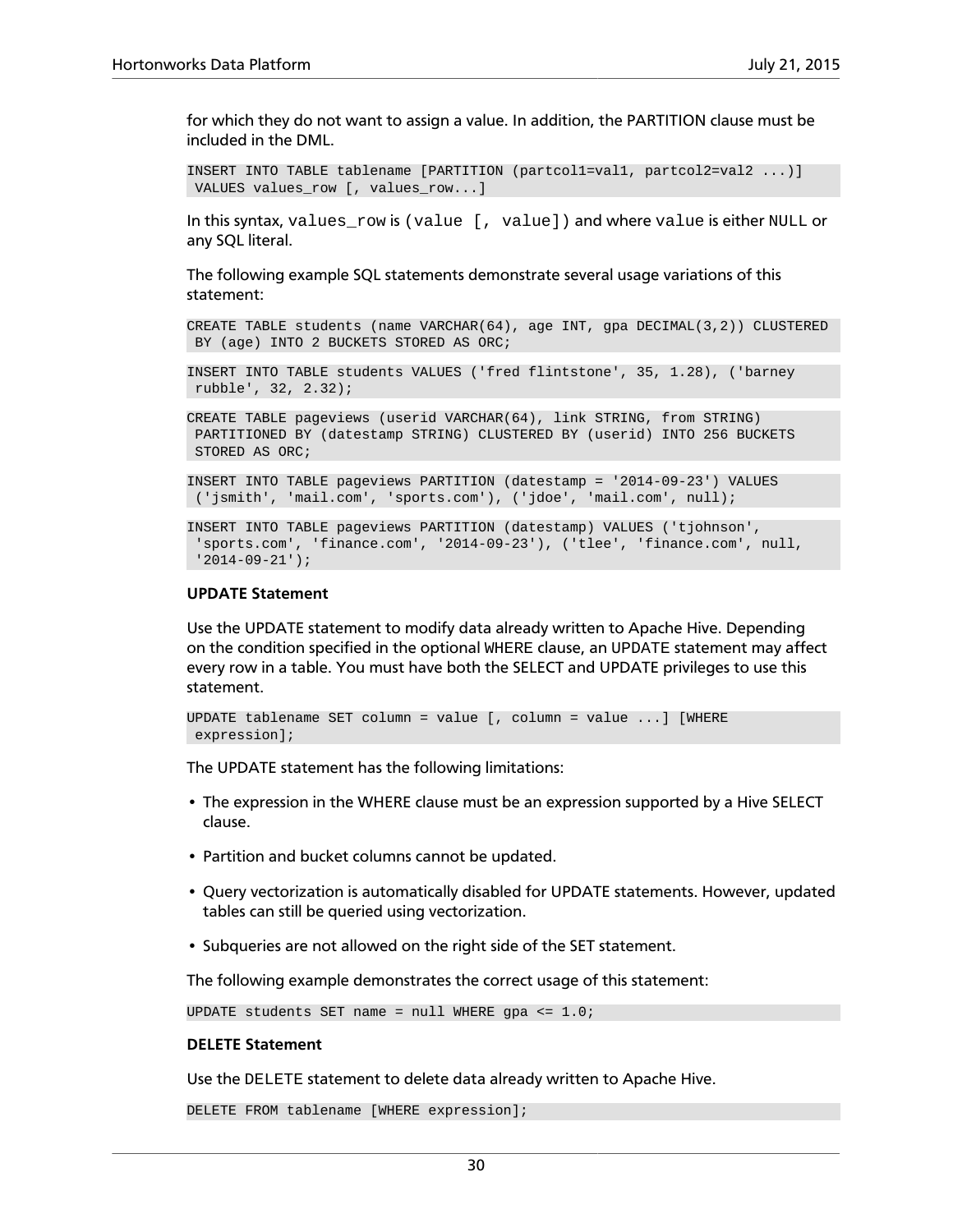The DELETE statement has the following limitation: query vectorization is automatically disabled for the DELETE operation. However, tables with deleted data can still be queried using vectorization.

The following example demonstrates the correct usage of this statement:

DELETE FROM students WHERE gpa  $\leq 1,0;$ 

## <span id="page-36-0"></span>**2.2. SQL Standard-based Authorization with GRANT And REVOKE SQL Statements**

Secure SQL standard-based authorization using the GRANT and REVOKE SQL statements is supported in Hive 0.13 and later. Hive provides three authorization models: SQL standardbased authorization, storage-based authorization, and default Hive authorization. In addition, Ranger provides centralized management of authorization for all HDP components. Use the following procedure to manually enable standard SQL authorization:



### **Note**

This procedure is unnecessary if your Hive administrator installed Hive using Ambari.

<span id="page-36-1"></span>1. Set the following configuration parameters in hive-site.xml :

### **Table 2.1. Configuration Parameters for Standard SQL Authorization**

| <b>Configuration Parameter</b> | Required Value                                                   |
|--------------------------------|------------------------------------------------------------------|
| hive.server2.enable.doAs       | false                                                            |
| hive.users.in.admin.role       | Comma-separated list of users granted the administrator<br>role. |

<span id="page-36-2"></span>2. Start HiveServer2 with the following command-line options:

### **Table 2.2. HiveServer2 Command-Line Options**

| <b>Command-Line Option</b>                       | <b>Required Value</b>                                                                         |
|--------------------------------------------------|-----------------------------------------------------------------------------------------------|
| -hiveconf<br>hive.security.authorization.manager | org.apache.hadoop.hive.ql.security.<br>authorization.<br>MetaStoreAuthzAPIAuthorizerEmbedOnly |
| -hiveconf<br>hive.security.authorization.enabled | true                                                                                          |
| -hiveconf<br>hive.security.authenticator.manager | org.apache.hadoop.hive.gl.security.<br>SessionStateUserAuthenticator                          |
| -hiveconf hive.metastore.uris                    | (a space inside single quotation marks)                                                       |



### **Note**

Administrators must also specify a storage-based authorization manager for Hadoop clusters that also use storage-based authorization. The hive.security.authorization.manager configuration property allows multiple authorization managers in comma-delimited format, so the correct value in this case is: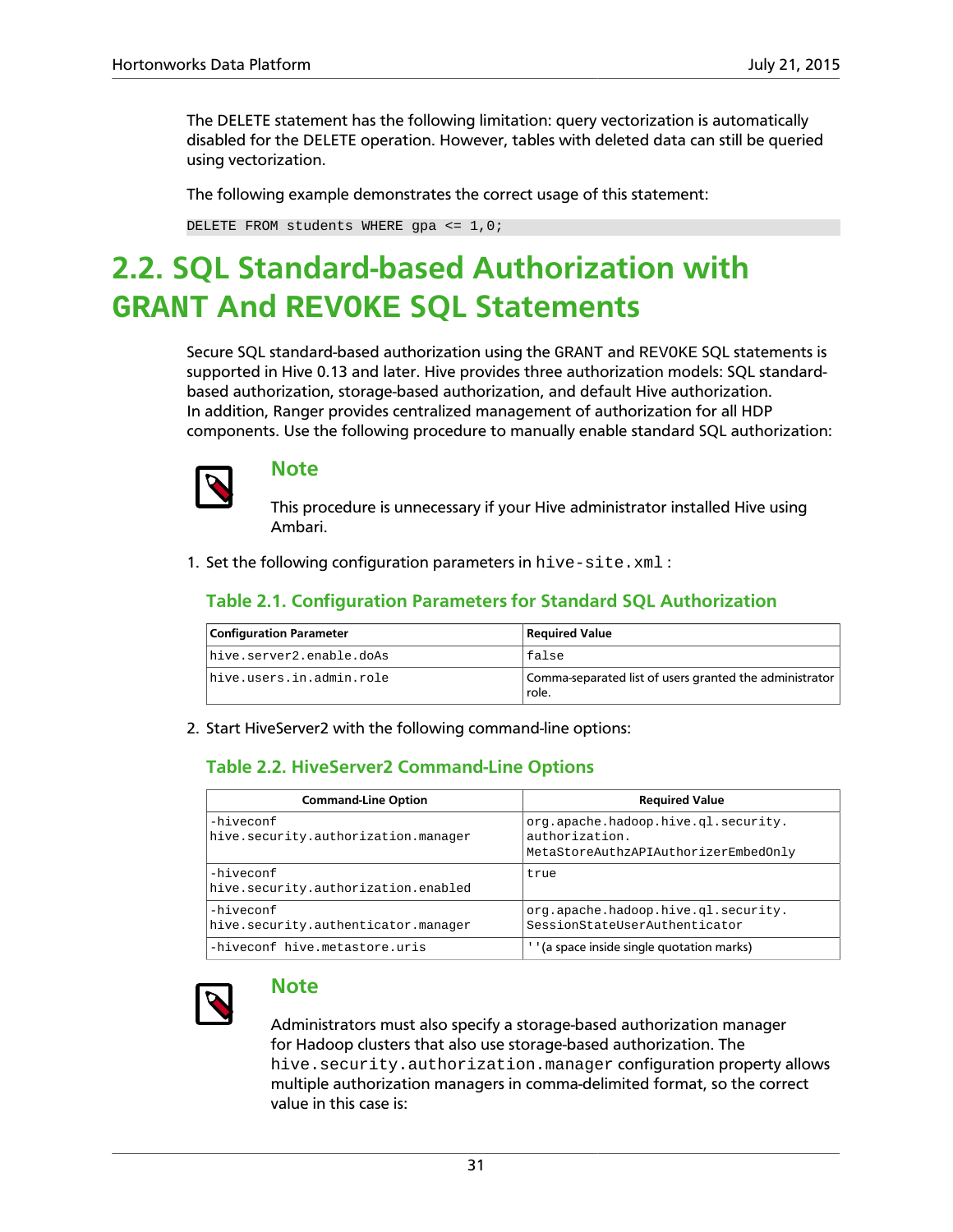hive.security.authorization.manager=org.apache.hadoop.hive.ql. security.authorization.StorageBasedAuthorizationProvider,

org.apache.hadoop.hive.ql.security.authorization. MetaStoreAuthzAPIAuthorizerEmbedOnly

## <span id="page-37-0"></span>**2.3. Transactions**

Support for transactions in Hive 0.13 and later enables SQL atomicity of operations at the row level rather than at the level of a table or partition. This allows a Hive client to read from a partition at the same time that another Hive client is adding rows to the same partition. In addition, transactions provide a mechanism for streaming clients to rapidly update Hive tables and partitions. Hive transactions differ from RDBMS transactions in that each transaction has an identifier, and multiple transactions are grouped into a single transaction batch. A streaming client requests a set of transaction IDs after connecting to Hive and subsequently uses these transaction IDs one at a time during the initialization of new transaction batches. Clients write one or more records for each transaction and either commit or abort a transaction before moving to the next transaction.



### **Important**

When Hive is configured to use an Oracle database and [transactions are enabled in Hive](https://cwiki.apache.org/confluence/display/Hive/Hive+Transactions#HiveTransactions-Configuration), queries might fail with the error org.apache.hadoop.hive.ql.lockmgr.LockException: No record of lock could be found, may have timed out. This can be caused by a bug in the [BoneCP connection pooling library](http://www.jolbox.com). In this case, Hortonworks recommends that you set the datanucleus.connectionPoolingType property to dbcp so the [DBCP library](http://commons.apache.org/proper/commons-dbcp/) is used.

ACID is an acronym for four required traits of database transactions: atomicity, consistency, isolation, and durability.

| <b>Transaction Attribute</b> | <b>Description</b>                                                                                                                           |
|------------------------------|----------------------------------------------------------------------------------------------------------------------------------------------|
| Atomicity                    | An operation either succeeds completely or fails; it does<br>not leave partial data.                                                         |
| Consistency                  | Once an application performs an operation, the results<br>of that operation are visible to the application in every<br>subsequent operation. |
| Isolation                    | Operations by one user do not cause unexpected side<br>effects for other users.                                                              |
| Durability                   | Once an operation is complete, it is preserved in case of<br>machine or system failure.                                                      |

By default, transactions are disabled in Hive. To use ACID-based transactions, administrators must use a transaction manager that supports ACID and the ORC file format. See [Configuring the Hive Transaction Manager \[34\]](#page-39-0) later in this section for instructions on configuring a transaction manager for Hive.



### **Note**

See the [Hive wiki](https://cwiki.apache.org/confluence/display/Hive/Hive+Transactions) for more information about Hive's support of ACID semantics for transactions.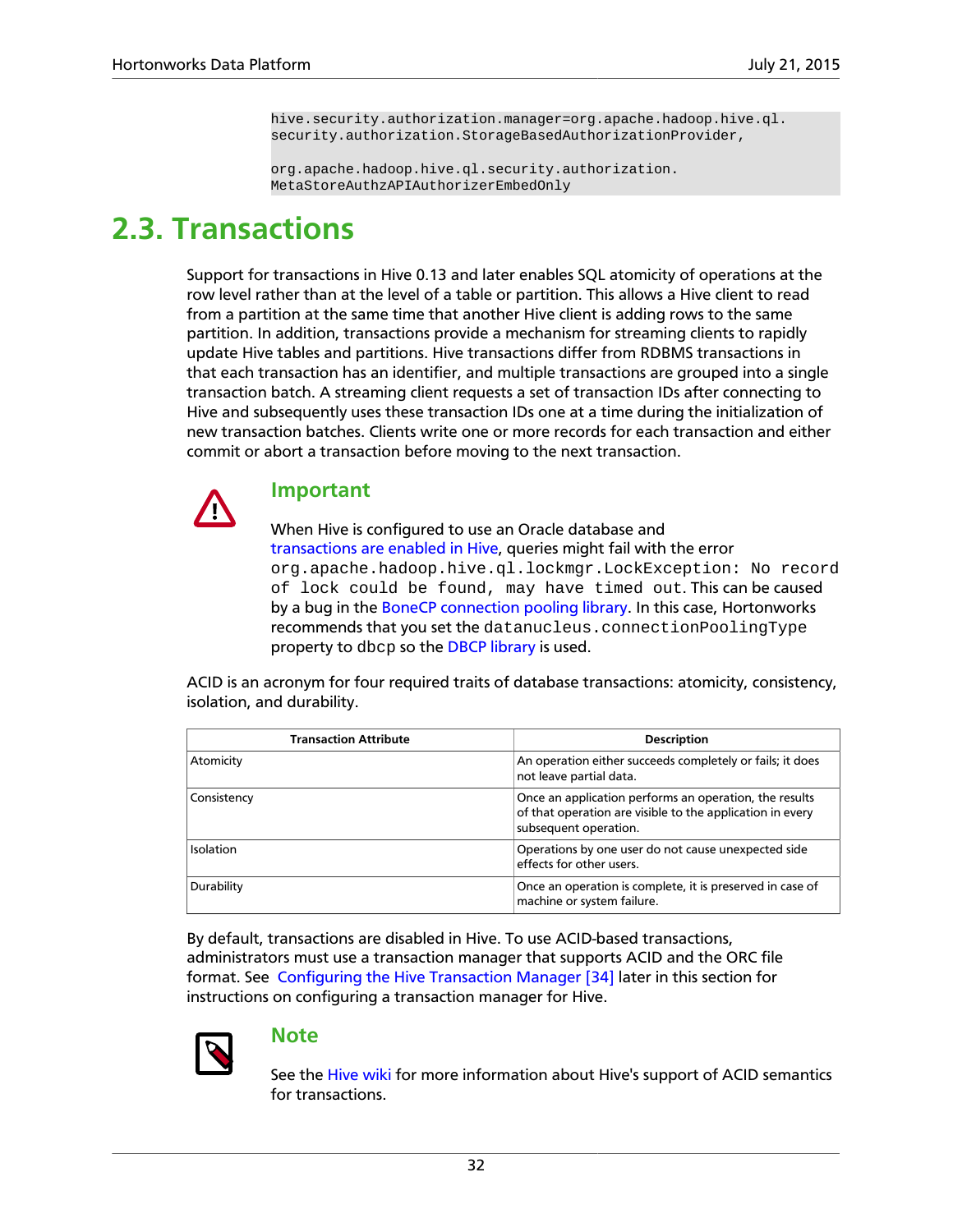### **Understanding Compactions**

Hive stores data in base files that cannot be updated by HDFS. Instead, Hive creates a set of delta files for each transaction that alters a table or partition and stores them in a separate delta directory. Occasionally, Hive *compacts*, or merges, the base and delta files. Hive performs all compactions in the background without affecting concurrent reads and writes of Hive clients. There are two types of compactions:

### <span id="page-38-0"></span>**Table 2.3. Hive Compaction Types**

| <b>Compaction Type</b> | <b>Description</b>                                                                     |
|------------------------|----------------------------------------------------------------------------------------|
| Minor                  | Rewrites a set of delta files to a single delta file for a<br>bucket.                  |
| Major                  | Rewrites one or more delta files and the base file as a new<br>base file for a bucket. |

By default, Hive automatically compacts delta and base files at regular intervals. However, Hadoop administrators can configure automatic compactions, as well as perform manual compactions of base and delta files using the following configuration parameters in hivesite.xml.

### <span id="page-38-1"></span>**Table 2.4. Hive Transaction Configuration Parameters**

| <b>Configuration Parameter</b>     | <b>Description</b>                                                                                                                                                                                                                                                                                                                                                                                                                                                                                         |
|------------------------------------|------------------------------------------------------------------------------------------------------------------------------------------------------------------------------------------------------------------------------------------------------------------------------------------------------------------------------------------------------------------------------------------------------------------------------------------------------------------------------------------------------------|
| hive.txn.manager                   | Specifies the class name of the transaction<br>manager used by Hive. Set this property to<br>org.apache.hadoop.hive.ql.lockmgr.<br>DbTxnManager to enable transactions. The default<br>value is org.apache.hadoop.hive.ql.lockmgr.<br>DummyTxnManager, which disables transactions.                                                                                                                                                                                                                        |
| hive.compactor.initiator.on        | Specifies whether to run the initiator and cleaner threads<br>on this Metastore instance. The default value is false.<br>Must be set to true for exactly one instance of the Hive<br>metastore service.                                                                                                                                                                                                                                                                                                    |
| hive.compactor.worker.threads      | Specifies the number of of worker threads to run on this<br>Metastore instance. The default value is 0, which must<br>be set to greater than 0 to enable compactions. Worker<br>threads initialize MapReduce jobs to do compactions.<br>Increasing the number of worker threads decreases<br>the time required to compact tables after they cross a<br>threshold that triggers compactions. However, increasing<br>the number of worker threads also increases the<br>background load on a Hadoop cluster. |
| hive.compactor.worker.timeout      | Specifies the time period, in seconds, after which a<br>compaction job is failed and re-queued. The default value<br>is 86400 seconds, or 24 hours.                                                                                                                                                                                                                                                                                                                                                        |
| hive.compactor.check.interval      | Specifies the time period, in seconds, between checks to<br>see if any partitions require compacting. The default value<br>is 300 seconds. Decreasing this value reduces the time<br>required to start a compaction for a table or partition.<br>However, it also increases the background load on the<br>NameNode since each check requires several calls to the<br>NameNode.                                                                                                                             |
| hive.compactor.delta.num.threshold | Specifies the number of delta directories in a partition<br>that triggers an automatic minor compaction. The default<br>value is 10.                                                                                                                                                                                                                                                                                                                                                                       |
| hive.compactor.delta.pct.threshold | Specifies the percentage size of delta files relative to the<br>corresponding base files that triggers an automatic major<br>compaction. The default value is 1, which is 10 percent.                                                                                                                                                                                                                                                                                                                      |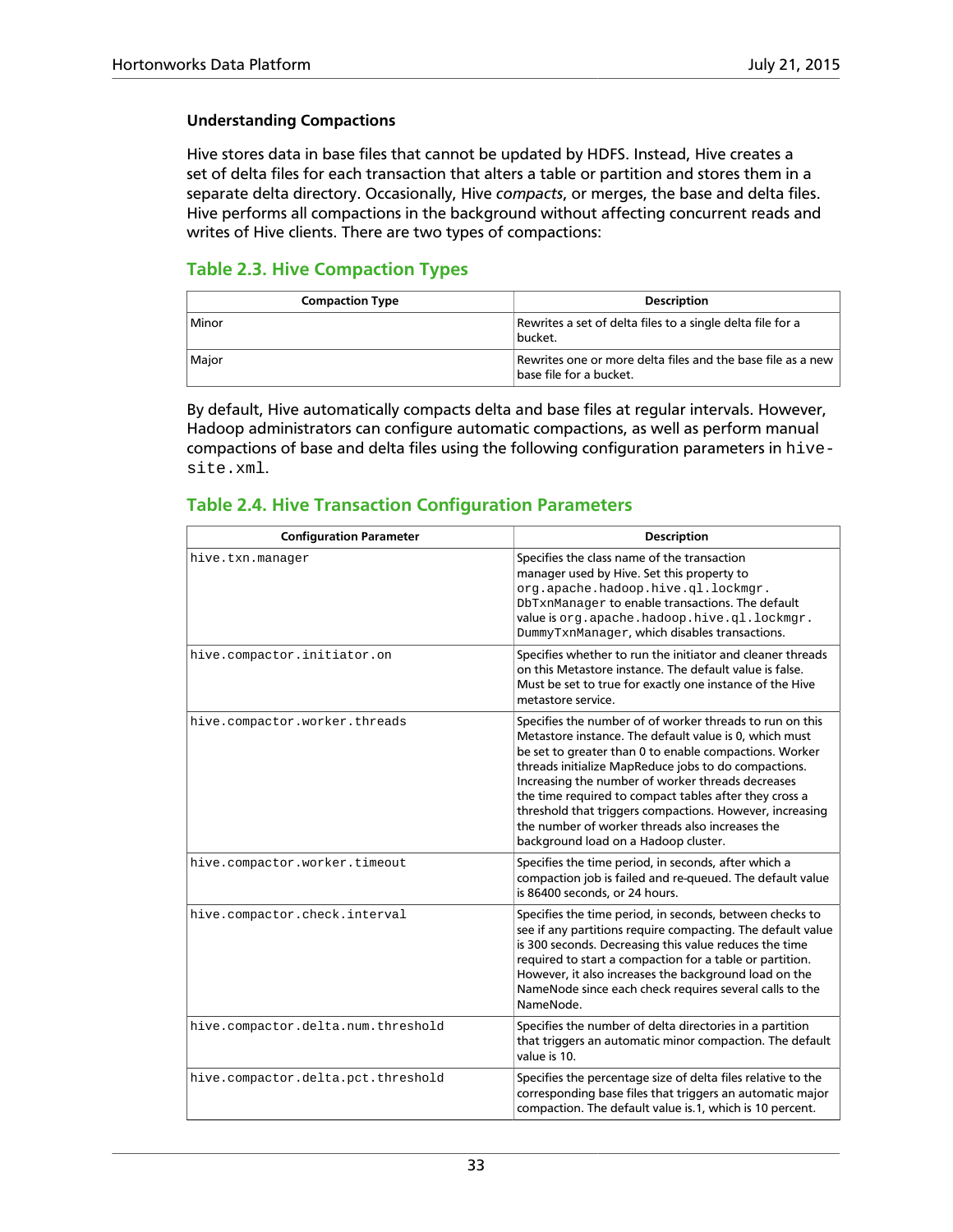| <b>Configuration Parameter</b>      | <b>Description</b>                                       |
|-------------------------------------|----------------------------------------------------------|
| hive.compactor.abortedtxn.threshold | Specifies the number of aborted transactions on a single |
|                                     | partition that trigger an automatic major compaction.    |

#### <span id="page-39-0"></span>**Configuring the Hive Transaction Manager**

Configure the following Hive properties to enable transactions:

- hive.txn.manager
- hive.compactor.initiator.on
- hive.compactor.worker.threads



## **Tip**

To disable automatic compactions for individual tables, set the NO\_AUTO\_COMPACTION table property for those tables. This overrides the configuration settings in hive-site.xml. However, this property does not prevent manual compactions.

If you experience problems while enabling Hive transactions, check the Hive log file at / tmp/hive/hive.log.

#### **Performing Manual Compactions**

Hive administrators use the ALTER TABLE DDL command to queue requests that compact base and delta files for a table or partition:

```
ALTER TABLE tablename [PARTITION (partition_key='partition_value' [,...])]
 COMPACT 'compaction_type'
```
Use the SHOW COMPACTIONS command to monitor the progress of the compactions:

SHOW COMPACTIONS



### **Note**

ALTER TABLE will compact tables even if the NO\_AUTO\_COMPACTION table property is set.

The SHOW COMPACTIONS command provides the following output for each compaction:

- Database name
- Table name
- Partition name
- Major or minor compaction
- Compaction state:
	- Initiated waiting in queue
	- Working currently compacting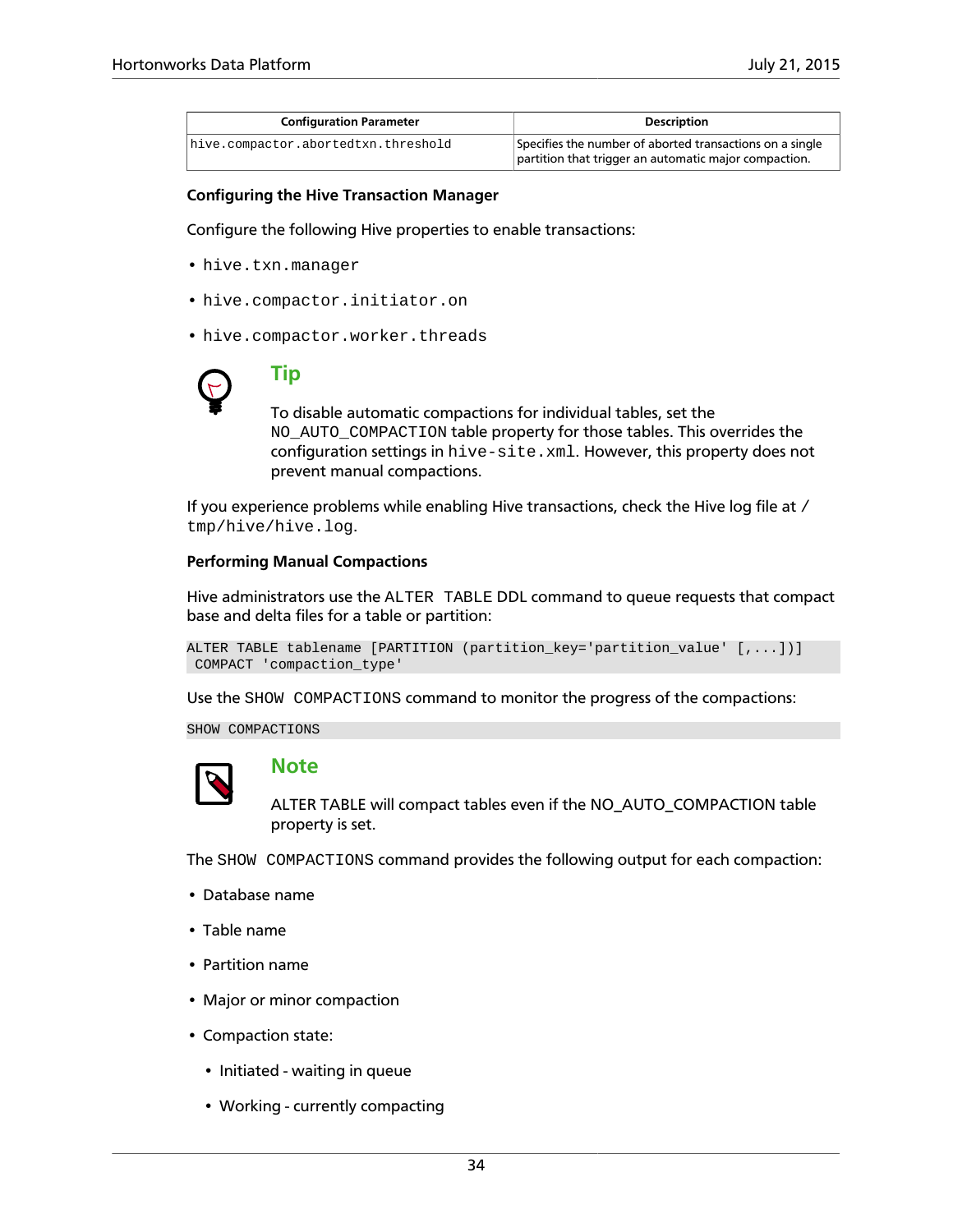- Ready for cleaning compaction completed and old files scheduled for removal
- Thread ID
- Start time of compaction

Hive administrators can also view a list of currently open and aborted transactions with the the SHOW TRANSACTIONS command. This command provides the following output for each transaction:

- Transaction ID
- Transaction state
- Hive user who initiated the transaction
- Host machine where transaction was initiated

### **Lock Manager**

DbLockManager, introduced in Hive 0.13, stores all transaction and related lock information in the Hive Metastore. Heartbeats are sent regularly from lock holders and transaction initiators to the Hive metastore to prevent stale locks and transactions. The lock or transaction is aborted if the metastore does not receive a heartbeat within the amount of time specified by the hive.txn.timeout configuration property. Hive administrators use the SHOW LOCKS DDL command to view information about locks associated with transactions.

This command provides the following output for each lock:

- Database name
- Table name
- Partition, if the table is partitioned
- Lock state:
	- Acquired transaction initiator hold the lock
	- Waiting transaction initiator is waiting for the lock
	- Aborted the lock has timed out but has not yet been cleaned
- Lock type:
	- Exclusive the lock may not be shared
	- Shared\_read the lock may be shared with any number of other shared\_read locks
	- Shared\_write the lock may be shared by any number of other shared\_read locks but not with other shared\_write locks
- Transaction ID associated with the lock, if one exists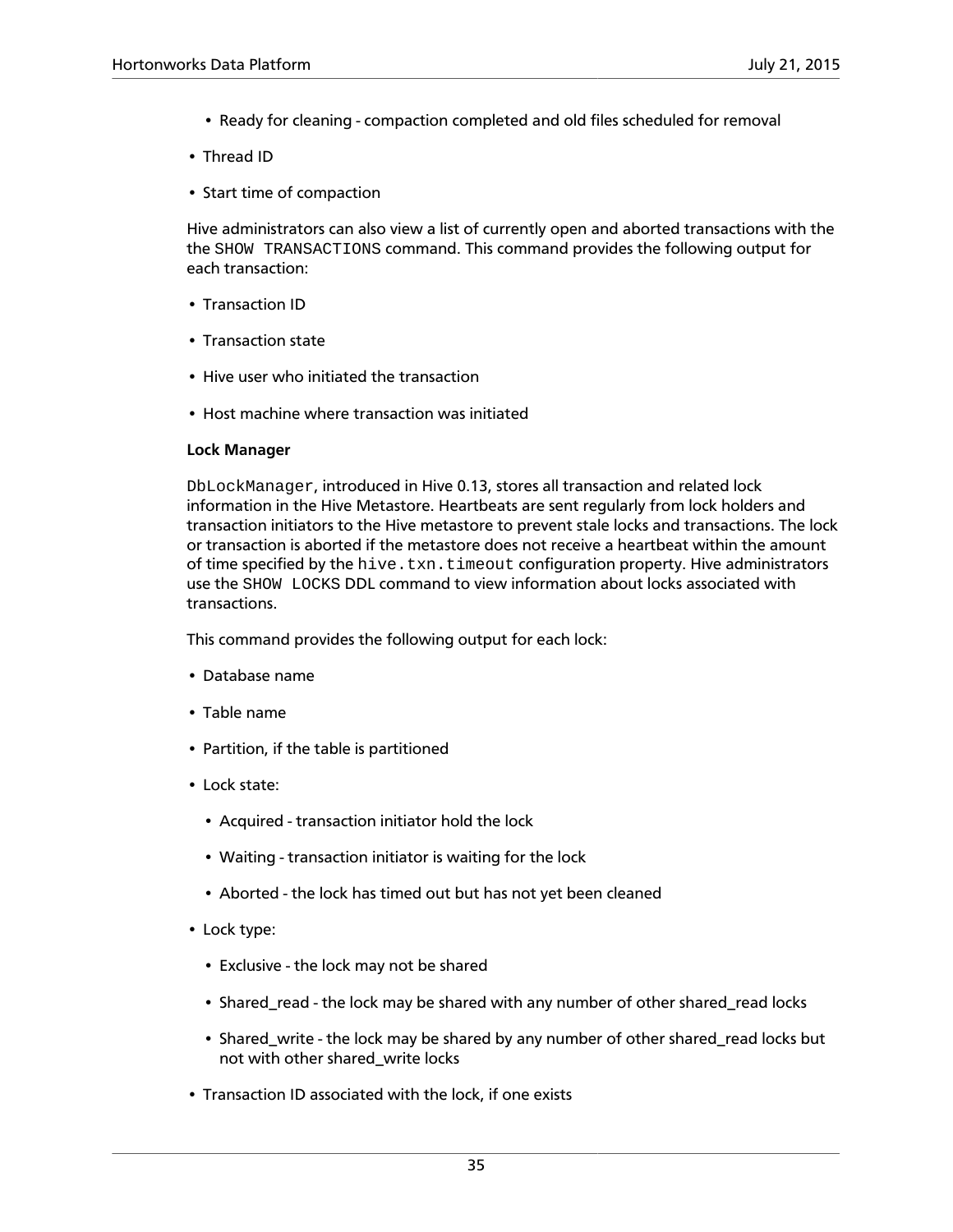- Last time lock holder sent a heartbeat
- Time the lock was acquired, if it has been acquired
- Hive user who requested the lock
- Host machine on which the Hive user is running a Hive client



### **Note**

The output of the command reverts to behavior prior to Hive 0.13 if administrators use ZooKeeper or in-memory lock managers.

### **Transaction Limitations**

HDP currently has the following limitations for ACID-based transactions in Hive:

- The BEGIN, COMMIT, and ROLLBACK SQL statements are not yet supported. All operations are automatically committed as transactions.
- The user initiating the Hive session must have write permission for the destination partition or table.
- ZooKeeper and in-memory locks are not compatible with transactions.
- Only ORC files are supported.
- Destination tables must be bucketed and not sorted.
- The only supported isolation level is Snapshot.

## <span id="page-41-0"></span>**2.4. Subqueries**

Hive supports subqueries in FROM clauses and in WHERE clauses of SQL statements. A subquery is a SQL expression that is evaluated and returns a result set. Then that result set is used to evaluate the parent query. The parent query is the outer query that contains the child subquery. Subqueries in WHERE clauses are supported in Hive 0.13 and later. The following example shows a subquery inserted into a WHERE clause:

```
SELECT state, net_payments
FROM transfer_payments
WHERE transfer_payments.year IN (SELECT year FROM us_census);
```
No configuration is required to enable execution of subqueries in Hive. The feature is available by default. However, several restrictions exist for the use of subqueries in WHERE clauses.

#### **Understanding Subqueries in SQL**

SQL adheres to syntax rules like any programming language. The syntax governing the use of subqueries in WHERE clauses in SQL depends on the following concepts:

• **Query Predicates and Predicate Operators**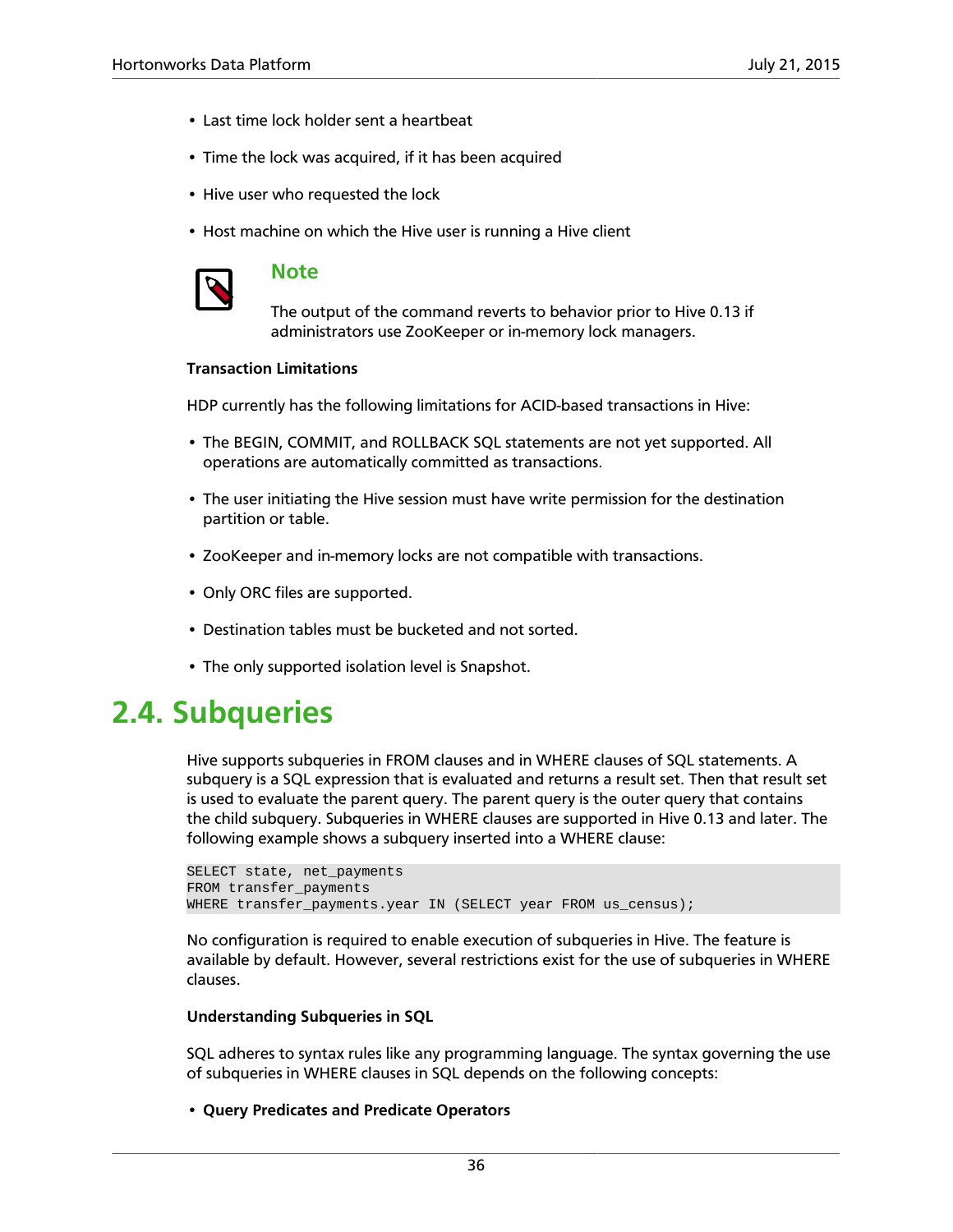A *predicate* in SQL is a condition that evaluates to a Boolean value. For example, the predicate in the preceeding example returns true for a row of the transfer\_payments table if at least one row exists in the us\_census table with the same year as the transfer\_payments row. The predicate starts with the first WHERE keyword.

... WHERE transfer\_payments.year IN (SELECT year FROM us\_census);

A SQL predicate in a subquery must also contain a predicate operator. *Predicate operators* specify the relationship tested in a predicate query. For example, the predicate operator in the above example is the IN keyword.

#### • **Aggregrated and Correlated Queries**

*Aggregated queries* combine one or more aggregate functions, such as AVG, SUM, and MAX, with the GROUP BY statement to group query results by one or more table columns. In the following example, the AVG aggregate function returns the average salary of all employees in the engineering department grouped by year:

```
SELECT year, AVG(salary)
FROM Employees
WHERE department = 'engineering' GROUP BY year
```


### **Note**

The GROUP BY statement may be either explicit or implicit.

*Correlated queries* contain a query predicate with the equals (=) operator. One side of the operator must reference at least one column from the parent query and the other side must reference at least one column from the subquery. The following query is a revised and correlated version of the example query that is shown at the beginning of this section. It is a correlated query because one side of the equals predicate operator in the subquery references the state column in the transfer\_payments table in the parent query and the other side of the operator references the state column in the us\_census table.

```
SELECT state, net_payments
FROM transfer_payments
WHERE EXISTS 
    (SELECT year 
   FROM us_census 
  WHERE transfer_payments.state = us_census.state);
```
In contrast, an *uncorrelated query* does not reference any columns in the parent query.

#### • **Conjuncts and Disjuncts**

A *conjunct* is equivalent to the AND condition, while a *disjunct* is the equivalent of the OR condition. The following subquery contains a conjunct:

... WHERE transfer\_payments.year = "2010" AND us\_census.state = "california"

The following subquery contains a disjunct:

... WHERE transfer\_payments.year = "2010" OR us\_census.state = "california"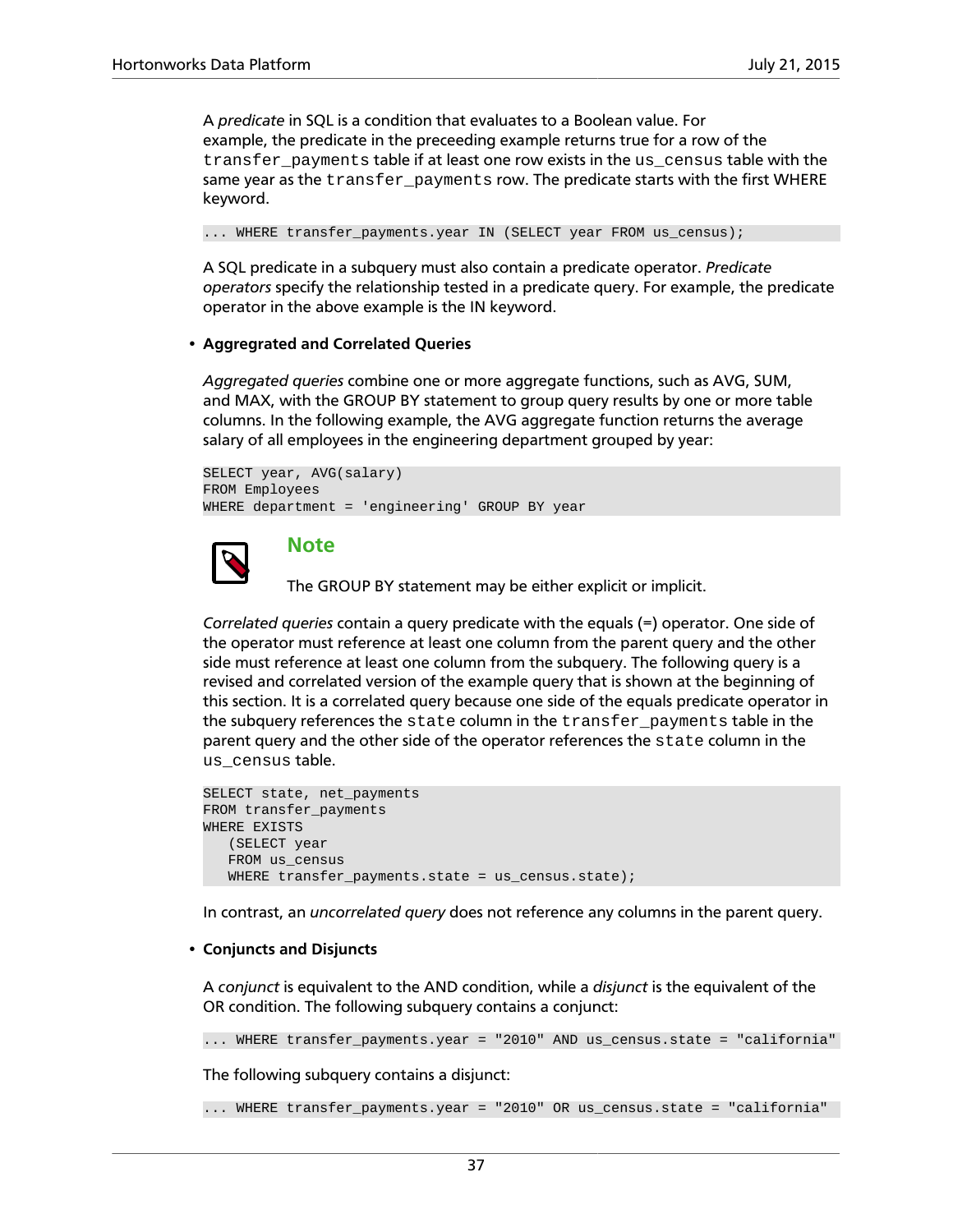### **Restrictions on Subqueries in WHERE Clauses**

Subqueries in WHERE clauses have the following limitations:

- Subqueries must appear on the right hand side of an expression.
- Nested subqueries are not supported.
- Only one subquery expression is allowed for a single query.
- Subquery predicates must appear as top level conjuncts.
- Subqueries support four logical operators in query predicates: IN, NOT IN, EXISTS, and NOT EXISTS.
- The IN and NOT IN logical operators may select only one column in a WHERE clause subquery.
- The EXISTS and NOT EXISTS operators must have at least one correlated predicate.
- The left side of a subquery must qualify all references to table columns.
- References to columns in the parent query are allowed only in the WHERE clause of the subquery.
- Subquery predicates that reference a column in a parent query must use the equals (=) predicate operator.
- Subquery predicates may not refer only to columns in the parent query.
- Correlated subqueries with an implied GROUP BY statement may return only one row.
- All unqualified references to columns in a subquery must resolve to tables in the subquery.
- Correlated subqueries cannot contain windowing clauses.

## <span id="page-43-0"></span>**2.5. Common Table Expressions**

A common table expression (CTE) is a set of query results obtained from a simple query specified within a WITH clause and which immediately preceeds a SELECT or INSERT keyword. A CTE exists only within the scope of a single SQL statement. One or more CTEs can be used with the following SQL statements:

- SELECT
- INSERT
- CREATE TABLE AS SELECT
- CREATE VIEW AS SELECT

The following example demonstrates the use of  $q1$  as a CTE in a SELECT statement:

WITH q1 AS (SELECT key from src where key = '5')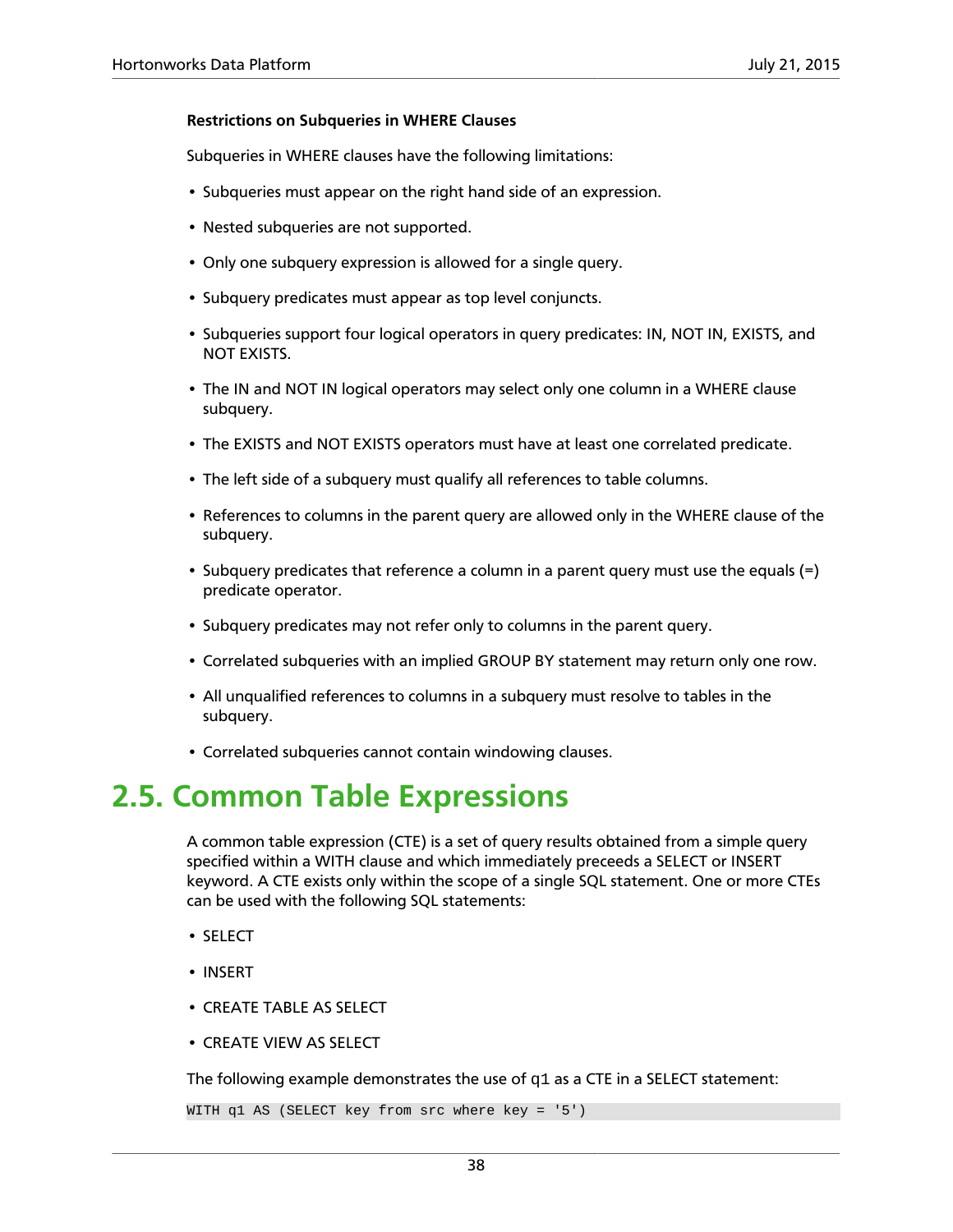SELECT \* from q1;

The following example demonstrates the use of  $q1$  as a CTE in an INSERT statement:

```
CREATE TABLE s1 LIKE src;
   WITH q1 AS (SELECT key, value FROM src WHERE key = '5') 
  FROM q1 INSERT OVERWRITE TABLE s1 SELECT *;
```
The following example demonstrates the use of  $q1$  as a CTE in a CREATE TABLE AS SELECT clause:

```
CREATE TABLE s2 AS WITH q1 AS (SELECT key FROM src WHERE key = '4') 
   SELECT * FROM q1;
```
The following example demonstrates the use of  $q1$  as a CTE in a CREATE TABLE AS VIEW clause:

```
CREATE VIEW v1 AS WITH q1 AS (SELECT key FROM src WHERE key='5') 
   SELECT * from q1;
```
CTEs are available by default in Hive 0.13. Hive administrators do not need to perform any configuration to enable them.

#### **Limitations of Common Table Expressions**

- Recursive queries are not supported.
- The WITH clause is not supported within subquery blocks.

## <span id="page-44-0"></span>**2.6. Quoted Identifiers in Column Names**

Quoted identifiers in the names of table columns are supported in Hive 0.13 and later. An *identifier* in SQL is a sequence of alphanumeric and underscore (\_) characters surrounded by backtick (`) characters. Quoted identifiers in Hive are case-insensitive. In the following example,  $x+y$  and  $a/b$  are valid column names for a new table.

```
CREATE TABLE test (`x+y` String, `a?b` String);
```
Quoted identifiers can be used anywhere a column name is expected, including table partitions and buckets:

```
CREATE TABLE partition_date-1 (key string, value string) 
PARTITIONED BY (`dt+x` date, region int);
CREATE TABLE bucket_test(`key?1` string, value string) 
CLUSTERED BY (`key?1`) into 5 buckets;
```


### **Note**

Use a backtick character to escape a backtick character ( ``).

#### **Enabling Quoted Identifiers**

Set the hive.support.quoted.identifiers configuration parameter to column in hive-site.xml to enable quoted identifiers in SQL column names. For Hive 0.13, the valid values are none and column.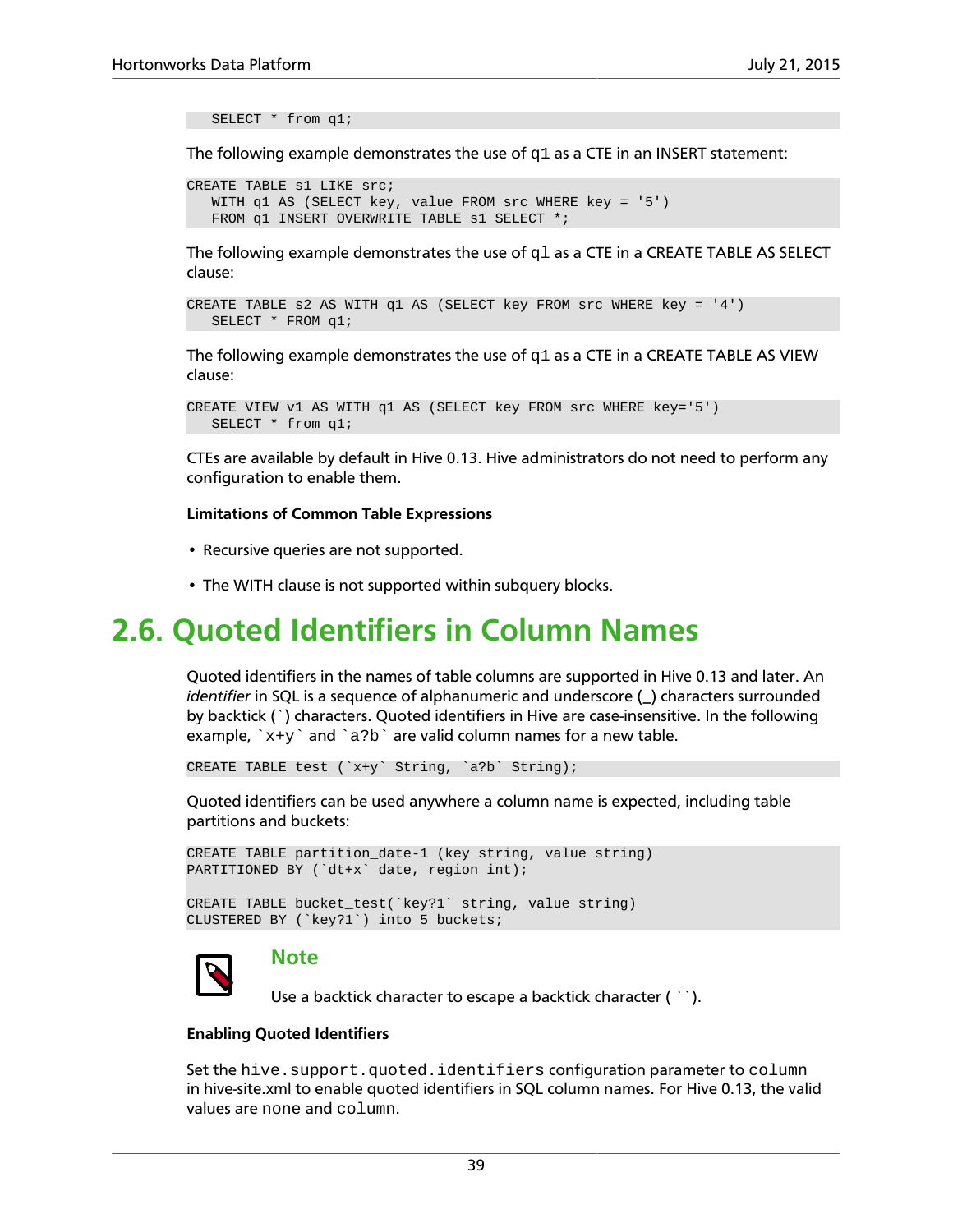hive.support.quoted.identifiers = column

## <span id="page-45-0"></span>**2.7. CHAR Data Type Support**

Hive 0.13 supports The CHAR data type is supported in Hive 0.13 and later. This data type simplifies the process of migrating data from other databases. Hive ignores trailing whitespace characters for the CHAR data type. However, there is no consensus among database vendors on the handling of trailing whitespaces. Before you perform a data migration to Hive, consult the following table to avoid unexpected behavior with values for CHAR, VARCHAR, and STRING data types.

The following table describes how several types of databases treat trailing whitespaces for the CHAR, VARCHAR, and STRING data types:

| Data Type      | Hive    | Oracle  | <b>SOL Server</b> | <b>MySQL</b> | Teradata |
|----------------|---------|---------|-------------------|--------------|----------|
| <b>CHAR</b>    | lgnore  | Ignore  | Ignore            | Ignore       | lgnore   |
| <b>VARCHAR</b> | Compare | Compare | Configurable      | Ignore       | lgnore   |
| <b>STRING</b>  | Compare | N/A     | N/A               | N/A          | N/A      |

### <span id="page-45-1"></span>**Table 2.5. Trailing Whitespace Characters on Various Databases**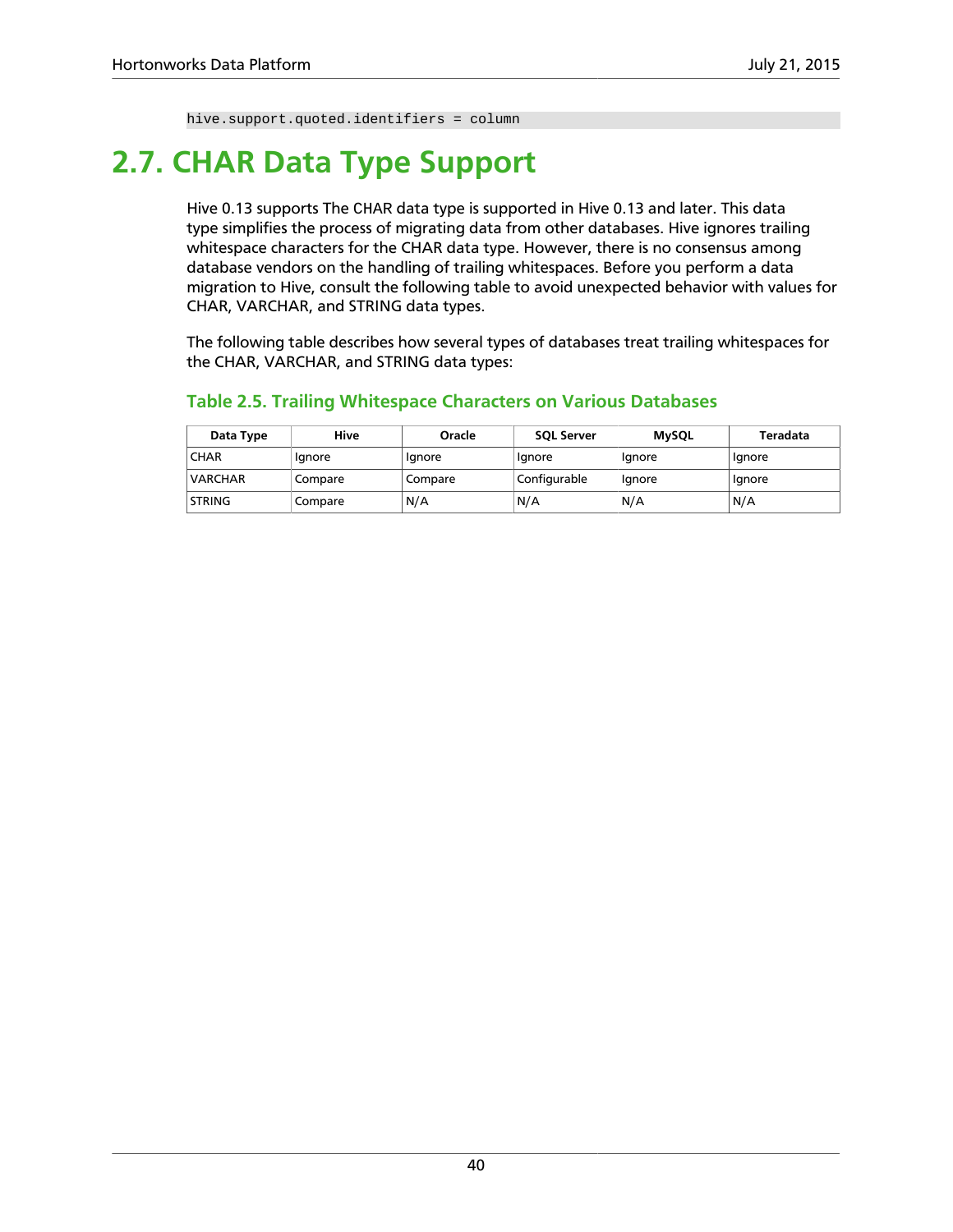## <span id="page-46-0"></span>**3. Running Pig with the Tez Execution Engine**

By default, Apache Pig runs against Apache MapReduce, but administrators and scripters can configure Pig to run against the Apache Tez execution engine to take advantage of more efficient execution and fewer reads of HDFS. Pig supports Tez in all of the following ways:

| Command Line   | Use the -x command-line option: $pi - x$ tez                                               |
|----------------|--------------------------------------------------------------------------------------------|
| Pig Properties | Set the following configuration property in the conf/<br>pig.properties file: exectype=tez |
| Java Option    | Set the following Java Option for Pig: PIG OPTS="-D<br>exectype=tez"                       |

Users and administrators can use the same methods to configure Pig to run against the default MapReduce execution engine.

| <b>Command Line</b>   | Use the $-x$ command-line option: $pi - x$ mr                                              |
|-----------------------|--------------------------------------------------------------------------------------------|
| <b>Pig Properties</b> | Set the following configuration property in the conf/<br>pig.properties file: exectype=tez |
| Java Option           | Set the following Java Option for Pig: PIG_OPTS="-D<br>exectype=tez"                       |
| Pig Script            | Use the set command: set exectype=mr;                                                      |

There are some limitations to running Pig with the Tez execution engine:

- Queries that include the ORDER BY clause may run slower than if run against the MapReduce execution engine.
- There is currently no user interface that allows users to view the execution plan for Pig jobs running with Tez. To diagnose a failing Pig job, users must read the Application Master and container logs.



### **Note**

Users should configure parallelism before running Pig with Tez. If parallelism is too low, Pig jobs will run slowly. To tune parallelism, add the PARALLEL clause to your PIG statements.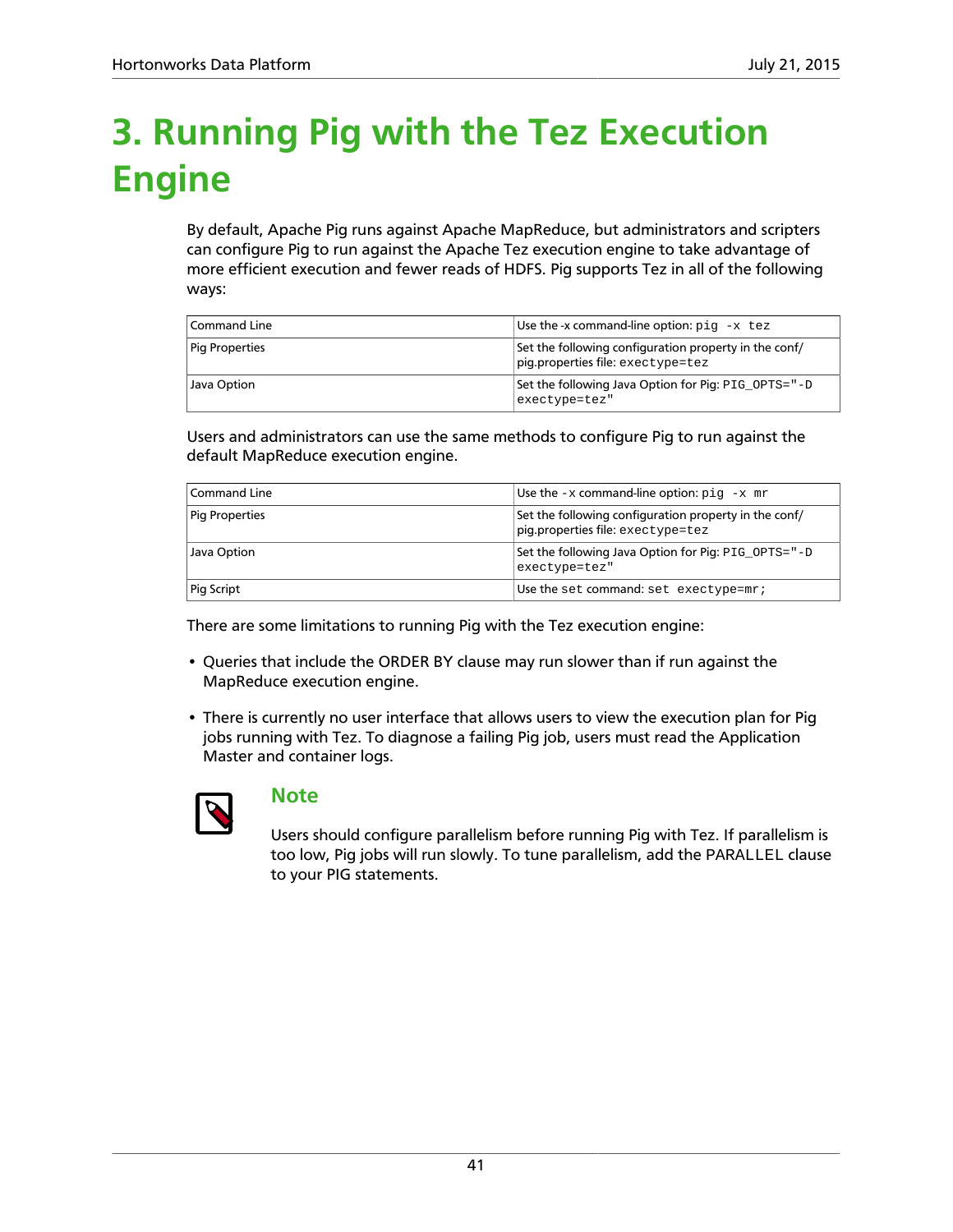## <span id="page-47-0"></span>**4. Using HDP for Metadata Services (HCatalog)**

Hortonworks Data Platform (HDP) deploys Apache HCatalog to manage the metadata services for your Hadoop cluster.

Apache HCatalog is a table and storage management service for data created using Apache Hadoop. This includes:

- Providing a shared schema and data type mechanism.
- Providing a table abstraction so that users need not be concerned with where or how their data is stored.
- Providing interoperability across data processing tools such as Pig, MapReduce, and Hive.

Start the HCatalog CLI with the following command:

<hadoop-install-dir>\hcatalog-0.5.0\bin\hcat.cmd

### **Note**

HCatalog 0.5.0 was the final version released from the Apache Incubator. In March 2013, HCatalog graduated from the Apache Incubator and became part of the Apache Hive project. New releases of Hive include HCatalog, starting with Hive 0.11.0.

HCatalog includes two documentation sets:

1. General information about HCatalog

This documentation covers installation and user features. The next section, [Using](#page-47-1) [HCatalog](#page-47-1), provides links to individual documents in the HCatalog documentation set.

2. WebHCat information

WebHCat is a web API for HCatalog and related Hadoop components. The section [Using](#page-48-0) [WebHCat](#page-48-0) provides links to user and reference documents, and includes a technical update about standard WebHCat parameters.

For more details on the Apache Hive project, including HCatalog and WebHCat, see "Using Apache Hive" and the following resources:

- [Hive project home page](http://hive.apache.org/)
- [Hive wiki home page](https://cwiki.apache.org/confluence/display/Hive/Home)
- [Hive mailing lists](http://hive.apache.org/mailing_lists.html)

## <span id="page-47-1"></span>**4.1. Using HCatalog**

For details about HCatalog, see the following resources in the HCatalog documentation set: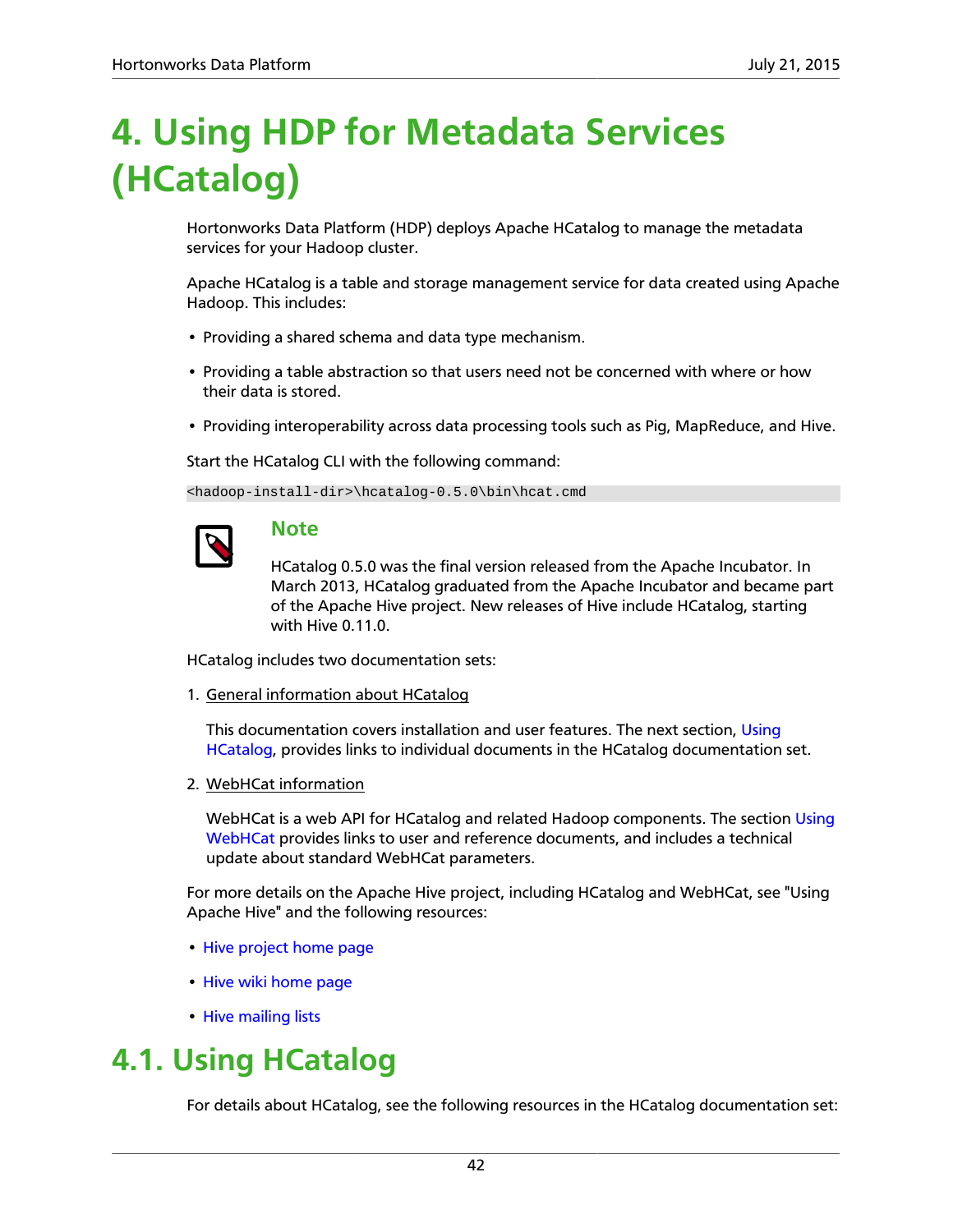- [HCatalog Overview](https://cwiki.apache.org/confluence/display/Hive/HCatalog%2BUsingHCat)
- [Installation From Tarball](https://cwiki.apache.org/confluence/display/Hive/HCatalog%2BInstallHCat)
- [HCatalog Configuration Properties](https://cwiki.apache.org/confluence/display/Hive/HCatalog+Configuration+Properties)
- [Load and Store Interfaces](https://cwiki.apache.org/confluence/display/Hive/HCatalog%2BLoadStore)
- [Input and Output Interfaces](https://cwiki.apache.org/confluence/display/Hive/HCatalog%2BInputOutput)
- [Reader and Writer Interfaces](https://cwiki.apache.org/confluence/display/Hive/HCatalog%2BReaderWriter)
- [Command Line Interface](https://cwiki.apache.org/confluence/display/Hive/HCatalog%2BCLI)
- [Storage Formats](https://cwiki.apache.org/confluence/display/Hive/HCatalog%2BStorageFormats)
- [Dynamic Partitioning](https://cwiki.apache.org/confluence/display/Hive/HCatalog%2BDynamicPartitions)
- [Notification](https://cwiki.apache.org/confluence/display/Hive/HCatalog%2BNotification)
- [Storage Based Authorization](https://cwiki.apache.org/confluence/display/Hive/HCatalog%2BAuthorization)

## <span id="page-48-0"></span>**4.2. Using WebHCat**

WebHCat provides a REST API for HCatalog and related Hadoop components.



### **Note**

WebHCat was originally named Templeton, and both terms may still be used interchangeably. For backward compatibility the Templeton name still appears in URLs and log file names.

For details about WebHCat (Templeton), see the following resources:

- [Overview](https://cwiki.apache.org/confluence/display/Hive/WebHCat%2BUsingWebHCat)
- [Installation](https://cwiki.apache.org/confluence/display/Hive/WebHCat%2BInstallWebHCat)
- [Configuration](https://cwiki.apache.org/confluence/display/Hive/WebHCat%2BConfigure)
- Reference
	- [Resource List](https://cwiki.apache.org/confluence/display/Hive/WebHCat%2BReference)
	- [GET :version](https://cwiki.apache.org/confluence/display/Hive/WebHCat%2BReference%2BResponseTypes)
	- [GET status](https://cwiki.apache.org/confluence/display/Hive/WebHCat%2BReference%2BStatus)
	- [GET version](https://cwiki.apache.org/confluence/display/Hive/WebHCat%2BReference%2BVersion)
	- [DDL Resources: Summary and Commands](https://cwiki.apache.org/confluence/display/Hive/WebHCat%2BReference%2BAllDDL)
	- [POST mapreduce/streaming](https://cwiki.apache.org/confluence/display/Hive/WebHCat%2BReference%2BMapReduceStream)
	- [POST mapreduce/jar](https://cwiki.apache.org/confluence/display/Hive/WebHCat%2BReference%2BMapReduceJar)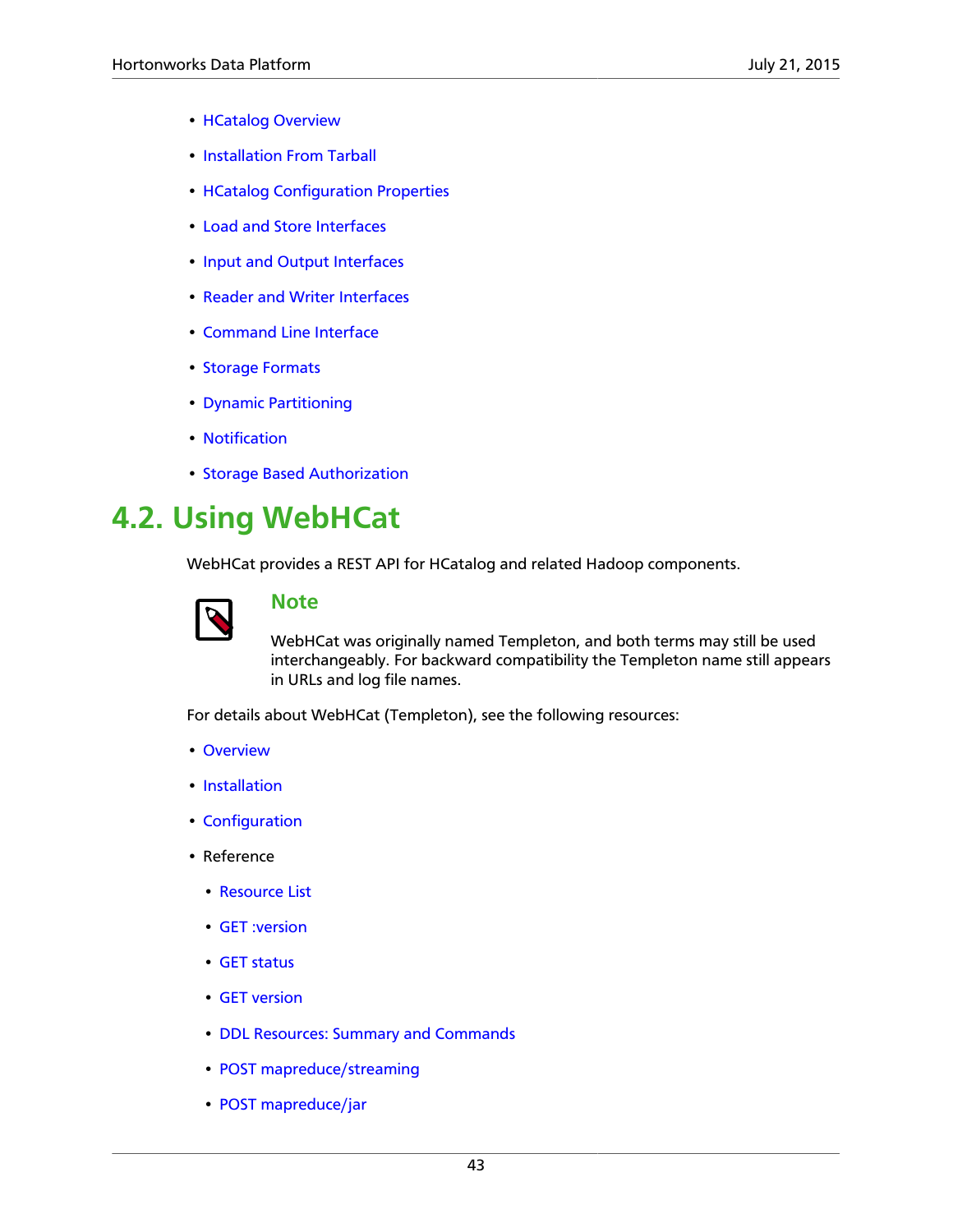- [POST pig](https://cwiki.apache.org/confluence/display/Hive/WebHCat%2BReference%2BPig)
- [POST hive](https://cwiki.apache.org/confluence/display/Hive/WebHCat%2BReference%2BHive)
- [GET queue/:jobid](https://cwiki.apache.org/confluence/display/Hive/WebHCat%2BReference%2BJobInfo)
- [DELETE queue/:jobid](https://cwiki.apache.org/confluence/display/Hive/WebHCat+Reference+DeleteJob)

## <span id="page-49-0"></span>**4.3. Security for WebHCat**

WebHCat currently supports two types of security:

- Default security (without additional authentication)
- Authentication by using Kerberos

### **Example: HTTP GET :table**

The following example demonstrates how to specify the user. name parameter in an HTTP GET request:

```
% curl -s 'http://localhost:50111/templeton/v1/ddl/database/default/table/
my_table?user.name=ctdean'
```
### **Example: HTTP POST :table**

The following example demonstrates how to specify the user.name parameter in an HTTP POST request

```
% curl -s -d user.name=ctdean \
        -d rename=test_table_2 \ 
        'http://localhost:50111/templeton/v1/ddl/database/default/table/
           test_table'
```
### **Security Error**

{

}

If the user.name parameter is not supplied when required, the following security error is returned:

```
 "error": "No user found. Missing user.name parameter."
```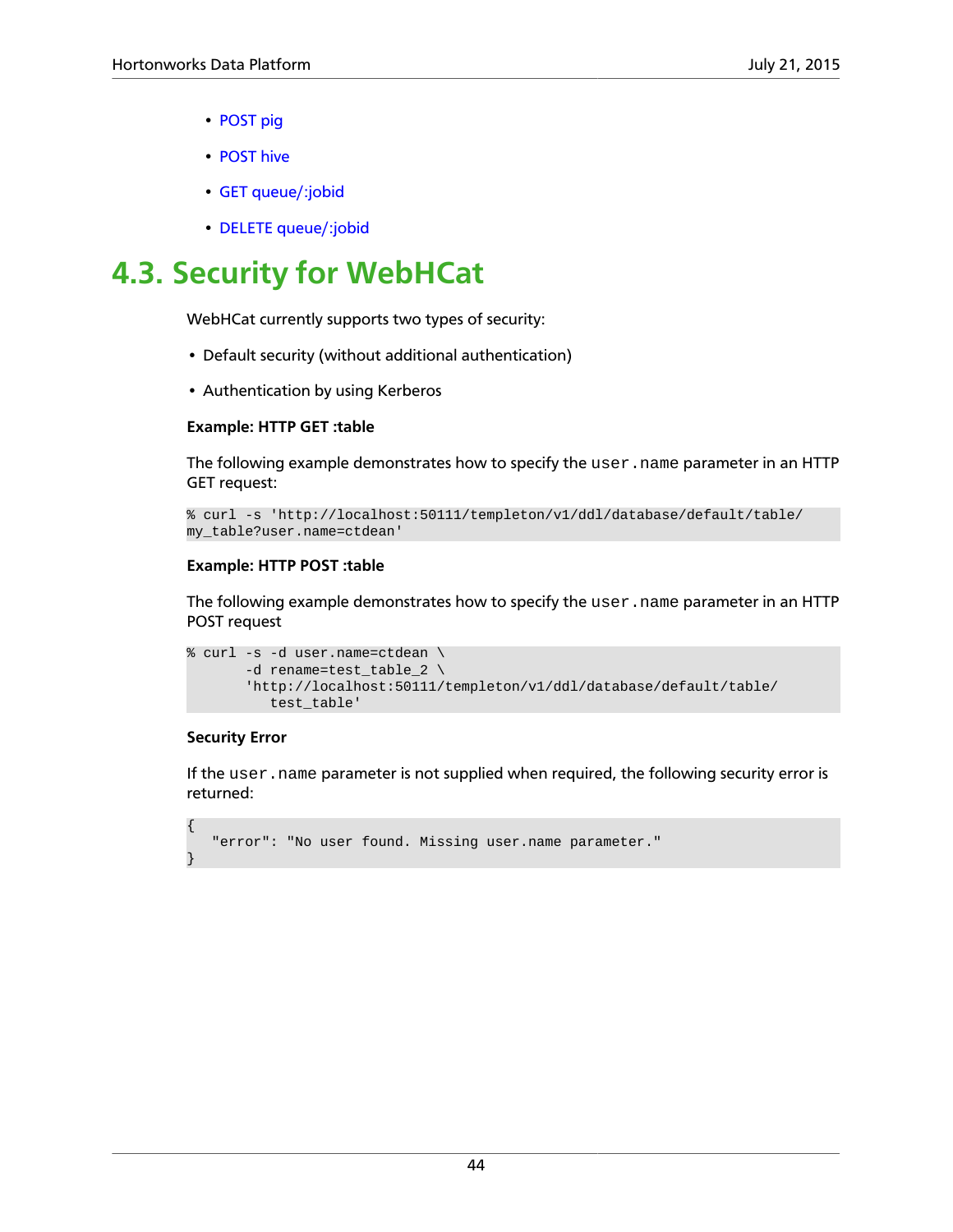## <span id="page-50-0"></span>**5. Using Apache HBase**

Hortonworks Data Platform deploys Apache HBase for your Hadoop cluster. HBase is a keyvalue data store designed for petabyte scale. HBase supports low latency reads, writes, and updates.

## <span id="page-50-1"></span>**5.1. Cell-level Access Control Lists (ACLs)**

Cell-level access control lists for HBase tables are supported in HBase 0.98 and later.



### **Note**

This feature is a technical preview and considered under development. Do not use this feature in your production systems. If you have questions regarding this feature, contact support by logging a case on our Hortonworks Support Portal at<https://support.hortonworks.com>.

## <span id="page-50-2"></span>**5.2. Column Family Encryption**

Column family encryption is supported in HBase 0.98 and later.



### **Note**

This feature is a technical preview and considered under development. Do not use this feature in your production systems. If you have questions regarding this feature, contact support by logging a case on our Hortonworks Support Portal at<https://support.hortonworks.com>.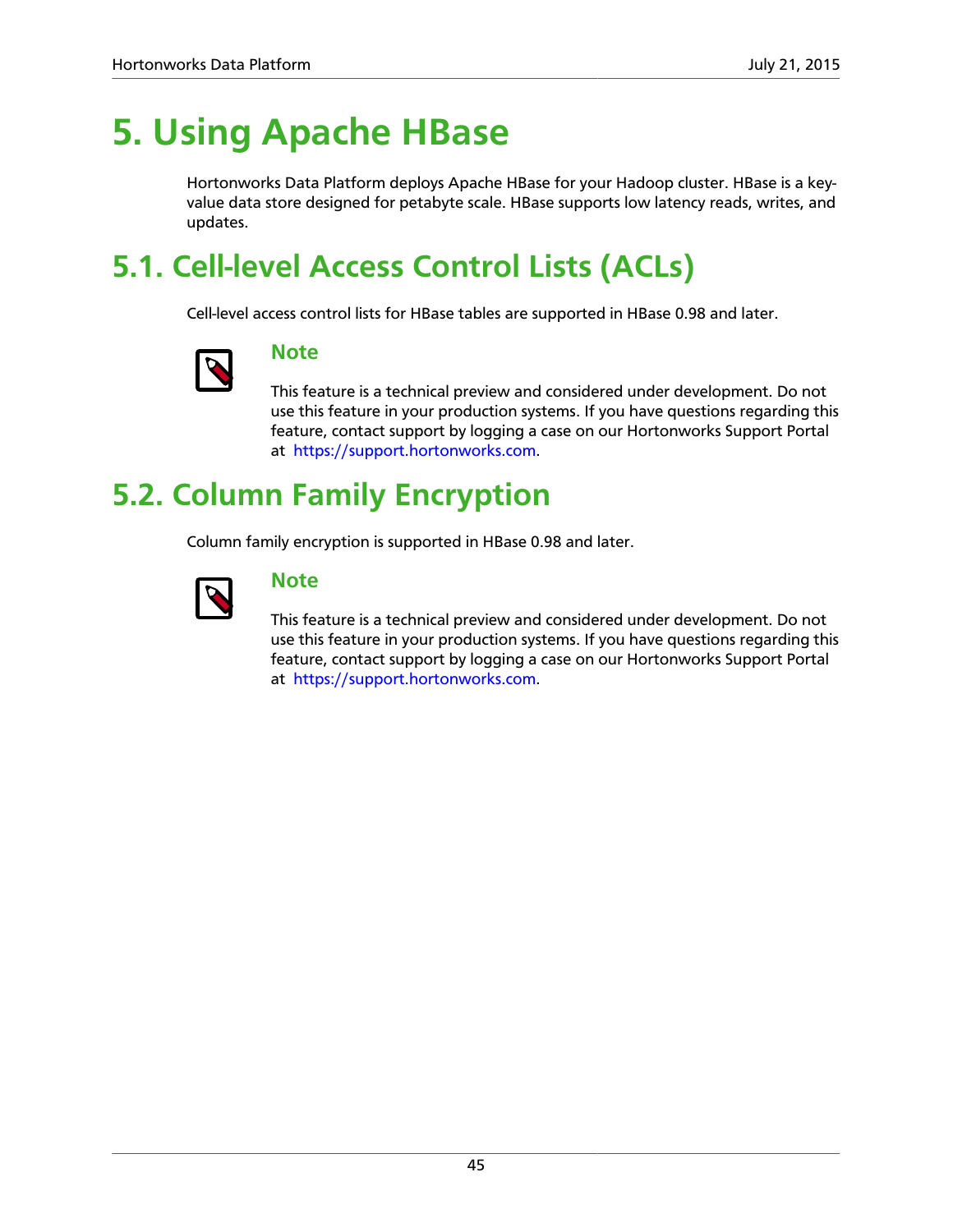## <span id="page-51-0"></span>**6. Using HDP for Workflow and Scheduling (Oozie)**

Hortonworks Data Platform deploys Apache Oozie for your Hadoop cluster.

Oozie is a server-based workflow engine specialized in running workflow jobs with actions that execute Hadoop jobs, such as MapReduce, Pig, Hive, Sqoop, HDFS operations, and subworkflows. Oozie supports coordinator jobs, which are sequences of workflow jobs that are created at a given frequency and start when all of the required input data is available.

A command-line client and a browser interface allow you to manage and administer Oozie jobs locally or remotely.

After installing an HDP 2.x cluster by using Ambari 1.5.x, access the Oozie web UI at the following URL:

http://{your.ambari.server.hostname}:11000/oozie

For additional [Oozie documentation,](http://oozie.apache.org/docs/4.2.0/) use the following resources:

- [Quick Start Guide](http://oozie.apache.org/docs/4.2.0/DG_QuickStart.html)
- Developer Documentation
	- [Oozie Workflow Overview](http://oozie.apache.org/docs/4.2.0/DG_Overview.html)
	- [Running the Examples](http://oozie.apache.org/docs/4.2.0/DG_Examples.html)
	- [Workflow Functional Specification](http://oozie.apache.org/docs/4.2.0/WorkflowFunctionalSpec.html)
	- [Coordinator Functional Specification](http://oozie.apache.org/docs/4.2.0/CoordinatorFunctionalSpec.html)
	- [Bundle Functional Specification](http://oozie.apache.org/docs/4.2.0/BundleFunctionalSpec.html)
	- [EL Expression Language Quick Reference](http://docs.oracle.com/javaee/1.4/tutorial/doc/)
	- [Command Line Tool](http://oozie.apache.org/docs/4.2.0/DG_CommandLineTool.html)
	- [Workflow Rerun](http://oozie.apache.org/docs/4.2.0/DG_WorkflowReRun.html)
	- [Email Action](http://oozie.apache.org/docs/4.2.0/DG_EmailActionExtension.html)
	- [Writing a Custom Action Executor](http://oozie.apache.org/docs/4.2.0/DG_CustomActionExecutor.html)
	- [Oozie Client Javadocs](http://oozie.apache.org/docs/4.2.0/client/apidocs/index.html)
	- [Oozie Core Javadocs](http://oozie.apache.org/docs/4.2.0/core/apidocs/index.html)
	- [Oozie Web Services API](http://oozie.apache.org/docs/4.2.0/WebServicesAPI.html)
- Administrator Documentation
	- [Oozie Installation and Configuration](http://oozie.apache.org/docs/4.2.0/AG_Install.html)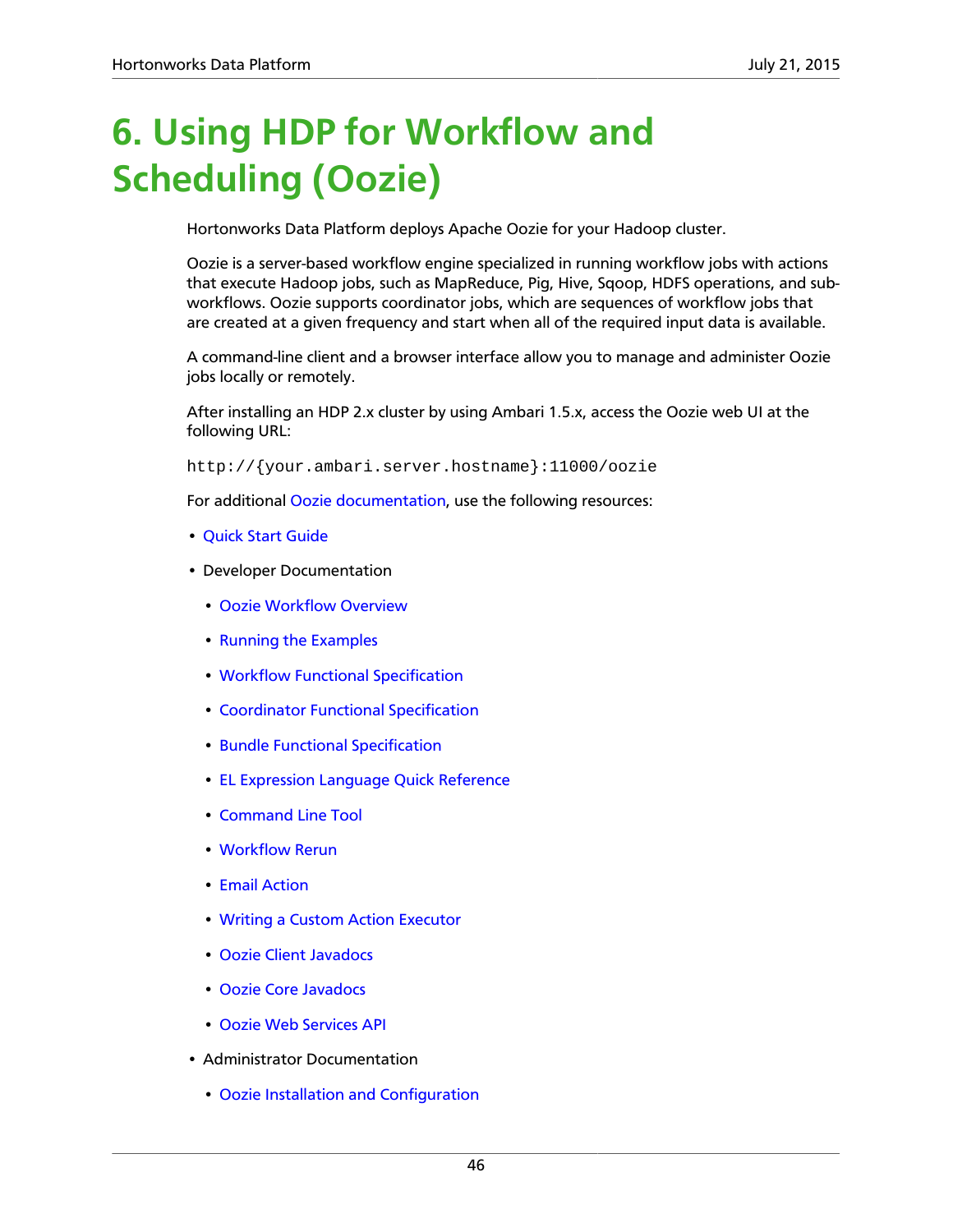- [Oozie Monitoring](http://oozie.apache.org/docs/4.2.0/AG_Monitoring.html)
- [Command Line Tool](http://oozie.apache.org/docs/4.2.0/DG_CommandLineTool.html)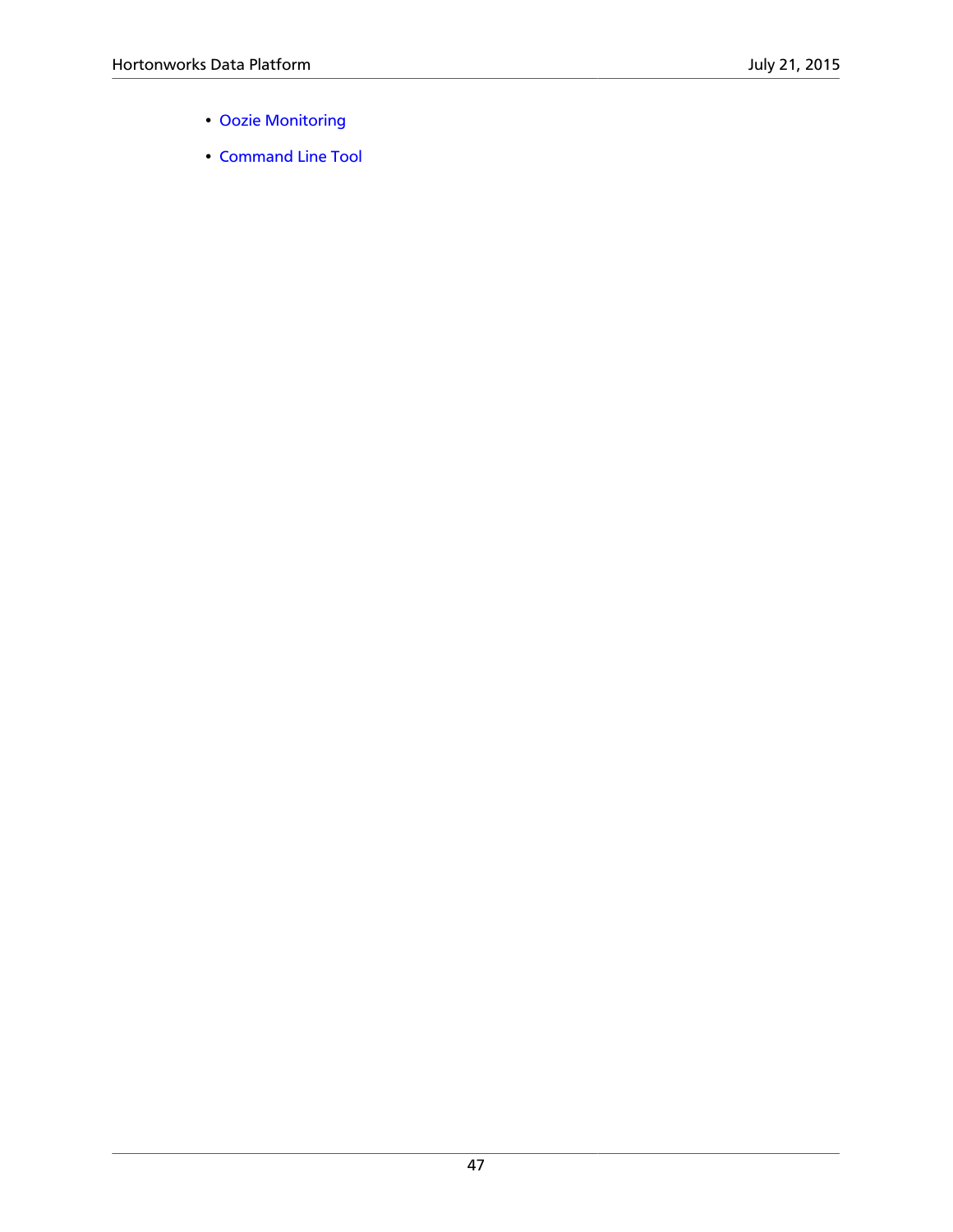## <span id="page-53-0"></span>**7. Using Apache Sqoop**

Hortonworks Data Platform deploys Apache Sqoop for your Hadoop cluster. Sqoop is a tool designed to transfer data between Hadoop and relational databases. You can use Sqoop to import data from a relational database management system (RDBMS) such as MySQL or Oracle into the Hadoop Distributed File System (HDFS), transform the data in Hadoop MapReduce, and then export the data back into an RDBMS. Sqoop automates most of this process, relying on the database to describe the schema for the data to be imported. Sqoop uses MapReduce to import and export the data, which provides parallel operation as well as fault tolerance.

For additional information see the [Sqoop documentation,](http://sqoop.apache.org/docs/1.4.6/index.html) including these sections in the [Sqoop User Guide](http://sqoop.apache.org/docs/1.4.6/SqoopUserGuide.html):

- [Basic Usage](http://sqoop.apache.org/docs/1.4.6/SqoopUserGuide.html#_basic_usage)
- [Sqoop Tools](http://sqoop.apache.org/docs/1.4.6/SqoopUserGuide.html#_sqoop_tools)
- [Troubleshooting](http://sqoop.apache.org/docs/1.4.6/SqoopUserGuide.html#_troubleshooting)

## <span id="page-53-1"></span>**7.1. Apache Sqoop Connectors**

Sqoop uses a connector-based architecture which supports plugins that provide connectivity to external systems. Using specialized connectors that work with JDBC drivers, Sqoop connects with external systems that have optimized import and export facilities. Connectors also enable Sqoop to connect with external systems that do not support native JDBC. Connectors are plugin components based on the Sqoop extension framework and can be added to any existing Sqoop installation.

It might be necessary to download and install JDBC drivers for some connectors to function correctly. You can obtain JDBC drivers from the client distribution for your external system's operating system or from the manufacturer of the external system. To install, copy the JDBC driver to the \$SOOOP\_HOME/lib directory of your Sqoop installation.

Hortonworks provides the following connectors for Sqoop in the HDP 2 distribution:

- **MySQL connector:** Instructions for using this connector are available [here](http://sqoop.apache.org/docs/1.4.6/SqoopUserGuide.html#_mysql_jdbc_connector).
- **Netezza connector:** See [here](http://sqoop.apache.org/docs/1.4.6/SqoopUserGuide.html#_netezza_connector) and [below](#page-54-1) for more information.
- **Oracle JDBC connector:** Instructions for using this connector are available [here](http://sqoop.apache.org/docs/1.4.6/SqoopUserGuide.html#_data_connector_for_oracle_and_hadoop).
- **PostgreSQL connector:** Instructions for using this connector are [here](http://sqoop.apache.org/docs/1.4.6/SqoopUserGuide.html#_postgresql_connector).
- **Microsoft SQL Server connector:** Instructions for using this connector are [here.](http://sqoop.apache.org/docs/1.4.6/SqoopUserGuide.html#_microsoft_sql_connector)

A Sqoop connector for Teradata is available from the Hortonworks Add-ons page:

• **Teradata connector:** The connector and its documentation can be downloaded from [here](https://hortonworks.com/products/releases/hdp-2-3/#add_ons).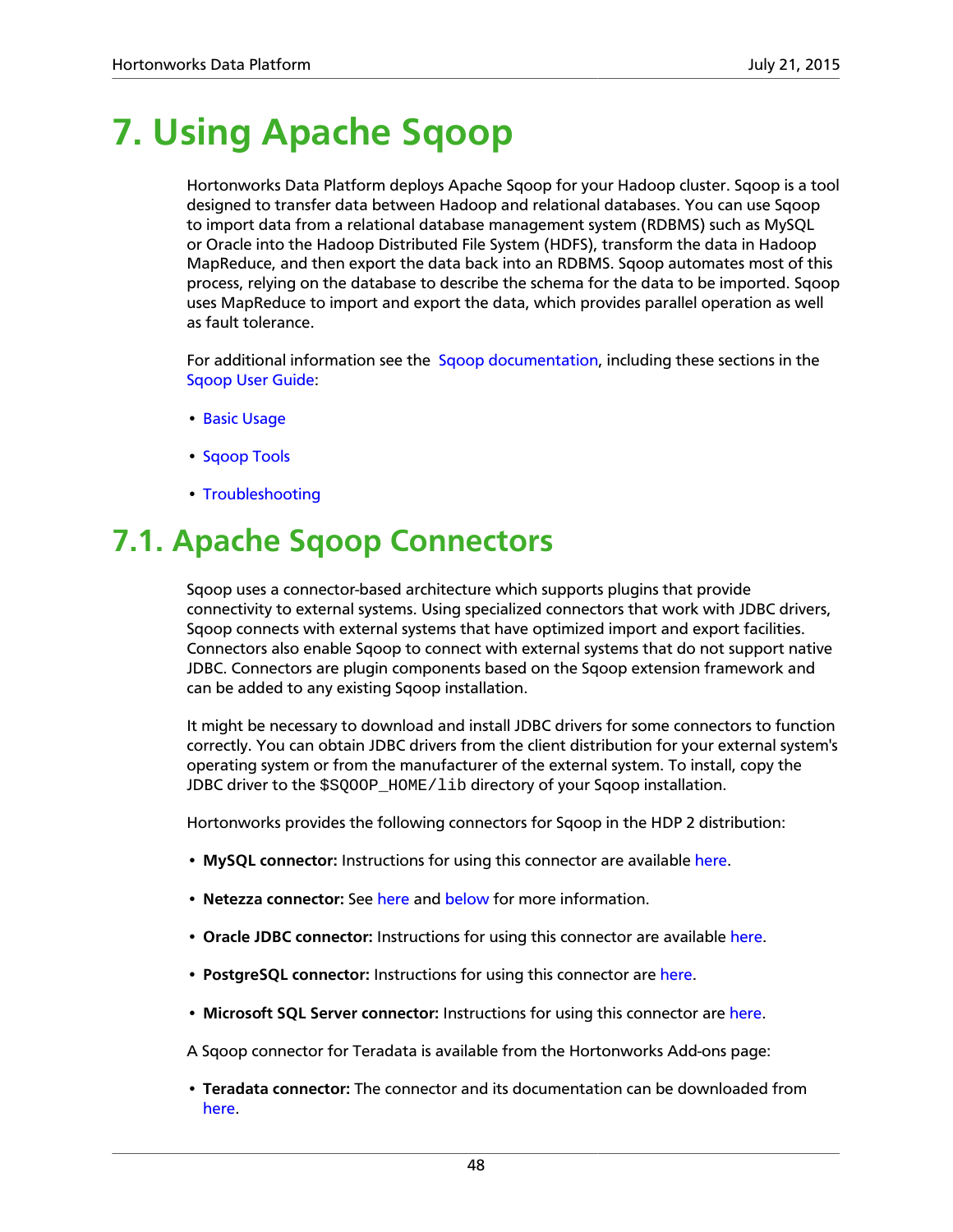## <span id="page-54-0"></span>**7.2. Sqoop Import Table Commands**

When connecting to an Oracle database, the Sqoop import command requires casesensitive table names and usernames (typically uppercase). Otherwise the import fails with error message "Attempted to generate class with no columns!"

Prior to the resolution of the issue [SQOOP-741](https://issues.apache.org/jira/browse/SQOOP-741), import-all-tables would fail for an Oracle database. See the JIRA for more information.

The import-all-tables command has additional restrictions. See [Chapter 8](http://sqoop.apache.org/docs/1.4.6/SqoopUserGuide.html#_literal_sqoop_import_all_tables_literal) in the [Sqoop User](http://sqoop.apache.org/docs/1.4.6/SqoopUserGuide.html) [Guide](http://sqoop.apache.org/docs/1.4.6/SqoopUserGuide.html).

## <span id="page-54-1"></span>**7.3. Netezza Connector**

Netezza connector for Sqoop is an implementation of the Sqoop connector interfaces for accessing a Netezza data warehouse appliance, so that data can be exported and imported to a Hadoop environment from Netezza data warehousing environments.

The HDP 2 Sqoop distribution includes Netezza connector software. To deploy it, the only requirement is that you acquire the JDBC jar file (named  $nz$  jdbc. jar) from IBM and copy it to the /usr/local/nz/lib directory.

### **Extra Arguments**

The following table describes extra arguments supported by the Netezza connector.



### **Note**

All non-Sqoop arguments must be preceded by double dashes  $(-)$  to work correctly.

| Argument             | <b>Description</b>                                                                                                                                                                                |
|----------------------|---------------------------------------------------------------------------------------------------------------------------------------------------------------------------------------------------|
| --partitioned-access | Whether each mapper acts on a subset of data slices of a<br>table or all.                                                                                                                         |
| -max-errors          | Applicable only in direct mode. This option specifies the<br>error threshold per mapper while transferring data. If the<br>number of errors encountered exceeds this threshold, the<br>job fails. |
| --log-dir            | Applicable only in direct mode. Specifies the directory<br>where Netezza external table operation logs are stored                                                                                 |

#### **Direct Mode**

Netezza connector supports an optimized data transfer facility using the Netezza external tables feature. Each map task of Netezza connector's import job works on a subset of the Netezza partitions and transparently creates and uses an external table to transport data.

Similarly, export jobs use the external table to push data quickly onto the NZ system. Direct mode does not support staging tables and upsert options.

Direct mode is specified by the --direct Sqoop option.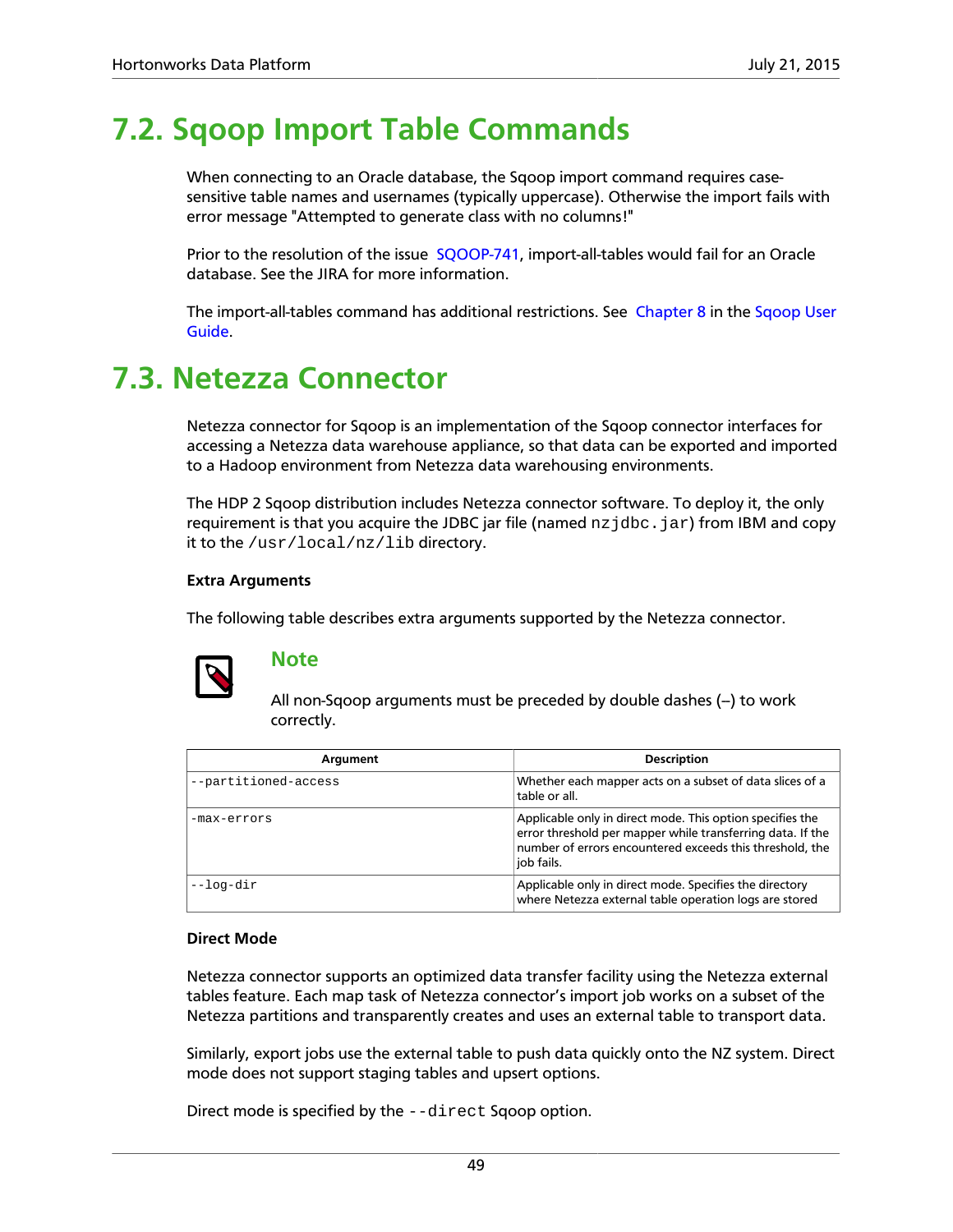Here is an example of a complete command line for import using the Netezza external table feature:

```
$ sqoop import \
 --direct \
 --connect jdbc:netezza://nzhost:5480/sqoop \
 --table nztable \
 --username nzuser \
 --password nzpass \
 --target-dir hdfsdir \
 -- --log-dir /tmp
```
Here is an example of a complete command line for export with tab  $(\t t)$  as the field terminator character:

```
$ sqoop export \
 --direct \
  --connect jdbc:netezza://nzhost:5480/sqoop \
  --table nztable \
 --username nzuser \
 --password nzpass \
  --export-dir hdfsdir \
 --input-fields-terminated-by "\t"
```
#### **Null String Handling**

In direct mode the Netezza connector supports the null-string features of Sqoop. Null string values are converted to appropriate external table options during export and import operations.

| Argument                                            | <b>Description</b>                                           |
|-----------------------------------------------------|--------------------------------------------------------------|
| --input-null-non-string <null-string></null-string> | The string to be interpreted as null for non-string columns. |
| --input-null-non-string <null-string></null-string> | The string to be interpreted as null for non-string columns. |

In direct mode, both the arguments must either be left to the default values or explicitly set to the same value. The null string value is restricted to 0-4 UTF-8 characters.

On export, for non-string columns, if the chosen null value is a valid representation in the column domain, then the column might not be loaded as null. For example, if the null string value is specified as "1", then on export, any occurrence of "1" in the input file will be loaded as value 1 instead of NULL for int columns.

For performance and consistency, specify the null value as an empty string.

#### **Supported Import Control Arguments**

| Argument                                      | <b>Description</b>                                           |
|-----------------------------------------------|--------------------------------------------------------------|
| --null-string <null-string></null-string>     | The string to be interpreted as null for string columns      |
| --null-non-string <null-string></null-string> | The string to be interpreted as null for non-string columns. |

In direct mode, both the arguments must either be left to the default values or explicitly set to the same value. The null string value is restricted to 0-4 UTF-8 characters.

On import, for non-string columns in the current implementation, the chosen null value representation is ignored for non-character columns. For example, if the null string value is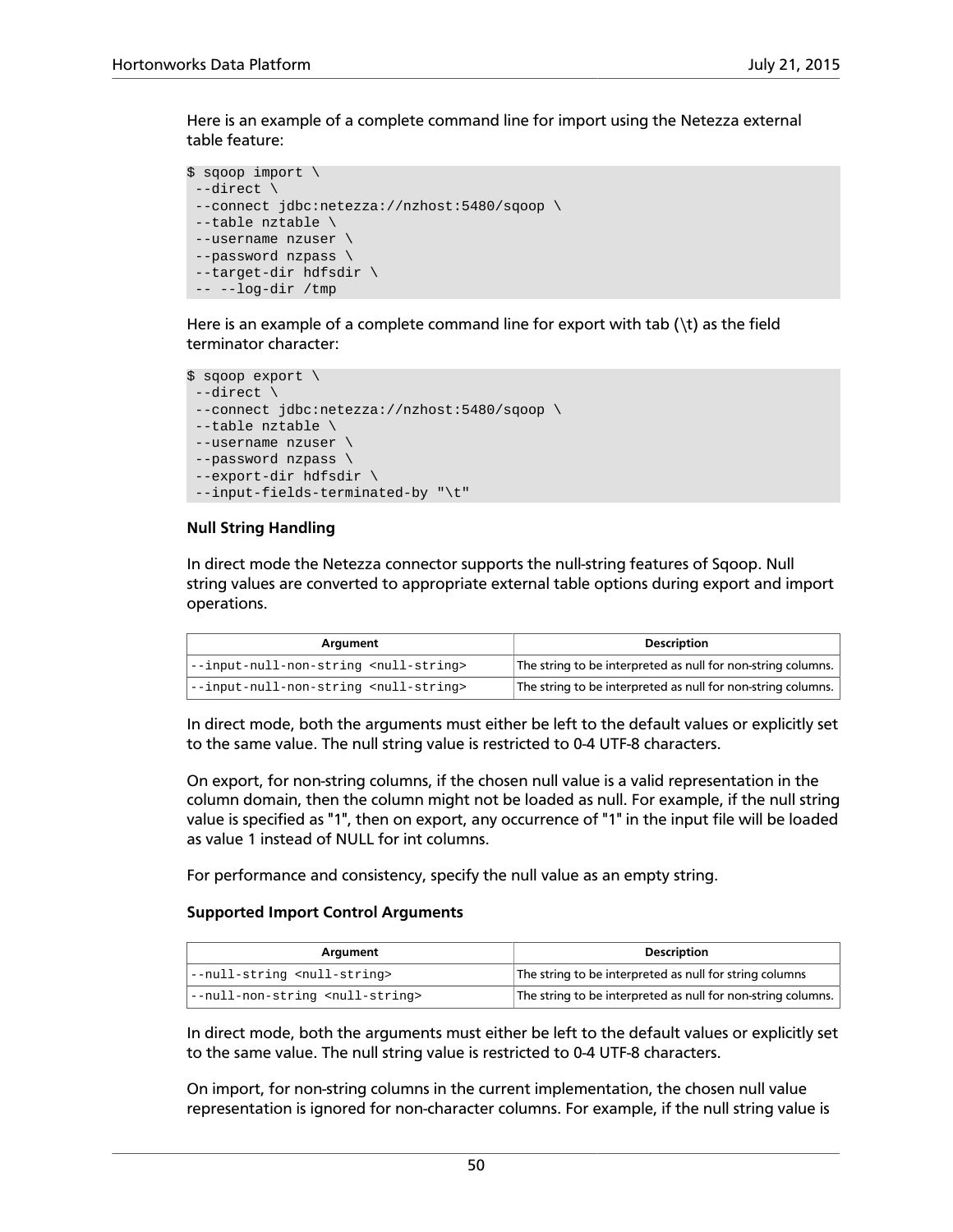specified as "\N", then on import, any occurrence of NULL for non-char columns in the table will be imported as an empty string instead of \N, the chosen null string representation.

For performance and consistency, specify the null value as an empty string.

## <span id="page-56-0"></span>**7.4. Sqoop-HCatalog Integration**

This section describes the interaction between HCatalog with Sqoop.

HCatalog is a table and storage management service for Hadoop that enables users with different data processing tools – Pig, MapReduce, and Hive – to more easily read and write data on the grid. HCatalog's table abstraction presents users with a relational view of data in the Hadoop distributed file system (HDFS) and ensures that users need not worry about where or in what format their data is stored: RCFile format, text files, or SequenceFiles.

HCatalog supports reading and writing files in any format for which a Hive SerDe (serializerdeserializer) has been written. By default, HCatalog supports RCFile, CSV, JSON, and SequenceFile formats. To use a custom format, you must provide the InputFormat and OutputFormat as well as the SerDe.



The ability of HCatalog to abstract various storage formats is used in providing RCFile (and future file types) support to Sqoop.

### **Exposing HCatalog Tables to Sqoop**

HCatalog interaction with Sqoop is patterned on an existing feature set that supports Avro and Hive tables. This section introduces five command line options. Some command line options defined for Hive are reused.

| <b>Command-line Option</b> | <b>Description</b>                                                                                                                                                                                                                         |
|----------------------------|--------------------------------------------------------------------------------------------------------------------------------------------------------------------------------------------------------------------------------------------|
| --hcatalog-database        | Specifies the database name for the HCatalog table. If<br>not specified, the default database name 'default' is<br>used. Providing the -hcatalog-database option without -<br>hcatalog-table is an error. This is not a required option.   |
| -hcatalog-table            | The argument value for this option is the HCatalog<br>tablename. The presence of the -hcatalog-table option<br>signifies that the import or export job is done using<br>HCatalog tables, and it is a required option for HCatalog<br>jobs. |
| --hcatalog-home            | The home directory for the HCatalog installation. The<br>directory is expected to have a lib subdirectory and a                                                                                                                            |

#### **Relevant Command-Line Options**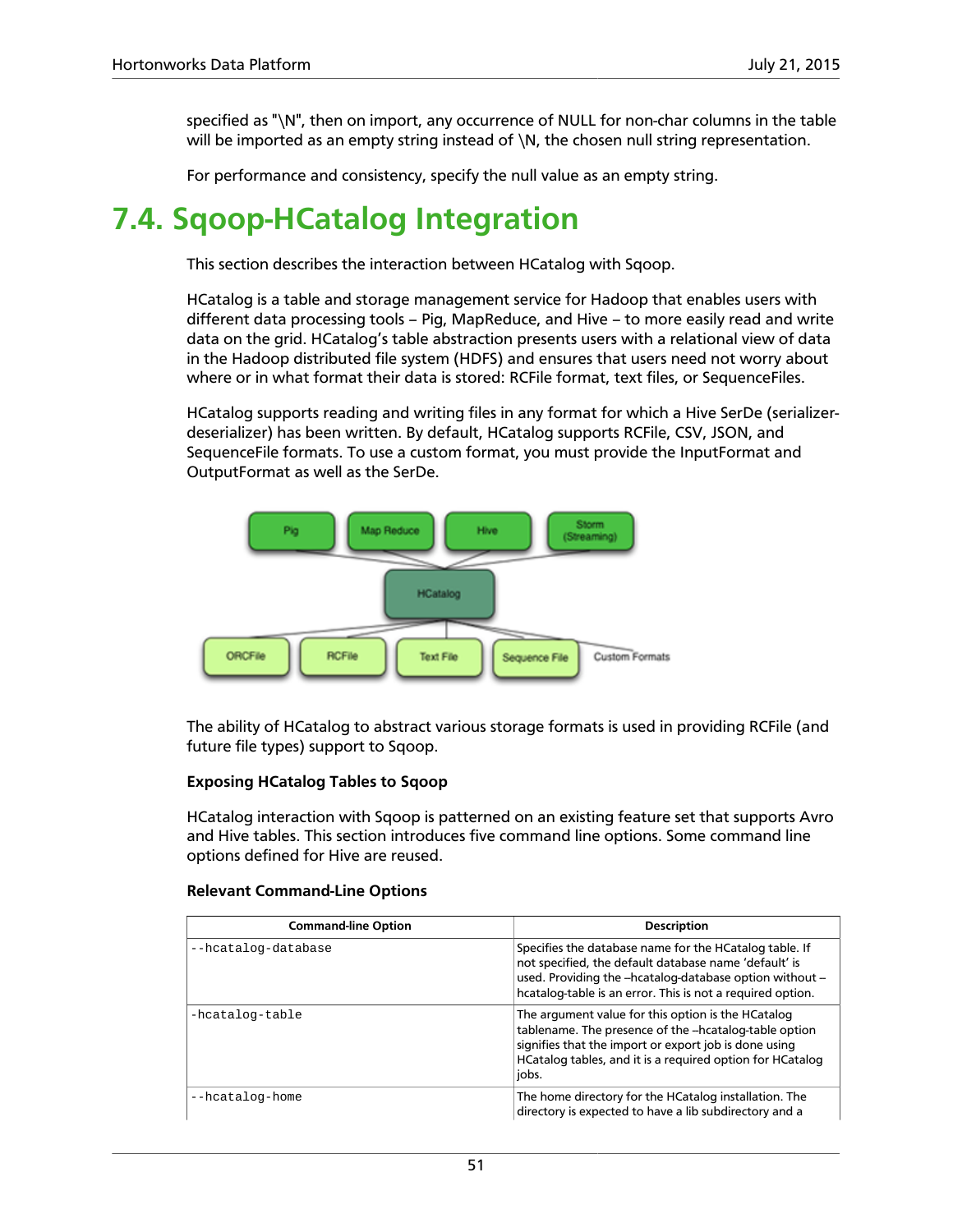| <b>Command-line Option</b> | <b>Description</b>                                                                                                                                                                                                                                                                                                                                                             |
|----------------------------|--------------------------------------------------------------------------------------------------------------------------------------------------------------------------------------------------------------------------------------------------------------------------------------------------------------------------------------------------------------------------------|
|                            | share/hcatalog subdirectory with necessary HCatalog<br>libraries. If not specified, the system environment variable<br>HCAT HOME will be checked and failing that, a system<br>property hcatalog.home will be checked. If none of these<br>are set, the default value will be used and currently the<br>default is set to /usr/lib/hcatalog. This is not a required<br>option. |
| --create-hcatalog-table    | This option specifies whether an HCatalog table should be<br>created automatically when importing data. By default,<br>HCatalog tables are assumed to exist. The table name will<br>be the same as the database table name translated to<br>lower case. Further described in Automatic Table Creation.                                                                         |
| --hcatalog-storage- stanza | This option specifies the storage stanza to be appended to<br>the table. Further described in Automatic Table Creation.                                                                                                                                                                                                                                                        |

### **Supported Sqoop Hive Options**

The following Sqoop options are also used along with the --hcatalog-table option to provide additional input to the HCatalog jobs. Some of the existing Hive import job options are reused with HCatalog jobs instead of creating HCatalog-specific options for the same purpose.

| <b>Command-line Option</b> | <b>Description</b>                                                                                                                       |
|----------------------------|------------------------------------------------------------------------------------------------------------------------------------------|
| --map-column-hive          | This option maps a database column to HCatalog with a<br>specific HCatalog type.                                                         |
| --hive-home                | The Hive home location.                                                                                                                  |
| --hive-partition-key       | Used for static partitioning filter. The partitioning key<br>should be of type STRING. There can be only one static<br>partitioning key. |
| --hive-partition-value     | The value associated with the partition.                                                                                                 |

### **Direct Mode Support**

HCatalog integration in Sqoop has been enhanced to support direct mode connectors. Direct mode connectors are high performance connectors specific to a database. The Netezza direct mode connector is enhanced to use this feature for HCatalog jobs.



### **Important**

Only the Netezza direct mode connector is currently enabled to work with HCatalog.

### **Unsupported Sqoop Hive Import Options**

Sqoop Hive options that are not supported with HCatalog jobs:

- --hive-import
- --hive-overwrite

In addition, the following Sqoop export and import options are not supported with HCatalog jobs:

• --direct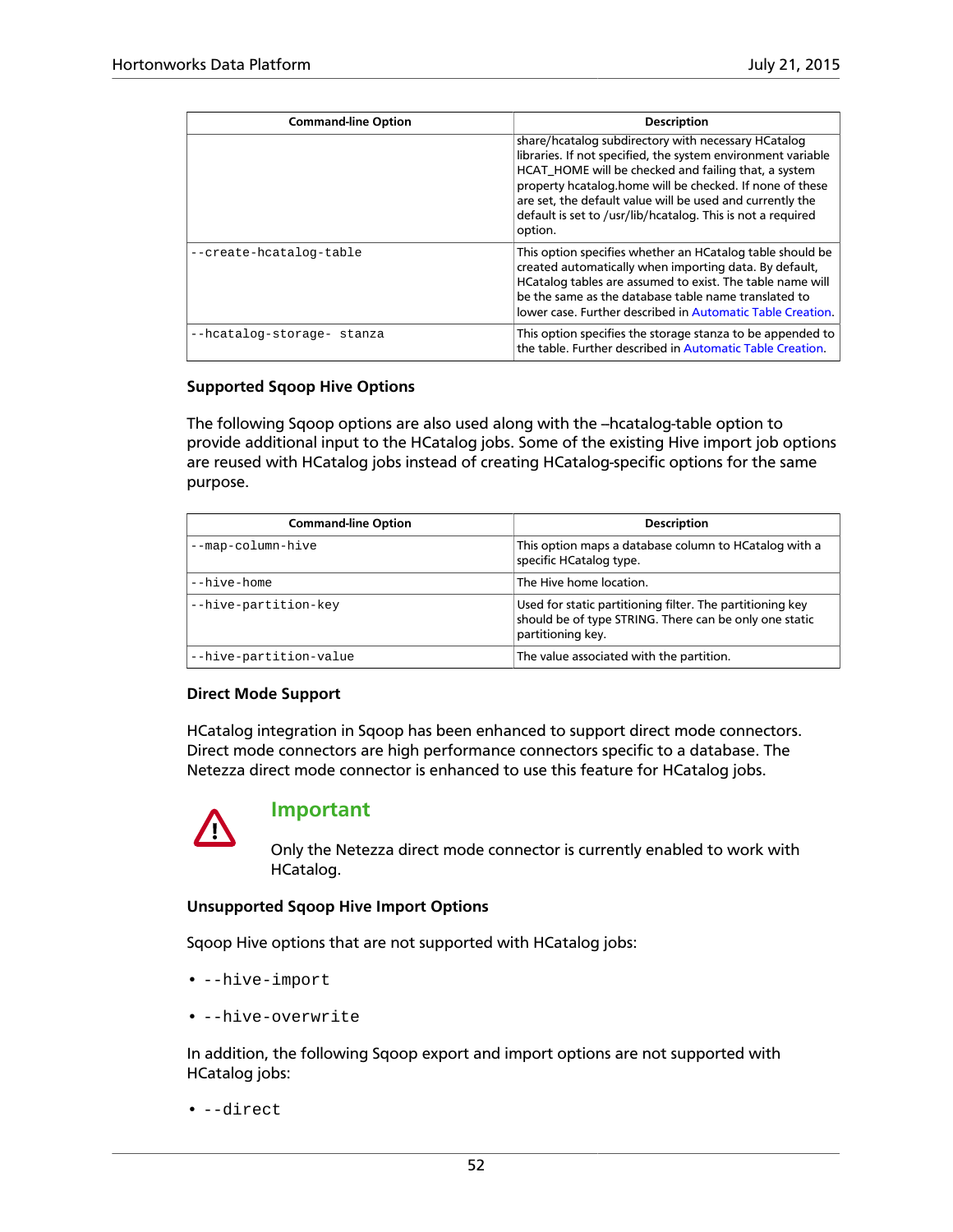- --export-dir
- --target-dir
- --warehouse-dir
- --append
- --as-sequencefile
- --as-avrofile

### **Ignored Sqoop Options**

All input delimiter options are ignored.

Output delimiters are generally ignored unless either --hive-drop-import-delims or --hive-delims-replacement is used. When the --hive-drop-import-delims or --hive-delims-replacement option is specified, all database columns of type CHAR are post-processed to either remove or replace the delimiters, respectively. (See [Delimited](#page-59-0) [Text Formats and Field and Line Delimiter Characters](#page-59-0).) This is only needed if the HCatalog table uses text format.

## <span id="page-58-0"></span>**7.5. Controlling Transaction Isolation**

Sqoop uses read-committed transaction isolation in its mappers to import data. However, this may not be ideal for all ETL workflows, and you might want to reduce the isolation guarantees. Use the --relaxed-isolation option to instruct Sqoop to use readuncommitted isolation level.

The read-uncommitted transaction isolation level is not supported on all databases, such as Oracle. Specifying the --relaxed-isolation may also not be supported on all databases.



### **Note**

There is no guarantee that two identical and subsequent uncommitted reads will return the same data.

## <span id="page-58-1"></span>**7.6. Automatic Table Creation**

One of the key features of Sqoop is to manage and create the table metadata when importing into Hadoop. HCatalog import jobs also provide for this feature with the option --create-hcatalog-table. Furthermore, one of the important benefits of the HCatalog integration is to provide storage agnosticism to Sqoop data movement jobs. To provide for that feature, HCatalog import jobs provide an option that lets a user specifiy the storage format for the created table.

The option --create-hcatalog-table is used as an indicator that a table has to be created as part of the HCatalog import job.

The option --hcatalog-storage-stanza can be used to specify the storage format of the newly created table. The default value for this option is "stored as rcfile". The value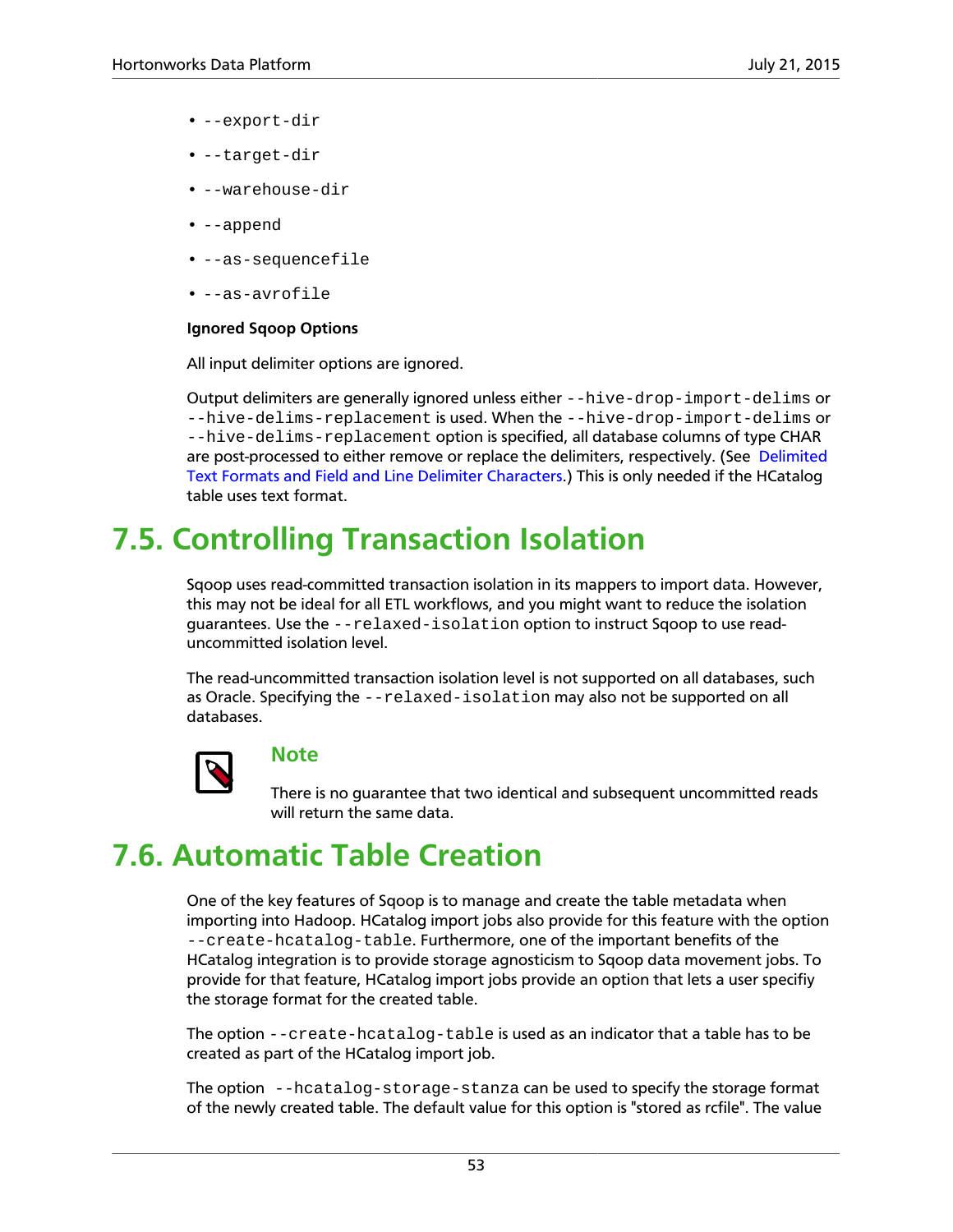specified for this option is assumed to be a valid Hive storage format expression. It will be appended to the CREATE TABLE command generated by the HCatalog import job as part of automatic table creation. Any error in the storage stanza will cause the table creation to fail and the import job will be aborted.

Any additional resources needed to support the storage format referenced in the option --hcatalog-storage-stanza should be provided to the job either by placing them in \$HIVE\_HOME/lib or by providing them in HADOOP\_CLASSPATH and LIBJAR files.

If the option --hive-partition-key is specified, then the value of this option is used as the partitioning key for the newly created table. Only one partitioning key can be specified with this option.

Object names are mapped to the lowercase equivalents as specified below when mapped to an HCatalog table. This includes the table name (which is the same as the external store table name converted to lower case) and field names.

## <span id="page-59-0"></span>**7.7. Delimited Text Formats and Field and Line Delimiter Characters**

HCatalog supports delimited text format as one of the table storage formats. But when delimited text is used and the imported data has fields that contain those delimiters, then the data may be parsed into a different number of fields and records by Hive, thereby losing data fidelity.

For this case, one of these existing Sqoop import options can be used:

- --hive-delims-replacement
- --hive-drop-import-delims

If either of these options is provided on input, then any column of type STRING will be formatted with the Hive delimiter processing and then written to the HCatalog table.

## <span id="page-59-1"></span>**7.8. HCatalog Table Requirements**

The HCatalog table should be created before using it as part of a Sqoop job if the default table creation options (with optional storage stanza) are not sufficient. All storage formats supported by HCatalog can be used with the creation of the HCatalog tables. This makes this feature readily adopt new storage formats that come into the Hive project, such as ORC files.

## <span id="page-59-2"></span>**7.9. Support for Partitioning**

The Sqoop HCatalog feature supports the following table types:

- Unpartitioned tables
- Partitioned tables with a static partitioning key specified
- Partitioned tables with dynamic partition keys from the database result set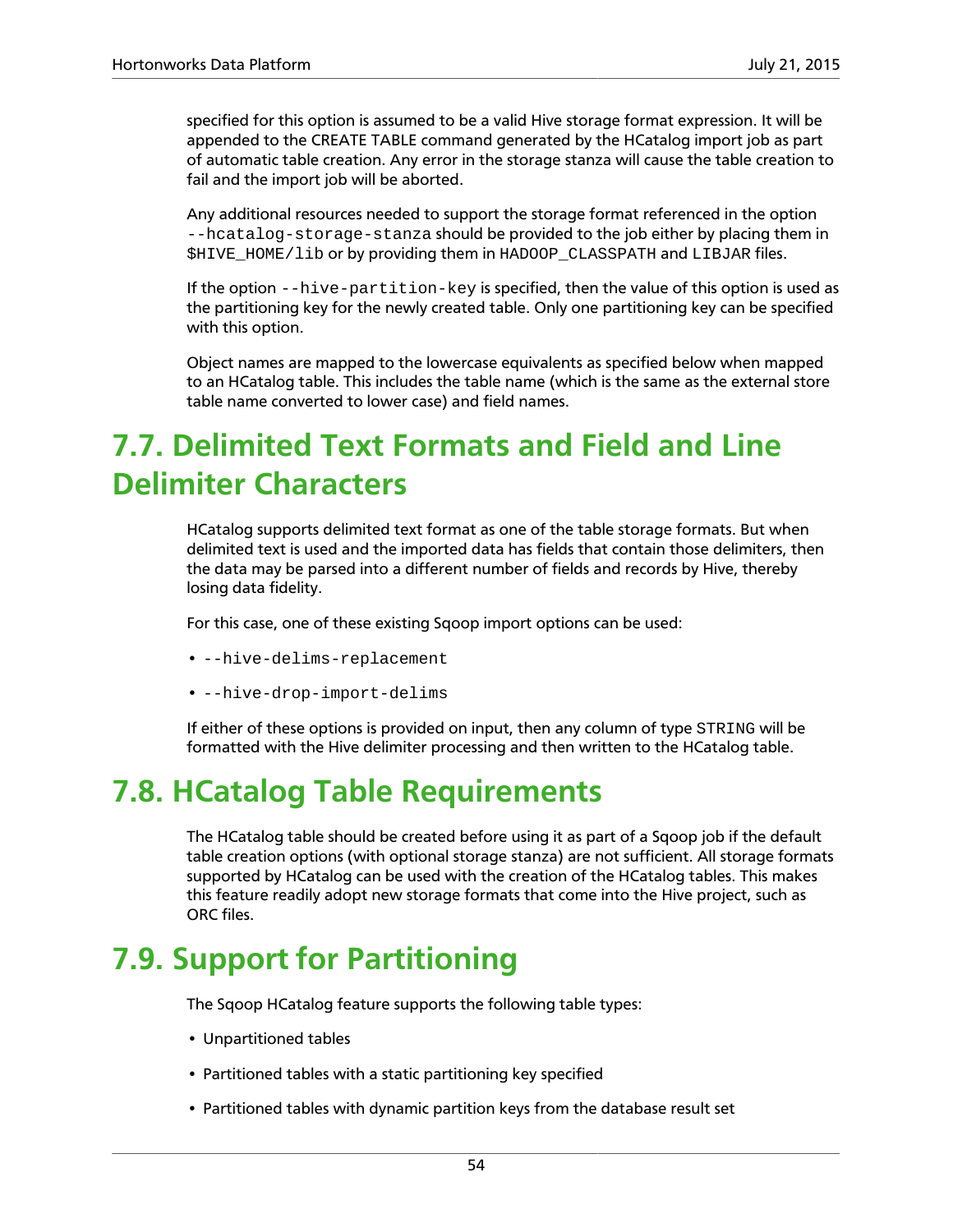• Partitioned tables with a combination of a static key and additional dynamic partitioning keys

## <span id="page-60-0"></span>**7.10. Schema Mapping**

Sqoop currently does not support column name mapping. However, the user is allowed to override the type mapping. Type mapping loosely follows the Hive type mapping already present in Sqoop except that the SQL types FLOAT and REAL are mapped to the HCatalog type "float." In the Sqoop type mapping for Hive, these two SQL types are mapped to "double." Type mapping is primarily used for checking the column definition correctness only and can be overridden with the --map-column-hive option.

All types except binary are assignable to a string type.

Any field of number type (int, shortint, tinyint, bigint and bigdecimal, float and double) is assignable to another field of any number type during exports and imports. Depending on the precision and scale of the target type of assignment, truncations can occur.

Furthermore, date/time/timestamps are mapped to string (the full date/time/timestamp representation) or bigint (the number of milliseconds since epoch) during imports and exports.

BLOBs and CLOBs are only supported for imports. The BLOB/CLOB objects when imported are stored in a Sqoop-specific format and knowledge of this format is needed for processing these objects in a Pig/Hive job or another Map Reduce job.

Database column names are mapped to their lowercase equivalents when mapped to the HCatalog fields. Currently, case-sensitive database object names are not supported.

Projection of a set of columns from a table to an HCatalog table or loading to a column projection is allowed (subject to table constraints). The dynamic partitioning columns, if any, must be part of the projection when importing data into HCatalog tables.

Dynamic partitioning fields should be mapped to database columns that are defined with the NOT NULL attribute (although this is not validated). A null value during import for a dynamic partitioning column will abort the Sqoop job.

## <span id="page-60-1"></span>**7.11. Support for HCatalog Data Types**

All the primitive HCatalog types are supported. Currently all the complex HCatalog types are unsupported.

BLOB/CLOB database types are only supported for imports.

## <span id="page-60-2"></span>**7.12. Providing Hive and HCatalog Libraries for the Sqoop Job**

With the support for HCatalog added to Sqoop, any HCatalog job depends on a set of jar files being available both on the Sqoop client host and where the Map/Reduce tasks run.